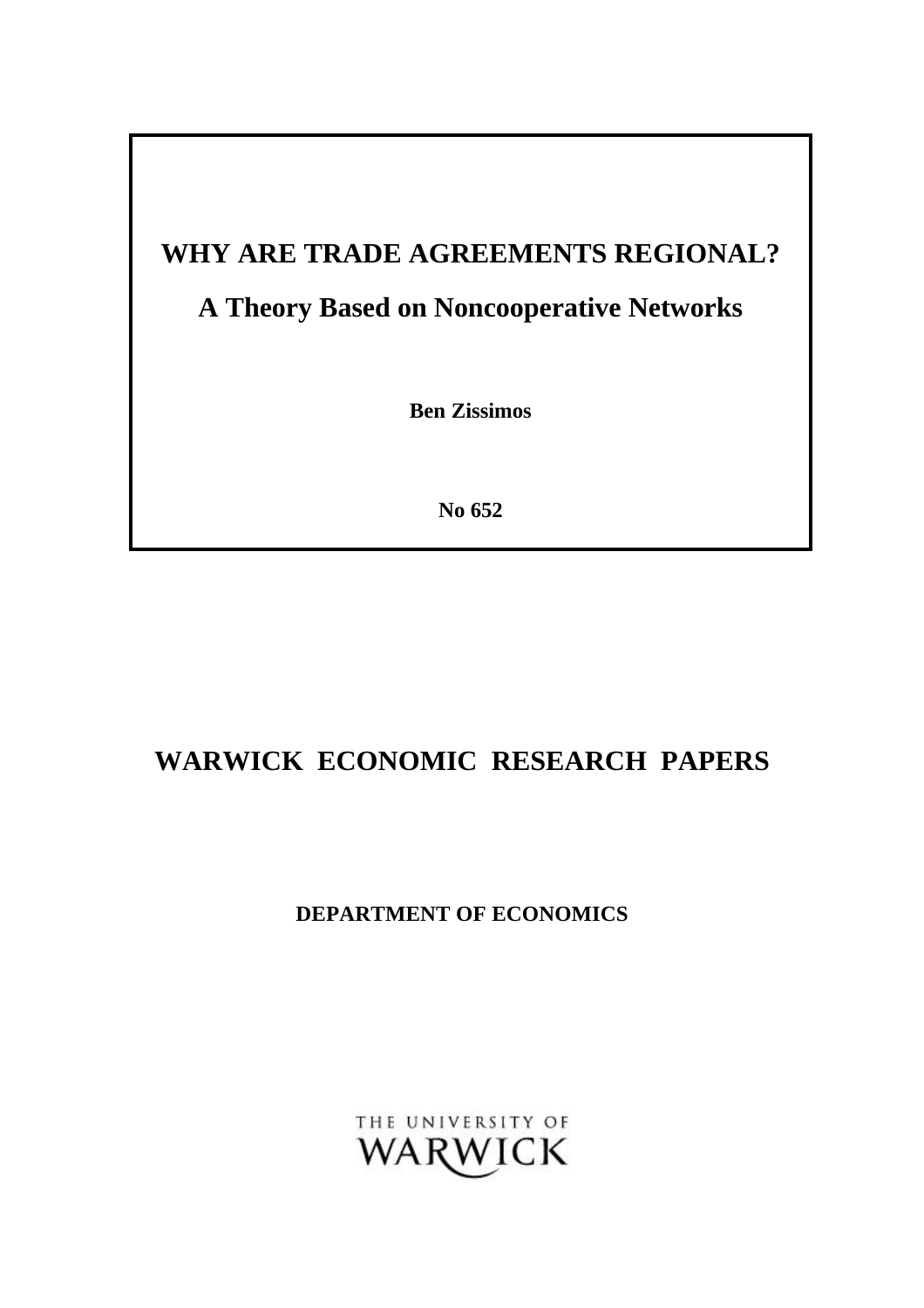# Why Are Trade Agreements Regional? A Theory based on Noncooperative Networks<sup>1</sup>

Ben Zissimos

University of Birmingham

#### First draft: October 2002

Abstract: This paper argues that free trade agreements (FTAs) are regional because, in their absence, optimal tariffs are higher against (close) regional partners than (distant) countries outside the region. Optimal tariffs shift rents from foreign firms to domestic citizens. Lower transport costs imply higher rents and therefore higher tariffs. So regional FTAs have a higher payoff than non-regional FTAs. Therefore, only regional FTAs may yield positive gains when sponsoring a FTA is costly. To analyze equilibrium, standard theory of non-cooperative networks is extended to allow for asymmetric players. Naive best response dynamics show that 'trade blocks can be stepping blocks' for free trade.

Keywords. free trade, globalization, networks, noncooperative games, protection, regionalization, trade agreement, trade block, trade liberalization. JEL CLASSIFICATION NUMBERS: F02, F13, F15, C73.

<sup>&</sup>lt;sup>1</sup>I would like to thank Ruth Baldry, Iwan Barankay, Gilluame Haeringer, Anne van den Nouweland and Myrna Wooders for helpful comments and conversations about this paper. Financial support from the ESRC's "Understanding the Evolving Macroeconomy Programme" and the Warwick Centre for Public Economics is gratefully acknowledged.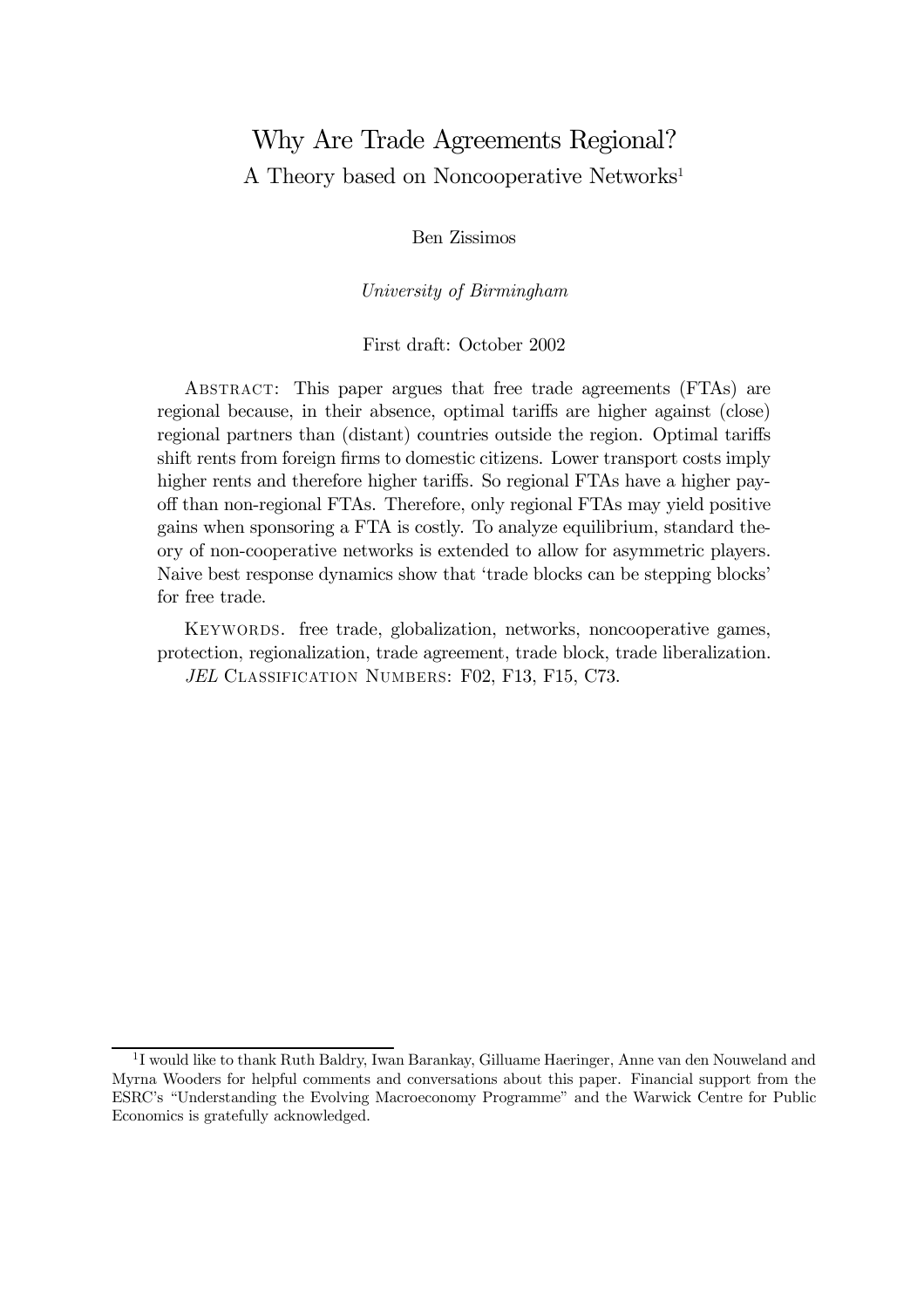## 1. Introduction

There is a sizeable literature on the economic implications of regional trade agreements. Yet almost the entire literature leaves aside the question of why it is that trade agreements are regional. The purpose of this paper is to present a theoretical explanation of why countries tend to form trade agreements with other countries in the same region rather than with more distant nations.

In referring to 'regional trade agreements' it is generally recognized that members are geographically close to one another. Prominent examples are the North American Free Trade Agreement (NAFTA) and European Union (EU). In both cases, members share common borders (The British Isles and Sweden are separated by sea, but are otherwise contiguous to other members). Wider evidence that trade blocks are predominantly regional is provided by WTO (2000), a report titled "Mapping of Regional Trade Agreements", in which each of the 150 agreements notified to the WTO is represented in map form. It shows that member countries tend to be geographically close in the majority of cases.

Krugman (1991) argues that it is 'natural' for trade blocks to exist between countries that are close if distance makes inter-regional trade uneconomical. But Frankel, Stein and Wei (1995) use a gravity model to show empirically that countries behave preferentially towards close neighbors; trade volumes in the Western Hemisphere and elsewhere are greater than could be explained by 'natural determinants' such as distance, size and common languages.

In the present paper, a theoretical model is set up which can be used to explain why trade blocks are regional. An equilibrium is demonstrated in which countries form trade agreements with (close) countries in the same region, but have no trade agreements with countries outside the region. To construct the argument, two developments of existing theory are made in the paper. The first is to extend Brander and Spencer's (1984) model of optimal tariff setting to allow for variation in the distance between countries. The second is to extend Bala and Goyal's (2000) theory of non-cooperative networks to allow for discrimination in network formation across different types of player, in this instance countries of different regions. These new theories of 'tariff differentiation by distance'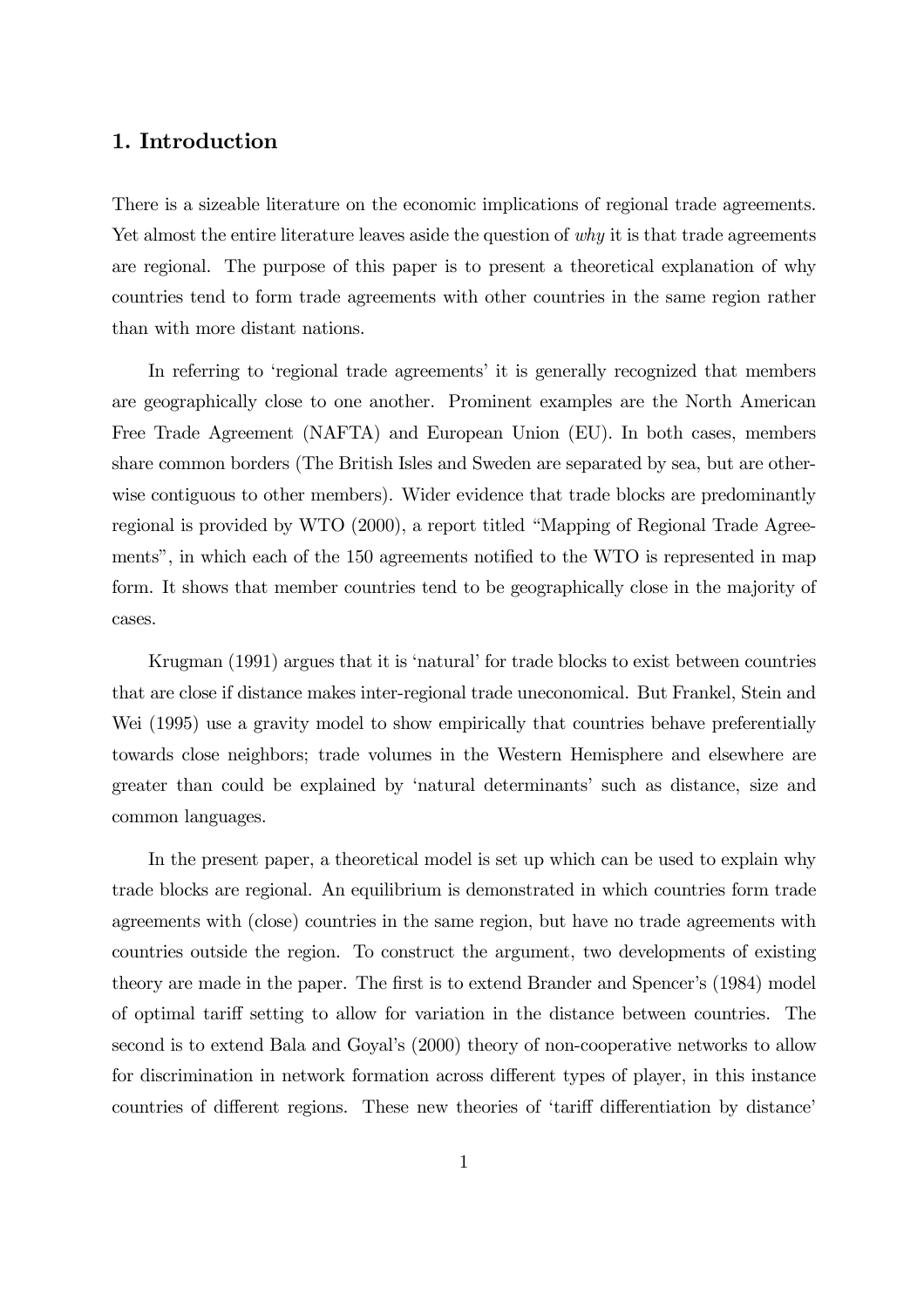and 'discrimination in non-cooperative network formation' are linked in the model by an assumption that countries can be grouped into regions. Countries in a region are closer to each other than to countries in other regions.<sup>2</sup>

Brander and Spencer (1984) use a profit shifting argument to motivate optimal tariffs. The higher the rents made by a foreign firm in the domestic market, the more scope there is for shifting rents to domestic citizens through the use of higher tariffs. And because trading costs increase with distance, firms make higher rents in nearby markets than those that are further away. So in the absence of an agreement, optimal tariffs are higher on imports from countries in the same region than on imports from countries of other regions. It follows that a bilateral free trade agreement (FTA) between two close neighbors brings about larger production and trade gains than between distant countries because the former entails a larger mutual tariff reduction.

Whilst Brander and Spencer's model provides a basis for individual tariff setting, the structure of trade agreements in the world as a whole is formalized by adapting Bala and Goyal's (2000) model of noncooperative network formation. Bala and Goyal bring the communication networks previously modelled by others, notably Myerson (1977) and Jackson and Wolinski (1996), into a noncooperative setting.

In communications networks, players benefit from being linked to each other directly and indirectly. For example, if you know someone is the friend of a friend, you can ring up the mutual friend for their phone number. As pointed out on many occasions previously, when communications networks are formed on a cooperative basis they can suffer from coordination failures. The problem is illustrated most clearly in the present setting of

<sup>2</sup>Other papers in the literature have had similar concerns to the present paper, or used modes of analysis that are technically similar. Bond (1999) is closest in the question that he addresses. He compares the sustaintability of multilateral versus regional trade agreements in a repeated game setting, where both types of agreement are sustained through trigger strategies. Bond finds that optimal tariffs are higher between closer neighbours, and that this makes regional agreements easier to sustain using trigger strategies. Whilst some of Bond's results are related, his approach is quite different, not using profit shifting to motivate tariffs, nor the notion of non-cooperative networks to determine equilibrium. The approach of the present paper allows a wider range of dynamic equilibria to be characterised, as discussed below. Other papers, by Goyal and Joshi (2000) and Furusawa and Konishi (2002) are technically similar, in modelling trade agreements as networks. Both papers show that free trade will not necessarily arise. In the case of Goyal and Joshi (2000) this is due to coordination failure. Furusawa and Konishi (2002) show that free trade fails when countries form customs unions. Both papers take a cooperative rather than a non-cooperative approach to the modelling of trade agreements as networks, and neither paper has a regional dimension.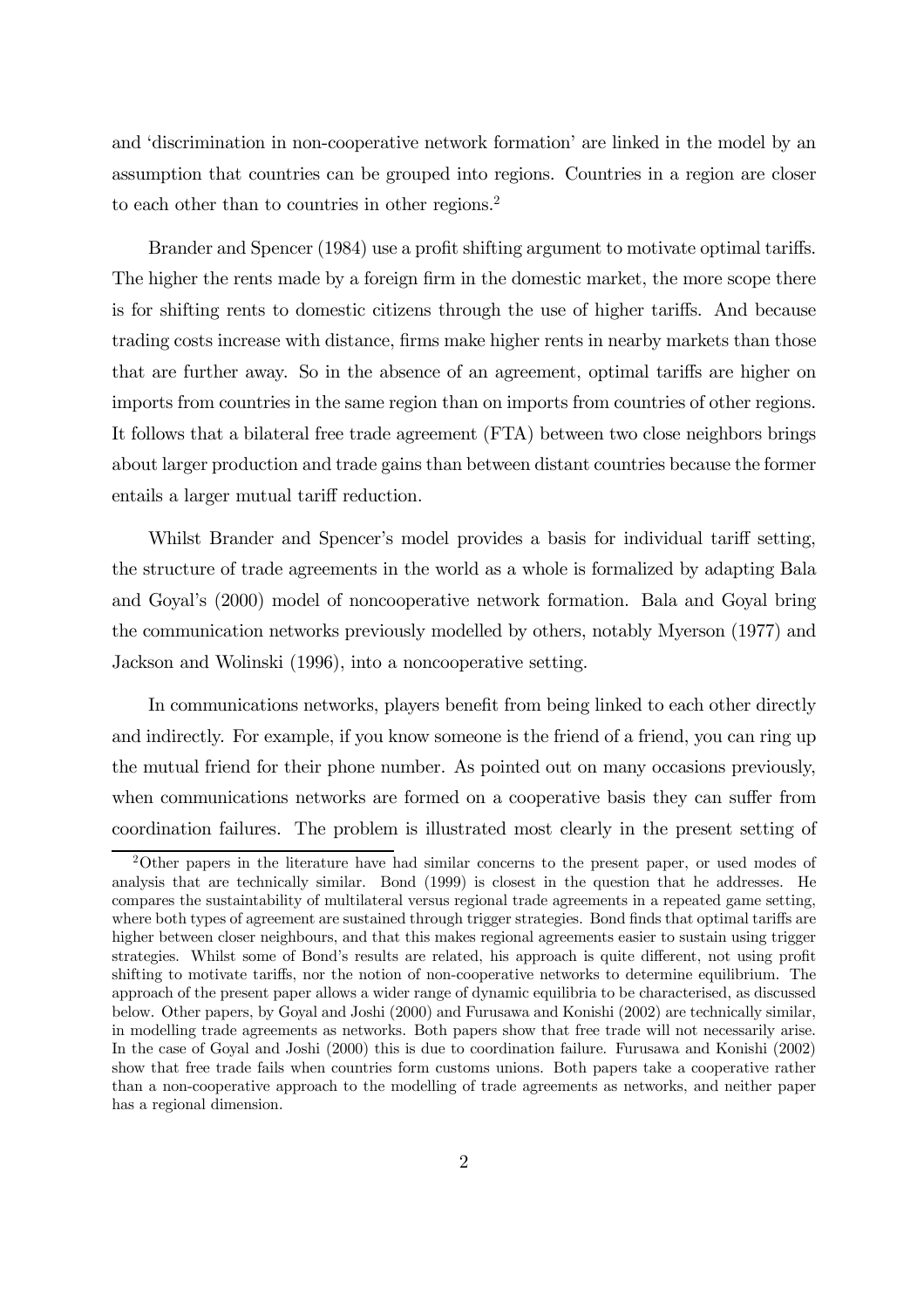trade agreements by Goyal and Joshi (2000). They model FTAs in the manner of a communication network and network formation is cooperative. As a result, whilst free trade is the most efficient Nash equilibrium, it is by no means the unique Nash equilibrium. Other less efficient FTA structures can be an equilibrium because countries may simply fail to coordinate on membership. In the present context it is important to rule out such possibilities. Otherwise it would be possible to have equilibria with only regional trade blocks resting on nothing more than failures of coordination.

Bala and Goyal address the problem of coordination failure by making individual agents responsible for the cost of coordinating a network. Through their sponsorship, individual agents can form a network if it is in their interest without being encumbered by the need to coordinate with other agents. Then a Nash network is one where no agent can do any better by sponsoring any other network or withdrawing their support for the networks that they sponsor, taking as given networks that they do not sponsor.

By taking a noncooperative network approach, coordination failures are ruled out as a possible cause for regional FTAs. In order to model FTA formation in the setting of a noncooperative network, we will say that each FTA must have a sponsor. There are of course many different types of cost associated with setting up a FTA. These include the cost of bringing together policy-makers and officials at the outset, costs imposed by interest groups opposed to the FTA, costs of designing the administrative system required to run the agreement and the ongoing cost of maintaining it. As the framework of this present paper is essentially a dynamic network formation game, it is the ongoing period-by-period running costs of maintaining an agreement that are invoked to justify the costs of FTA formation in this stylized setting. These might include border controls, verification systems, government customs and excise departments. Such mechanisms of support and verification are a necessary part of a FTA. In any period of the game, the country sponsoring these mechanisms can deviate by withdrawing their financial support for any of the FTAs that it sponsors. If a country undertakes to sponsor a FTA then all the proposed partners accept because they anticipate (and realize) production-trade gains.

The main result of the paper concerns the characterisation of the equilibrium FTA structure that emerges over time under different levels of sponsorship cost. Not surpris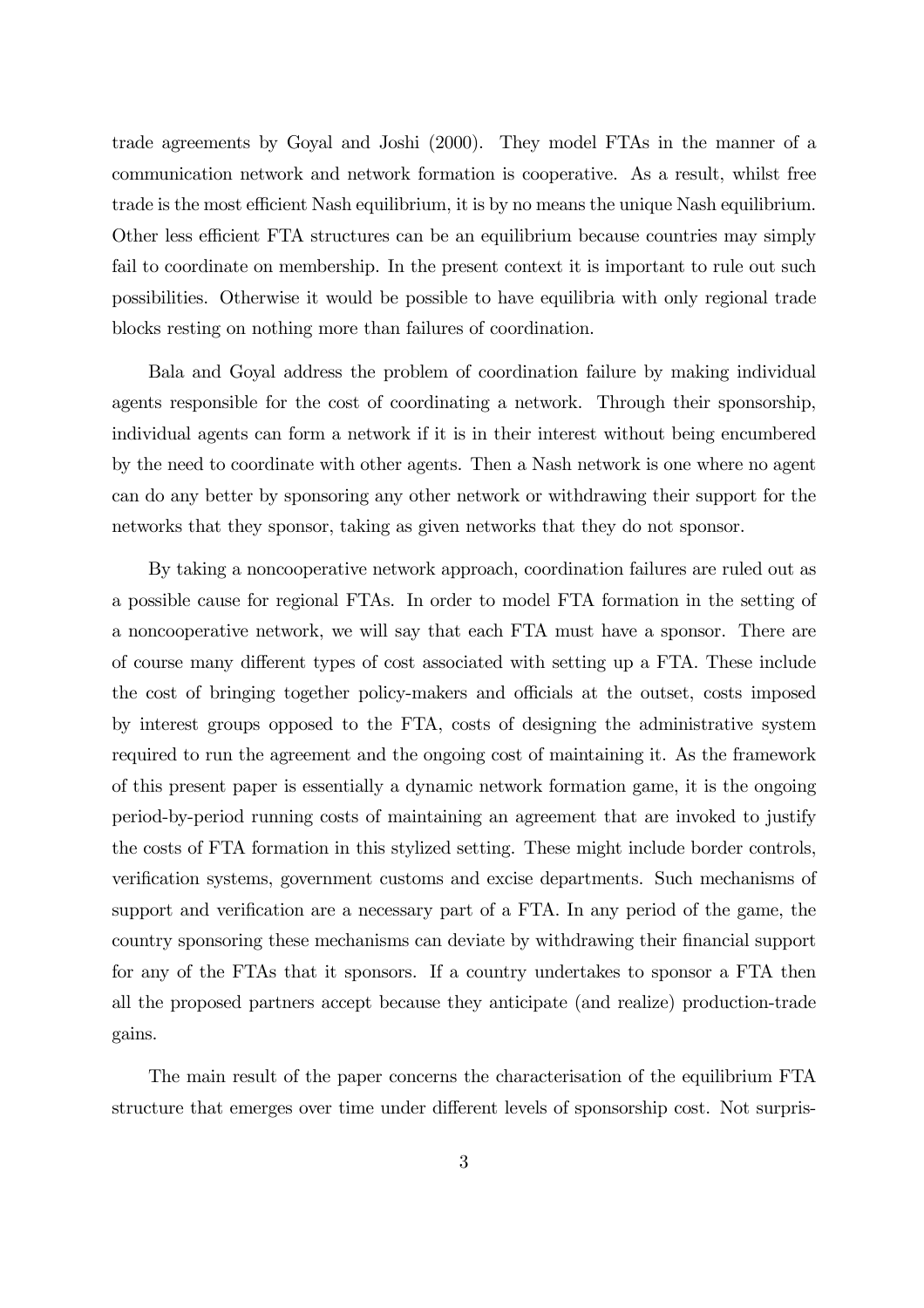ingly, if sponsorship costs are above a certain level then no FTAs will form at any point on the equilibrium path, and if they are below a certain level then world free trade will emerge straight away. It is when sponsorship costs are at an intermediate level that regionalism arises and can persist over time. Perhaps most interesting of all, a range of sponsorship costs is identified at which regionalism emerges first before free trade can be reached, providing an answer to Bhagwati's (1992) famous question, "Are trade blocks stepping blocks are stumbling blocks in the path to free trade?"

The model is, of course, highly stylized. In practice FTA formation is significantly more complicated. One complication is that sponsorship of an agreement is likely to be more balanced between members. However, it seems fair to argue that one country normally takes a leading role in getting an agreement off the ground, particularly in terms of its financing. The US played such a leadership role in the setting up of NAFTA, for example, and Germany has been the biggest financial supporter of the EU. As it stands, the equilibrium analysis covers the full spectrum of sponsorship costs, showing how the equilibrium agreement structure changes as sponsorship costs are varied. If it were possible to treat sponsorship costs in a more subtle way, allowing countries to share the cost of an agreement with a sponsor or proposer paying a larger share than the others, then the level of costs at which the equilibrium outcome altered from one structure to another might change, but the range of possible outcomes would probably not.

One element of network formation required for the present model is the property that payoffs vary with different types of player. In the present context, countries receive different payoffs from agreement formation depending on the distance to the FTA partner. Discrimination across different types of player does not feature in previous models of noncooperative networks. However, Slikker and van den Nouweland (2000) have examined discrimination in a cooperative model of network formation. The way that they partition the total set of players by type is used in the model of this present paper. But otherwise their approach is quite different. They have an objective hierarchy over players, with a higher payoff being derived from network formation with members of a particular group. In the present model, variation is subjective. Payoffs are differentiated from the perspective of a given individual country over the geographical distance of its FTA partners. This extension to the standard model of noncooperative network formation is not significant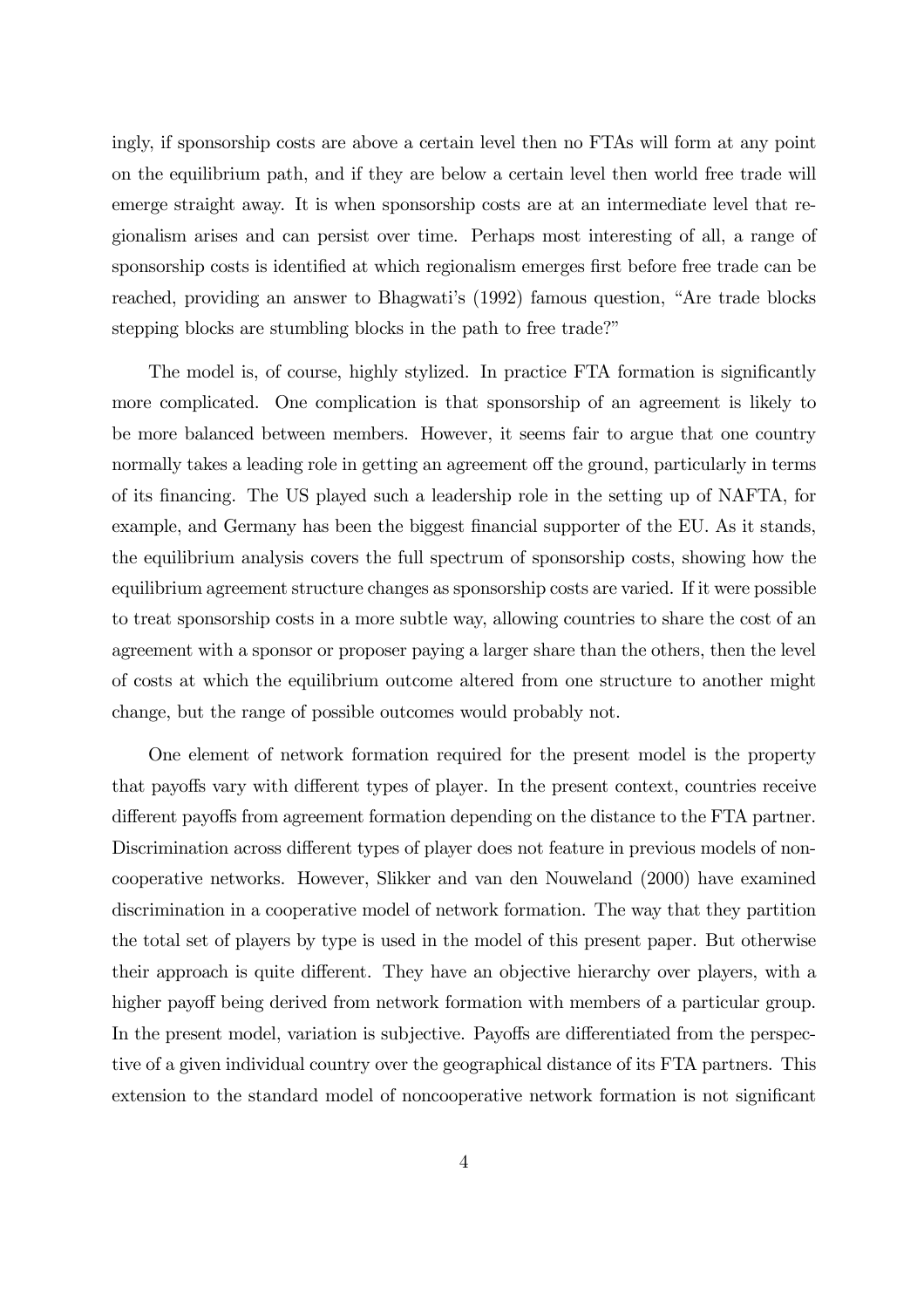in itself. But it does allow the analysis of micro-founded differences in the payoff to links with different types of player.

The fact that the gains from different types of network formation can be analyzed, and that they are derived from an underlying micro-model is a new development of the present paper worth emphasizing. The relative benefit to a regional agreement comes not simply because benefits to regional agreements are assumed to be higher. It is instead because they are derived to be higher. The paper develops a way of linking these different micro-founded gains to the payoff structure of a network formation game.

This new approach to the analysis of network formation with different types of player potentially makes it possible to study a range of different situations that are of interest in economics. Perhaps the most famous example is due to Coase (1960), who points out that firms exerting relatively large externalities on one another are better candidates for mergers motivated by internalization. This situation examined by Coase mirrors that analyzed in the present paper in that different types of player exert externalities of differing size on one another. The substantive difference is that the externality discussed by Coase is environmental rather than terms-of-trade.

The paper proceeds as follows. In the next section transport costs are introduced to a model of production and trade based on Cournot oligopolistic competition. This is then used to derive optimal tariffs which vary according to the distance between countries. Section 3 sets up the model of regions and trade agreements as a noncooperative network, allowing the payoffs of network formation to vary depending on the distance between members. Section 4 then establishes the main results of the paper for a simplified three region model. It is here that the possibility of regional trade agreements is demonstrated, as well as the fact that trade blocks can be stepping blocks to free trade. Section 5 concludes.

# 2. A Model of Optimal Tariffs where Distance Matters

The purpose of this section is to present a model of tariff setting which exhibits the property that distance between countries has an effect on the optimal level of protectionism. In particular, it will be shown that optimal tariffs are higher between close neighbors.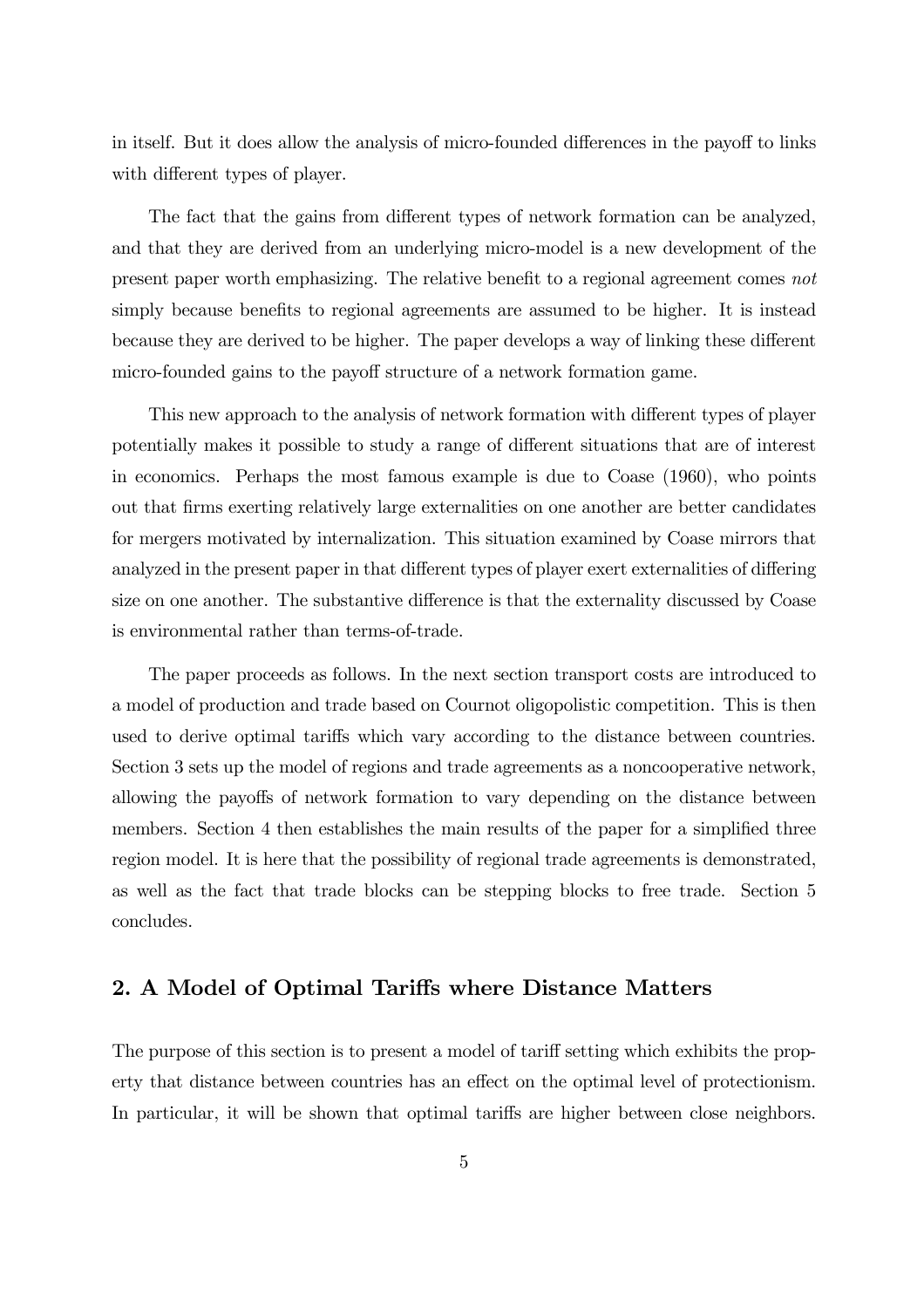Brander and Spencer's (1984) profit shifting argument is used to motivate optimal tariffs. Tariffs shift profits from the foreign firm to the domestic consumer. With lower transport costs between close neighbors, more rents can be shifted through the use of tariffs. So unlike in conventional models, where each country sets a common tariff on all others, in the present model each country sets tariffs that vary, and are declining with distance.

#### 2.1. Country Location in Regions

The set  $\mathcal{N} = \{1, ..., n\}$  is the set of countries and it is finite. The number of countries is given by |N|. The regional structure  $\mathcal{P} = \{R_1, R_2, ..., R_m\}$  on N is a partition of the set of countries N into regions, where a region is a set  $R_k \subseteq \mathcal{N}$ :  $R_i \cap R_j = \emptyset$  for  $i \neq j$  and  $\bigcup_{i=1}^{m} R_i = \mathcal{N}$ . Each region is assumed to have the same number of countries in it;  $|R_i| = r$ , for all  $R_i \in \mathcal{P}$ , and  $r > 1$ . To avoid trivialities, there is more than one region;  $|\mathcal{P}| > 1$ .

To make the differences between intra-regional versus inter-regional trade concrete, suppose that each country  $i \in \mathcal{N}$  can be located by the co-ordinates  $(x_i, y_i)$ .<sup>3</sup> Therefore, the *distance*  $d_{ij}$  between any two countries i and j can then be measured by a (Euclidean) distance function.

In order to make precise the distinction between countries by region, assume  $(x_i, y_i) =$  $(x_j, y_j)$  for  $i, j \in R_k$ ,  $i \neq j$ ; all countries in the same region have the same location. Also assume that  $(x_i, y_i) \neq (x_j, y_j)$  for all  $i \in R_i$ ,  $j \in R_j$ ,  $i \neq j$ . Assume that  $d_{ij} = d_{ji} \geq d > 0$ for all  $i \in R_i$ ,  $j \in R_j$ ,  $i \neq j$ , and that  $d_{ij}$  is finite. (It is already immediate that  $d_{ij} = d_{ji} = 0$  for  $i, j \in R_k$ .)

If the distance relationship between countries across regions has some regularity to it, being based on a regular shape for example, then it will help to be able to summarize the information on distances between countries. So, for country  $i \in R_i$ , let  $D_i = \{(d_1, \delta_{1i}), ..., (d_z, \delta_{zi})\}$  be the set of pairs  $(d_k, \delta_{ki})$ , where there exists at least one (other) country  $j \in R_j$ ,  $i \neq j$ , for which  $d_{ij} = d_k$ , and  $\delta_{ki}$  gives the number of countries at that distance from i.

<sup>&</sup>lt;sup>3</sup>That is, each country can be located in Euclidean  $\mathcal{R}_2$ -space.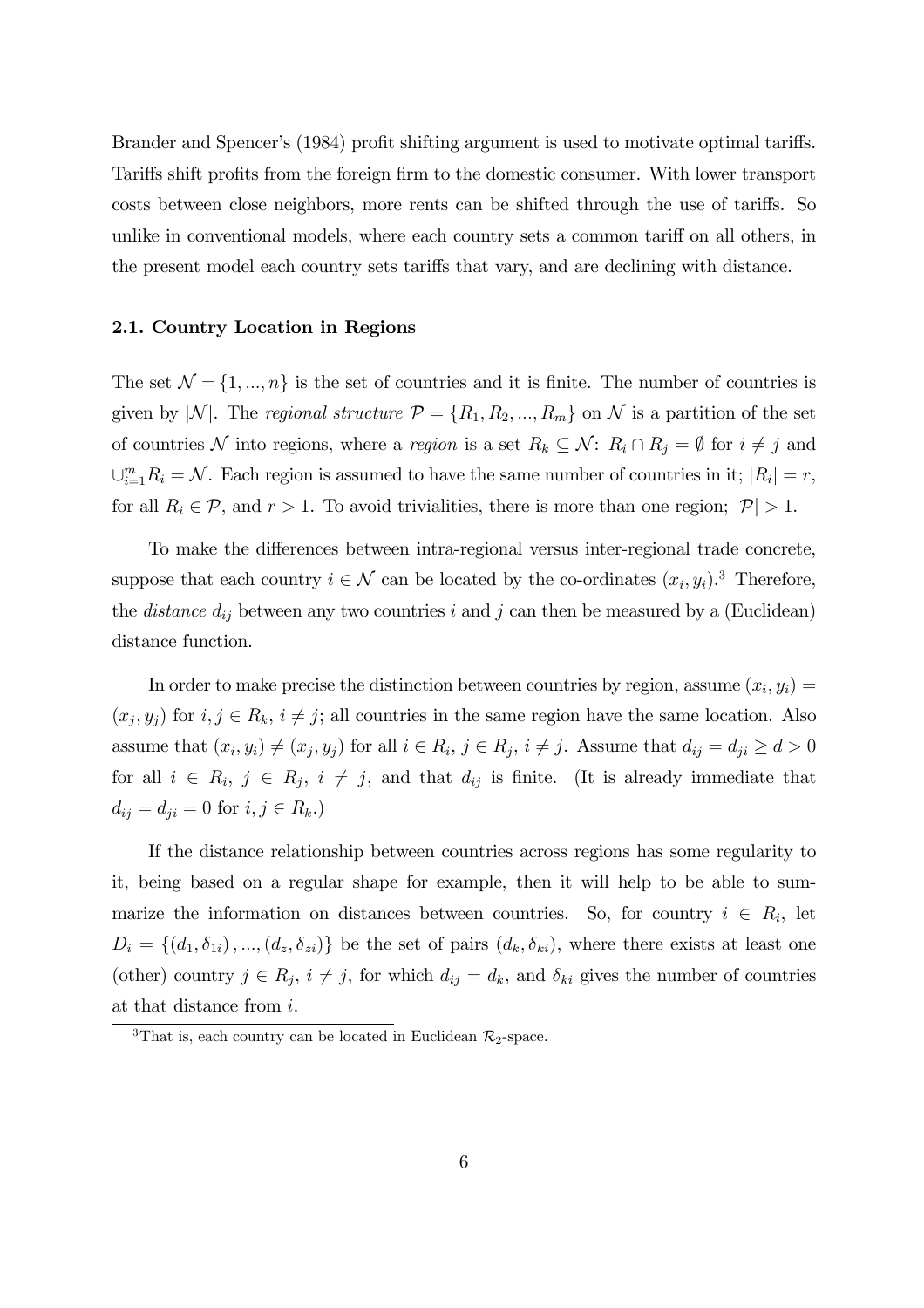#### 2.1.1. Example: Three Regions on an Equilateral Triangle

To keep the analysis relatively simple, the main results of the paper will be established using a three region model. Three regions are enough to capture the interactions we are interested in, whilst avoiding extensive notation. A three region model is obviously appealing because it captures the interactions between the three most important regions in economic terms, The Americas, Europe and Asia.

To fix ideas, consider the three region example  $(|\mathcal{P}| = 3)$ , with  $r = 3$ , where each region is located at a distinct vertex of an equilateral triangle. Label the regions  $R_a$ ,  $R_b$ and  $R_c$ . Consider country i located in region  $R_a$ . If the sides of the triangle are of length d, then countries in  $R_b$  and  $R_c$  are all at distance d from country i. Then the set  $D_i$  has a single element,  $D_i = \{(d, 6)\}\$ , where  $(|\mathcal{P}| - 1)r = 6$  gives the number of countries not in  $R_a$ .

#### 2.2. Production and International Trade with Distance

Each country has a single firm. Firms compete in Cournot competition. They are able to segment international markets by country. For example, the firm in country j segments the markets of all countries  $i \in \mathcal{N}$ , choosing the quantity to produce (and export if  $j \neq i$ ) in order to maximize profits  $\pi_{ij}$  in each. Firm j's problem is formalized in the usual way:

$$
Max_{x_{ij}} \pi_{ij} = (p_{ij} - c_{ij}) x_{ij}
$$
 (2.1)

where  $p_{ij}$ ,  $c_{ij}$  and  $x_{ij}$  are the price, cost and quantity in country i of the good produced in country  $j$ . The cost to the firm in country  $j$  of producing a unit of output for sale in country i is given by the function

$$
c_{ij} = c + t_{ij} + d_{ij},\tag{2.2}
$$

where c is the basic per-unit production cost, which is the same for all firms,  $t_{ij}$  is the tariff levied by country i on imports from country j. It will be assumed as usual that tariff revenue is transferred in lump-sum to consumers. Also, it must be assumed that transport costs are paid to an agent in the model. To keep the model simple let domestic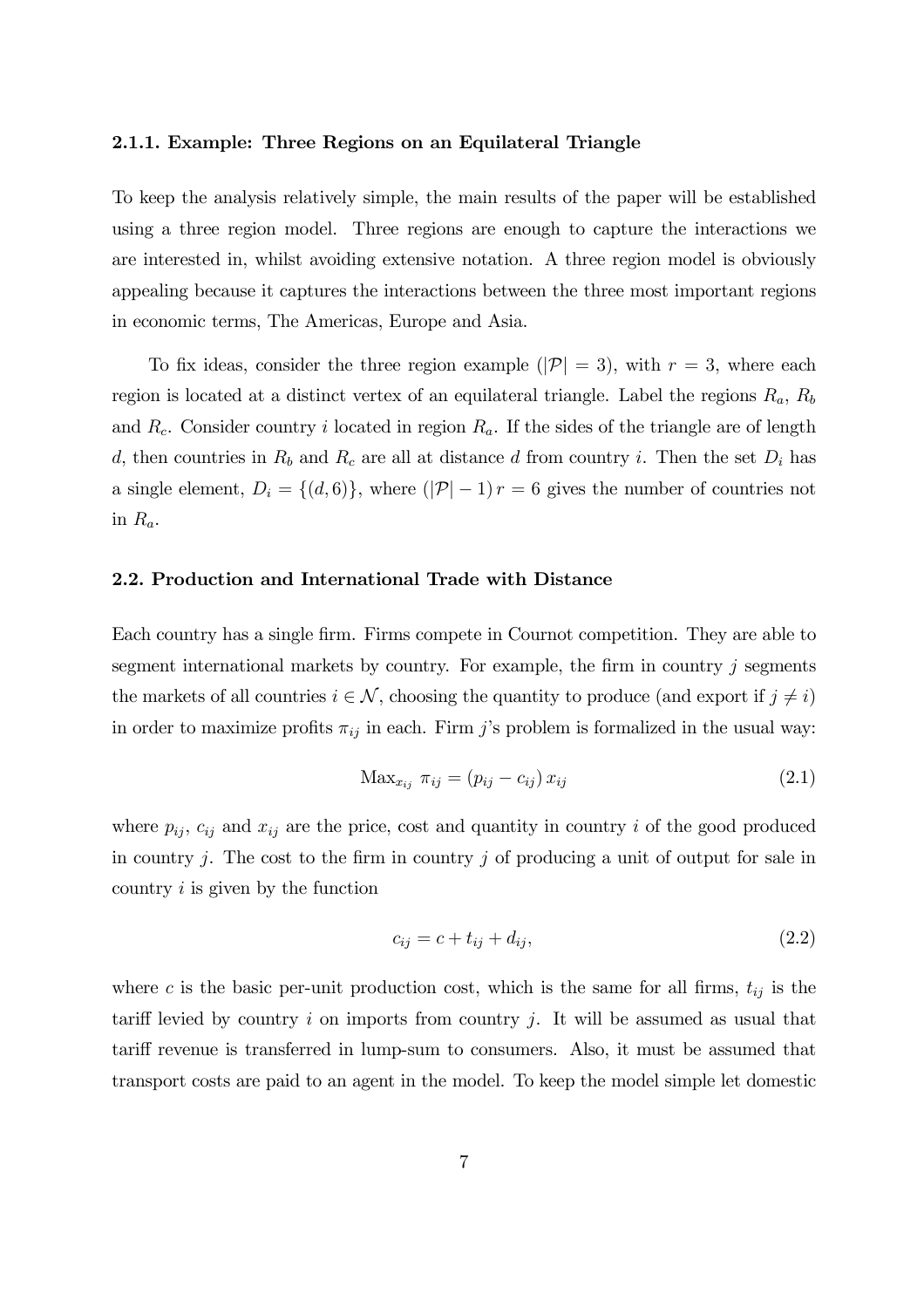firms compete perfectly to bring goods to the home market, so that they deliver at  $cost^4$ .

The basis for optimal tariff setting in a model of Cournot competition is familiar. But distance has not been introduced to a general model of tariff setting before, and this potentially makes the model intractable. However, optimal tariffs with transport costs can be solved for under the assumption that goods enter preferences independently. Let

$$
u_i = e \sum_{j \in \mathcal{N}} x_{ij} - \frac{1}{2} \sum_{j \in \mathcal{N}} x_{ij}^2 + m_i,
$$
\n(2.3)

where  $m_i$  is the numeraire. Countries are endowed with equal quantities of the numeraire, the role of which is to ensure that trade accounts are balanced in equilibrium.

Taking tariffs as given, firms choose their respective output levels simultaneously. They sell their output in country i at the market clearing price. The inverse demand curve of consumer i is obtained by differentiating  $(2.3)$  with respect to  $x_{ij}$ :

$$
p_{ij} = \frac{du}{dx_{ij}} = e - x_{ij},\tag{2.4}
$$

Using  $(2.4)$  in  $(2.1)$ , and expanding,

$$
\pi_{ij} = ex_{ij} - x_{ij}^2 - c_{ij}x_{ij}.
$$

The function  $\pi_{ij}$  is thus differentiable and strictly concave because  $-x_{ij}^2$  is concave, and so firm j's problem has a unique maximum.

Firm  $j$ 's first order condition in country  $i$  is thus given by

$$
\frac{\partial \pi_{ij}}{\partial x_{ij}} = e - 2x_{ij} - c_{ij} = 0,
$$

or equivalently,

$$
p_{ij} - c_{ij} - x_{ij} = 0.
$$
 (2.5)

We can rearrange (2.5) to get

$$
x_{ij} = p_{ij} - c_{ij}
$$

<sup>&</sup>lt;sup>4</sup>In a symmetric model, an equivalent assumption would be that the world market for transportation is competitive and that each firm from every country has an equal share of the market.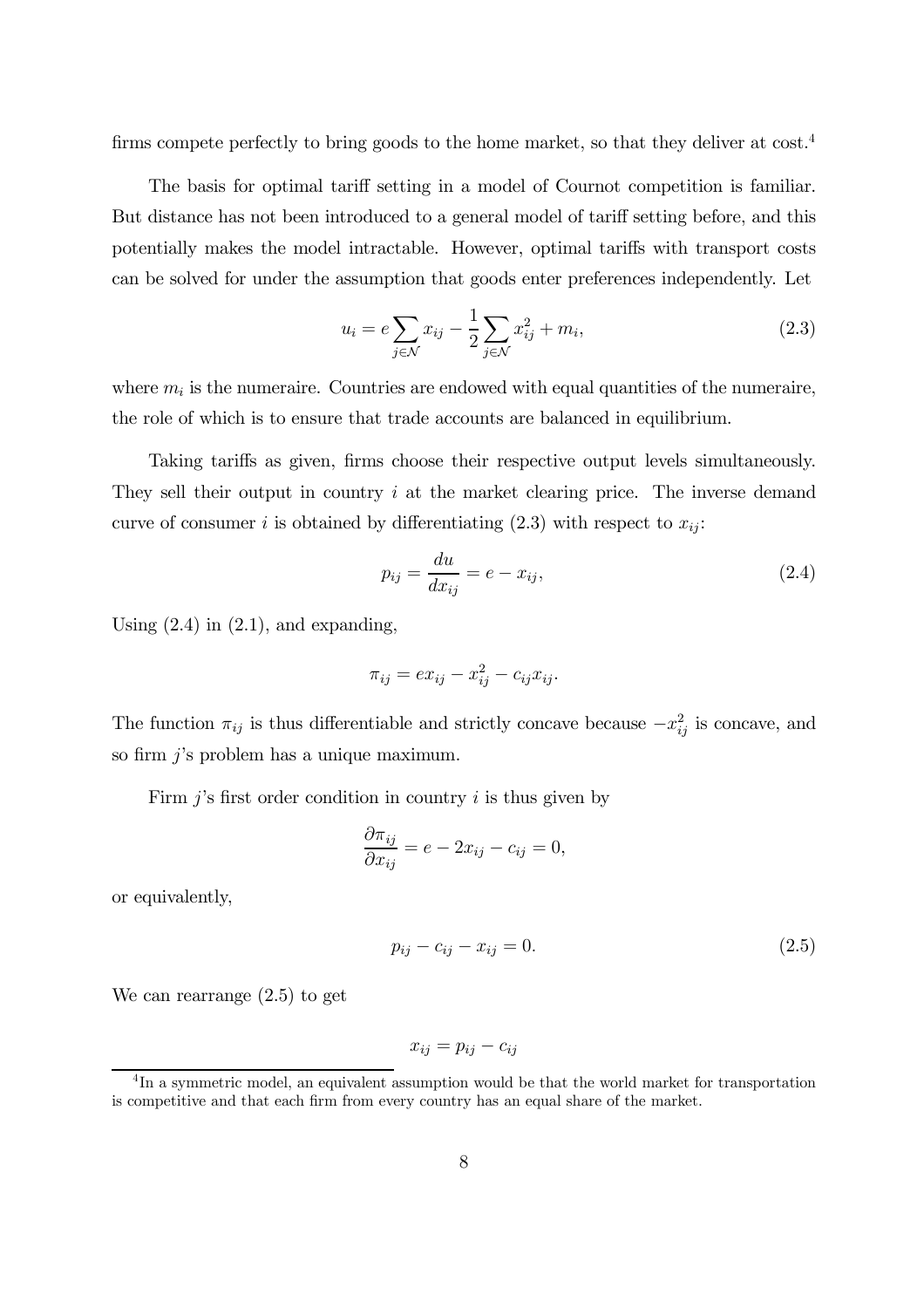From this, note the following convenient property; in equilibrium, profits can be written as

$$
\pi_{ij} = (p_{ij} - c_{ij}) x_{ij} = x_{ij}^2.
$$
\n(2.6)

The fact that profits can be represented in this way arises as a result of the linear structure of the model.

Use  $(2.2)$  and  $(2.4)$  in  $(2.5)$ , then rearrange to get the solution for output by firm j for country i:

$$
x_{ij} = \frac{e - c - t_{ij} - d_{ij}}{2}, \text{ all } i, j \in \mathcal{N}
$$
 (2.7)

Note from  $(2.7)$  that  $x_{ij}$  is decreasing in  $t_{ij}$  and  $d_{ij}$ . To maintain the assumption that all firms are active on all markets,  $e-c$  can be made large enough to ensure that  $x_{ij} > 0$ . For the domestic market,  $t_{ij} = d_{ij} = 0$ . Therefore, the weakest possible condition necessary and sufficient to ensure strictly positive output by the domestic firm for the domestic market is  $e - c > 0$ . This condition will be assumed to hold throughout.

#### 2.3. Production-Trade Payoffs

The payoffs to the FTA formation game depend directly on the structure of trading arrangements, that is tariff setting across all countries, and the reciprocal impact on production. For this reason, gains to production and trade will be referred to as productiontrade payoffs. They are given this name to distinguish them from (net) payoffs to FTA formation once the cost of sponsoring agreements is taken into account.

The representative citizen in country  $i$  receives their trade-production payoff through five economic components: domestic consumer surplus  $(CS_i)$ , the domestic firm's profit at home and abroad ( $\pi_{ii}$  and  $\pi_{ji}$ ,  $j \neq i$  respectively), tariff revenue (TR<sub>i</sub>), and net profits from transportation  $(DR_i)$ :

$$
w_i = CS_i + \pi_{ii} + \sum_{j \in \mathcal{N}/\{i\}} \pi_{ji} + TR_i + DR_i.
$$
 (2.8)

The optimal tariff  $\hat{t}_{ij}$  is derived by maximizing this expression with respect to  $t_{ij}$ . To do this, w must be expressed in terms of model variables; the subject of the next result.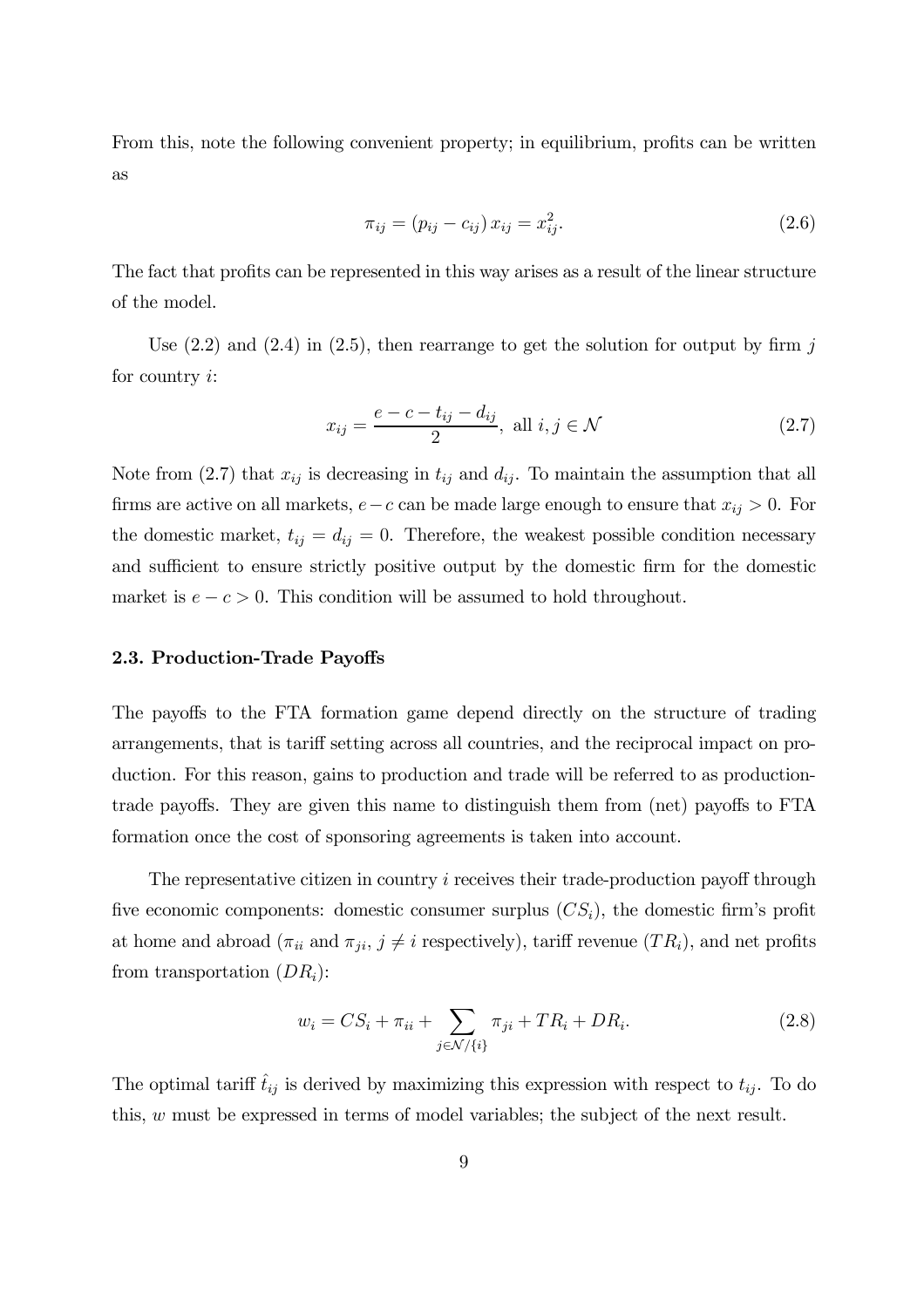**Lemma 1.** Let  $CS_i = \sum_{j \in \mathcal{N}}$  $\frac{1}{2} (p_{ij} - c_{ij}) x_{ij}, TR_i = \sum_{j \in \mathcal{N}/\{i\}} t_{ij} x_{ij},$  and  $DR_i = \sum_{j \in \mathcal{N}/\{i\}} d_{ij} x_{ij}$ . Then

$$
w_i = CS_i + \pi_{ii} + \sum_{j \in \mathcal{N}/\{i\}} \pi_{ji} + TR_i + DR_i.
$$
  
= 
$$
(e - c) \sum_{j \in \mathcal{N}} x_{ij} - \frac{1}{2} \sum_{j \in \mathcal{N}} x_{ij}^2 - \sum_{j \in \mathcal{N}/\{i\}} x_{ij}^2 + \sum_{j \in \mathcal{N}/\{i\}} x_{ji}^2.
$$

With payoffs of the representative citizen in country i as given by Lemma 1, it is straightforward to solve for the tariff that maximizes the representative citizen's payoff.

#### 2.4. Optimal Tariffs with Distance

The solution to the optimal tariff problem is given in the following result:

**Proposition 1.** The unique optimal external tariff set by country i on imports from country  $j$  takes the form

$$
\hat{t}_{ij} = \frac{e-c}{3} - d_{ij}.
$$

The key thing to notice is that the optimal tariff is decreasing in distance. The closer a country is, the higher the optimal tariff levied on its imports. The intuition is simple. Higher rents are made in nearby markets because a smaller share of revenue is lost in transportation costs to serve those markets. Consequently, there are more rents available to shift to domestic consumers using the tariff.

As was the case in the solution for  $x_{ij}$  given by (2.7), it is always possible to set  $e-c$ high enough to ensure that  $\hat{t}_{ij} > 0$ . If  $\hat{t}_{ij} < 0$  then the optimal trade intervention is a subsidy. In that case, free trade is not necessarily welfare maximizing. In the present analysis we will be focusing on the standard case where free trade is best. For the optimal tariff to be positive, it is necessary and sufficient to make the following assumption:

# **A1**.  $0 < d_k \leq (e - c)/3$  for all  $d_k \in D_i$ , all  $i \in \mathcal{N}$ .

This will be assumed to hold throughout. Intuitively, one would generally expect trade agreements which entailed the removal of tariffs to bring about an improvement of welfare. The following result shows this intuition to hold in the present model.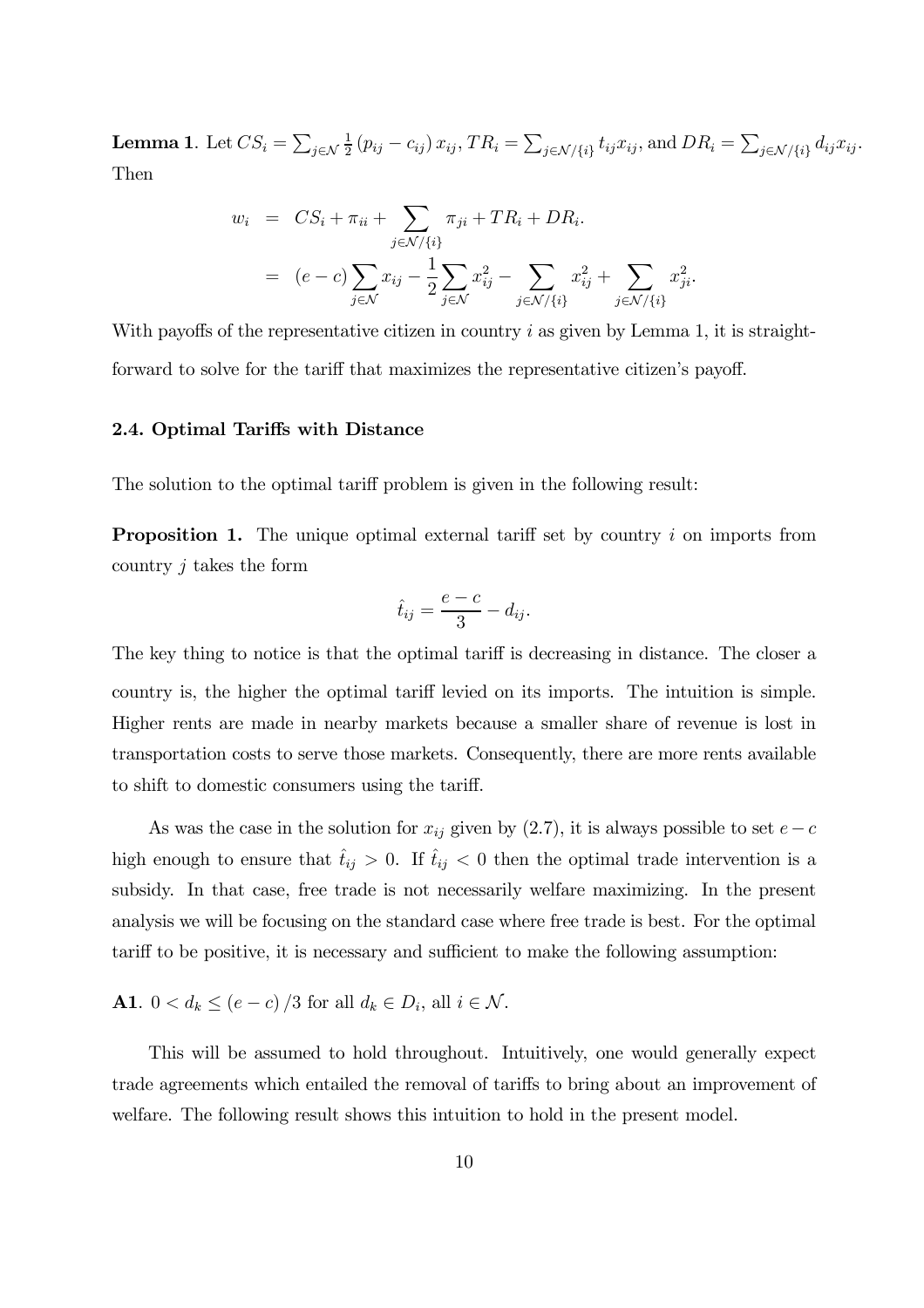Proposition 2. Assume A1. Assume that in the absence of a FTA between countries i and j then country i sets optimal tariffs on imports from country j -  $t_{ij} = \hat{t}_{ij}$  $(e - c)/3 - d_{ij}$ , and vice versa. Assume that if countries i and j have a FTA then country i adopts free trade on imports from country  $j - t_{ij} = 0$  - and vice versa.

(i) The trade-production gain to two countries  $i$  and  $j$  from a bilateral FTA is given by

$$
\Delta w_i = \frac{1}{72} (7 (e - c) + 3 d_{ij}) ((e - c) - 3 d_{ij})
$$

and is positive.

(ii) Trade-production gains from a bilateral FTA are decreasing in the distance between members *i* and *j*:  $d(\Delta w_i)/d(d_{ij}) = -\frac{1}{4}(e-c+d_{ij}).$ 

This proposition tells us that trade agreements are good for welfare, and that a higher gain in welfare results from a larger tariff reduction. In the absence of a trade agreement, Proposition 1 shows that tariffs between regional members will be higher than between countries of different regions. Proposition 2 shows that FTA formation between regional members will yield higher production-trade gains than between countries of different regions.

If production-trade gains were all that mattered, then Proposition 2 suggests the world would move straight to free trade. Anecdotal discussions often reflect surprise that the process of regionalism has not led more quickly towards free trade. One explanation is that the costs of coordinating such agreements holds the process back. Sponsorship costs, formalized in the next section, play exactly this role in the present model. But by themselves such costs do not explain why FTAs are formed within a region. Proposition 2 indicates that regional agreements tend to form because they are worth more to their members than non-regional agreements. Equivalently, greater benefits to regional FTA formation can be set against the costs of sponsoring an agreement. This is the central insight that will be developed in the following sections.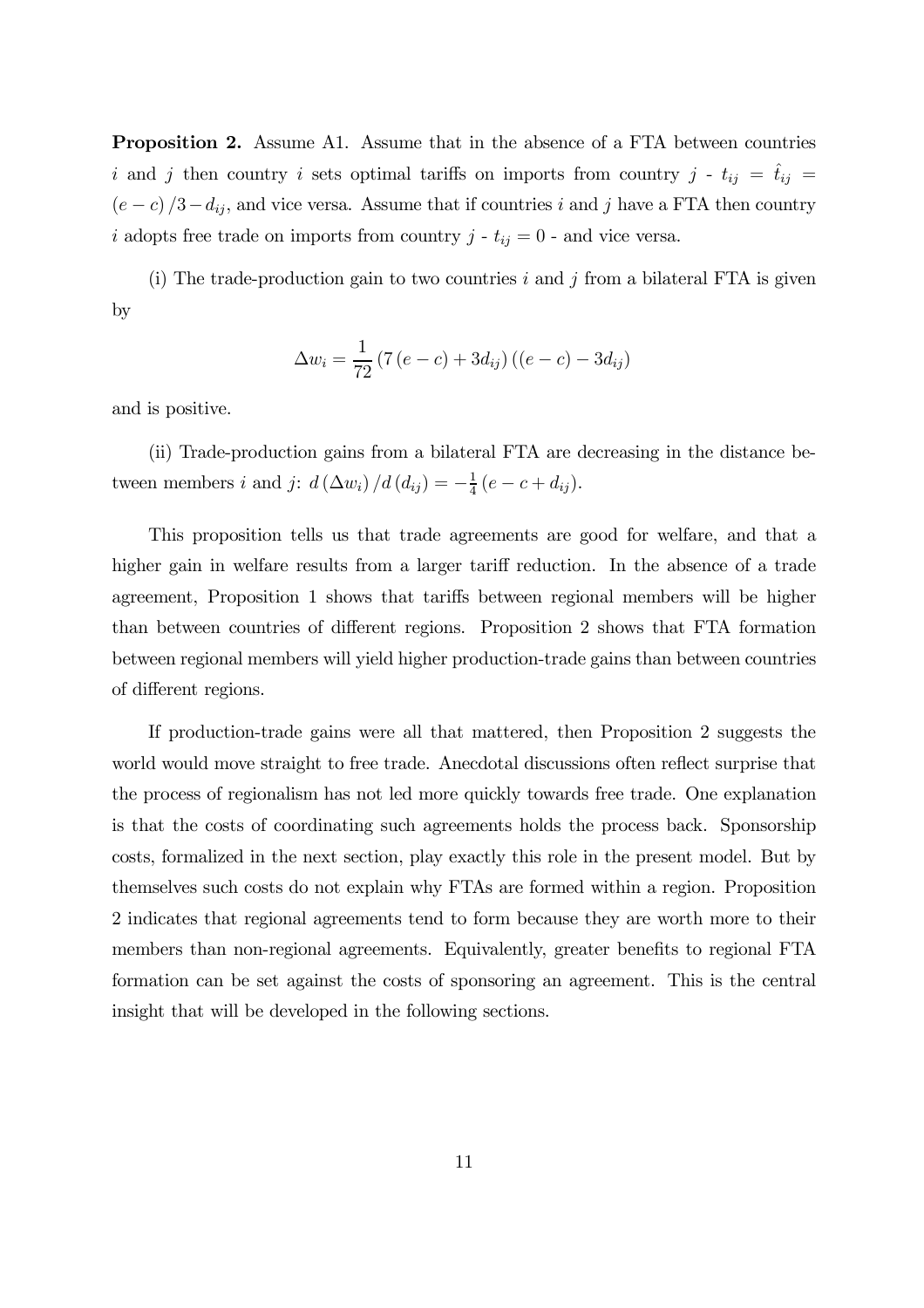#### 3. Regions and Trade Agreements in a Non-cooperative Network

This section formalizes FTA formation in a world of regions. It shows how the formal language of network formation can be adapted to model FTA formation when there is a regional dimension to the model. The distinction that countries make between FTA members in their own region and those from other regions is formalized by an adaptation of Slikker and van den Nouweland's (2000) partitioning of players in a network formation game.

#### 3.1. FTAs as Networks

The overall FTA structure is described by the *graph*  $(N, g)$ , a pair of disjoint sets, where g is a set of links in a (directed) network. The FTA structure of each region is described by the subgraph  $(R_k, g_{R_k})$ , where  $g_{R_k}$  is a set of links called a *subnetwork* between countries of region  $R_k$ .

If country *i* sponsors a FTA with a set of other countries  $A_j = \{j_1, ..., j_l\}$  then it sets  $g_{ij_k} = 1$  for all  $j_k \in \mathcal{A}_j$ . If  $g_{ij_k} = 1$  (or if  $g_{jk} = 1$ ) then there is said to be a *link* between i and  $j_k$ . A strategy of country  $i \in \mathcal{N}$  is a row vector  $g_i = (g_{i1}, ..., g_{in})$ . The strategies of all countries forms  $g = \{g_1, ..., g_n\}$ . Since N can be partitioned into regions, we can also have  $g = \{g_{R_1}, ..., g_{R_m}\}\$ , where  $g_{R_k}$  is the set of links between members of region  $R_k$ .

There is a path from i to  $j_k$  in g if i and j are linked, or if there exist countries  $i_1, ..., i_m$  distinct from each other such that they are all linked. A path in g between i and j is denoted  $i \stackrel{g}{\leftrightarrow} j$ .<sup>5</sup>

A set  $A_k \subseteq \mathcal{N}$  is a *component* of g if for all i and j in  $A_k$  there is a path between them, and there does not exist a path between a country in  $\mathcal{A}_k$  and one in  $\mathcal{N} \backslash \mathcal{A}_k$ .

A network g is called *connected* if it has a unique component A, with all  $i \in \mathcal{A} = \mathcal{N}$ . A network that is not connected is referred to as disconnected. A network is called empty if  $g_{ij} = g_{ji} = 0$  for all  $i, j \in \mathcal{N}$ .

<sup>&</sup>lt;sup>5</sup>This notation emphasises that for i and j to be linked there can either be a link from i to j, or from  $j$  to i or both. This is sometimes referred to as a non-directed link.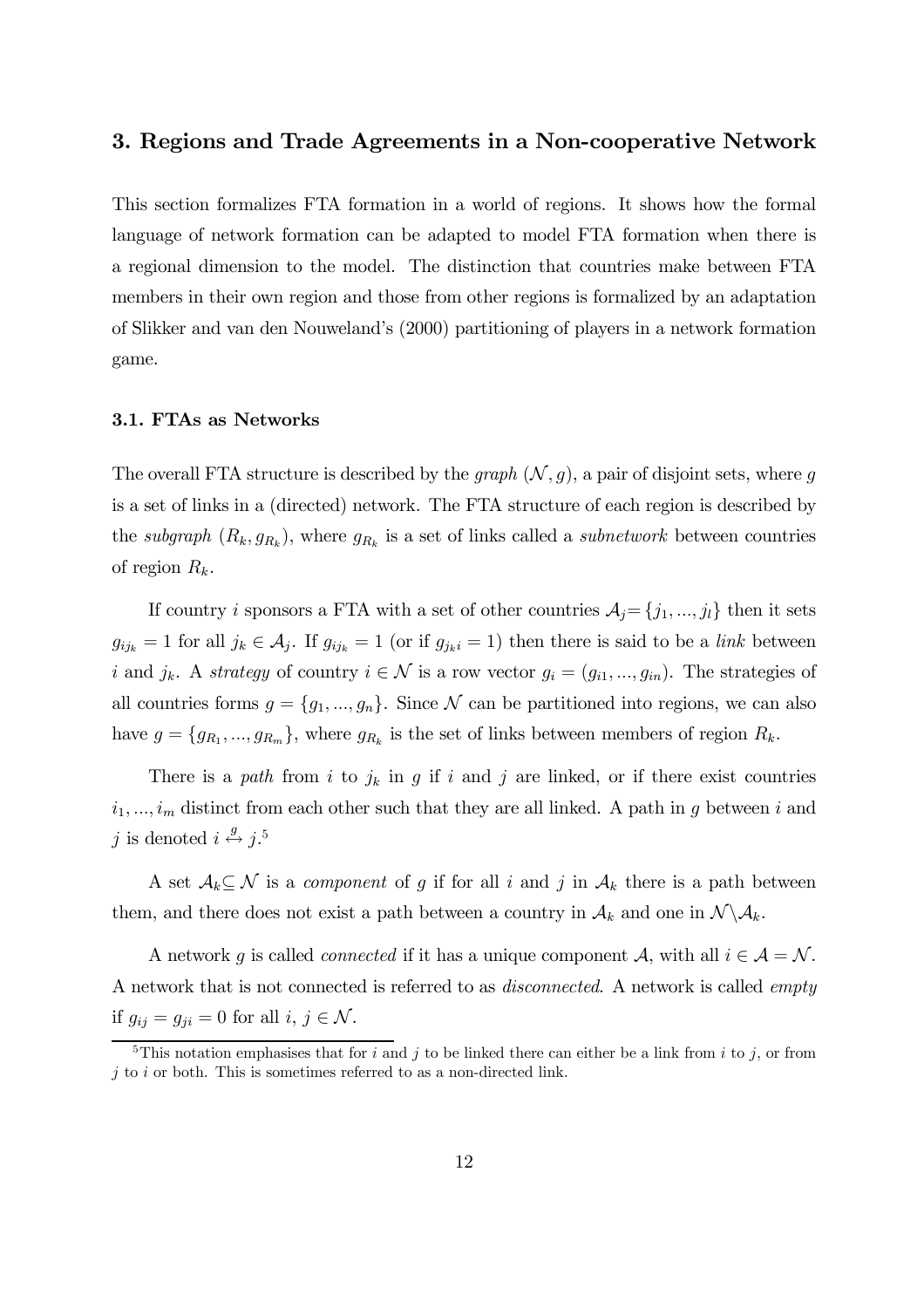**Definition 1.** (FTA Membership) A component  $A_k \subseteq \mathcal{N}$  of g is a FTA: for all  $i \in A_k$ , if  $j \in \mathcal{A}_k$  then  $t_{ij} = 0$ . If  $j \notin \mathcal{A}_k$  then  $t_{ij} = \hat{t}_{ij} = (e - c)/3 - d_{ij}$ .

**Definition 2.** (World FTA) If the network  $g$  is connected, then there is a *world FTA*.

Definition 3. (Only-regional FTA, complete-regional FTA and extra-regional FTA) If there is a component for which all elements are in the same region,  $i, j \in \mathcal{A}_k \subseteq R_k$ , then  $A_k$  is an only-regional FTA; if the network  $g_k$  is connected, then we say there is a complete-regional FTA; if  $\mathcal{A}_k \subsetneq R_k$  then  $\mathcal{A}_k$  is an extra-regional FTA.

Definition 1 gives FTA membership a definition in graph notation, and a convenient graphical representation. Definition 2 then says that if all countries are in the same component then there is a world FTA. If, on the other hand, all members of a component are in the same region then the component is an only-regional FTA and if all countries in a region are in the same FTA then we say there is a complete-regional FTA. Finally, if FTA membership spans regions then there is said to be an extra-regional FTA. A country that has no links with other countries is said to be in its own singleton component.

#### 3.2. The Sponsor of a FTA

For a trade agreement to come about, we will say that it must have a sponsor. A sponsor must pay a sponsorship cost for setting up a FTA. If none of the countries are already in an FTA, then the sponsorship cost is proportional to the number of proposed members. The function  $\kappa_i$  () measures the sponsorship fee paid by country i for an agreement, and it is assumed to be linear in the number of FTA members. Formally, country i pays a cost  $\kappa_i$  (1) for each link that it forms. So the sponsorship fee for an agreement with countries  $\mathcal{A}_j = \{j_1, ..., j_l\}$  is  $\kappa_i$  ( $|\mathcal{A}_j|$ ). It is understood that the FTA is multilateral. So each  $j_k \in \mathcal{A}_j$ adopts free trade with each other member of  $A_j$ , not just with country i.

What happens if the set of countries  $A_j = \{j_1, ..., j_l\}$  with whom country i proposes to sponsor an FTA are themselves already in an FTA?. Then we will say that country i only has to pay the cost of a single link  $\kappa_i$  (1). If country i is itself already in a FTA, entailing the set of countries  $A_k = \{i_1, ..., i, ..., i_l\}$ , then we will say that country i sponsors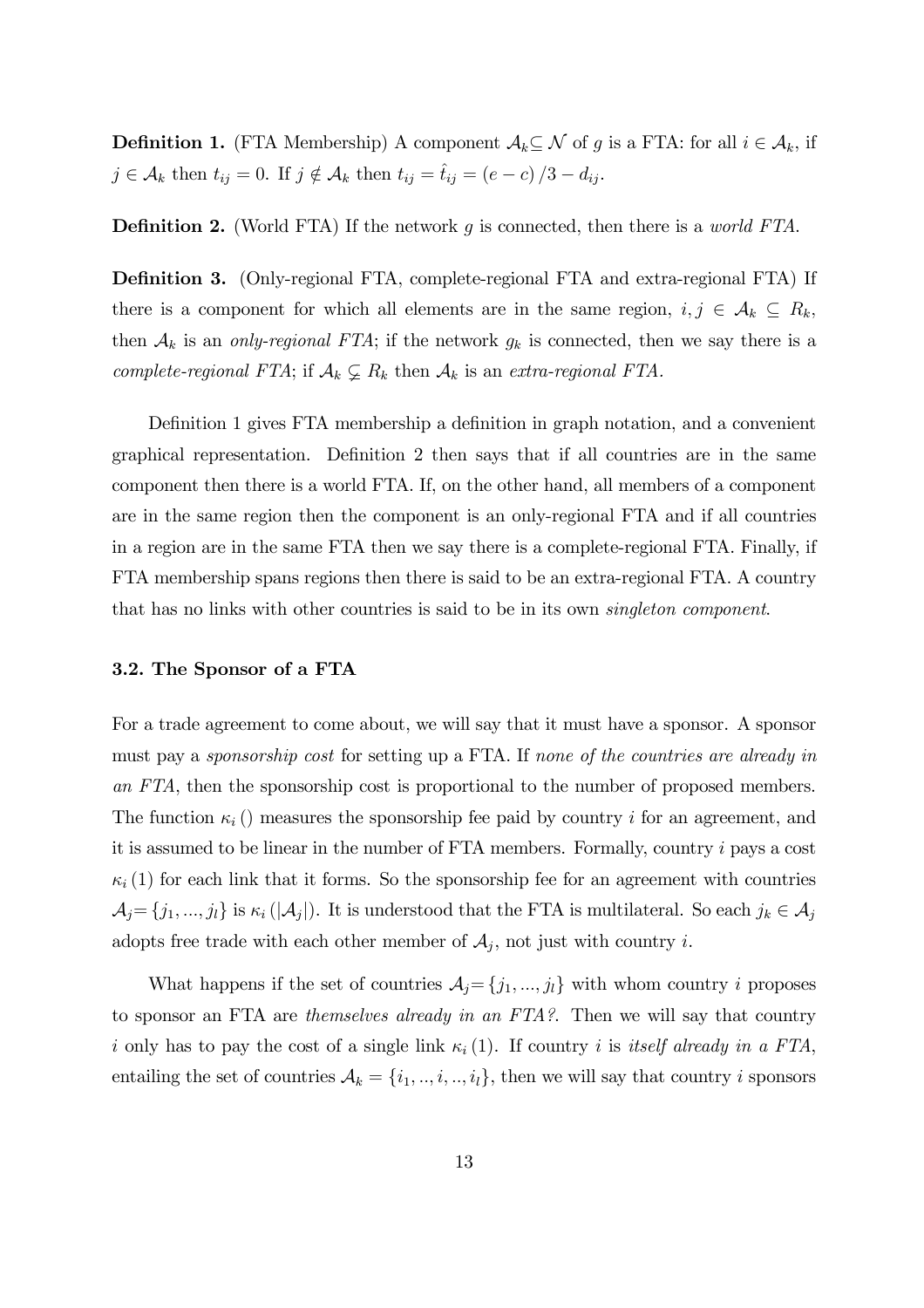a FTA between  $A_j$  and  $A_k$  and that again the sponsorship cost is just  $\kappa_i$  (1).<sup>6</sup>

Because a country pays a sponsorship fee for each agreement that it proposes, we will want a way of keeping track of the total amount that each country pays in sponsorship fees. To this end, define  $\eta_i^{\sigma}(g) = |\{k \in \mathcal{N} | g_{ik} = 1\}|$  as the number of countries with which  $i$  maintains direct links. Then the total sponsorship cost paid by a country is given by  $\kappa_i \left( \eta_i^{\sigma}(g) \right)$  or  $\eta_i^{\sigma}(g) \kappa_i(1)$ .

As well as wishing to calculate the costs of FTA formation to each country, we will also want to calculate the benefits. Because in general these vary across regions, we will need to distinguish between the number of members in each. Define  $\eta_i(g)$  =  $\begin{array}{|c|c|} \hline \multicolumn{1}{|c|}{3} & \multicolumn{1}{|c|}{4} \multicolumn{1}{|c|}{5} \multicolumn{1}{|c|}{6} \multicolumn{1}{|c|}{5} \multicolumn{1}{|c|}{6} \multicolumn{1}{|c|}{6} \multicolumn{1}{|c|}{6} \multicolumn{1}{|c|}{6} \multicolumn{1}{|c|}{6} \multicolumn{1}{|c|}{6} \multicolumn{1}{|c|}{6} \multicolumn{1}{|c|}{6} \multicolumn{1}{|c|}{6} \multicolumn{1}{|c|}{6} \multicolumn{1}{|c|$  $\{i \in R_k, j \in R_k \mid j \stackrel{g}{\leftrightarrow} i\} \cup \{i\} \mid i \neq j$  as the number of countries in the same region as country i and on the same path. Recall that  $D_i$  contains the set of distinct distances  $d_k$  of other countries from country *i*. Define  $\eta_i^{d_k}(g) = \left| \right|$  $\left\{ i \in R_k, j \in R_j \, \Big| d_{ij} = d_k, j \stackrel{g}{\leftrightarrow} i \right\}$  $i \neq j$ , as the number of other countries  $j \neq i$  at a distance  $d_{ij} = d_k > 0$  on the same path as country *i*. Let  $\{ \eta_i(g), \eta_i^{d_1}(g), ..., \eta_i^{d_k}(g), ..., \eta_i^{d_z}(g) \} = H_i(g)$  be the complete set of membership variables  $\eta_i^{d_k}(g)$ .

In the three region model, where each region is assumed to be at the vertex of an equilateral triangle, we have a particularly simple representation. All countries not in the same region as country i are at the same distance away. So if  $i \in R_k$  then  $d_{ij} = d > 0$  for all  $j \notin R_k$  and a single scalar which we can call  $\eta_i^d(g)$  gives the total number of countries not in  $R_k$  with which country i is linked.

The process of agreement formation will be much easier to formalize if we know

 ${}^{6}$ Care should be taken to justify these assumptions about sponsorship costs. At its simplest, when a country sponsors a bilateral agreement it pays for a set of border controls that verify the origin of goods from an FTA partner. (In the absence of an agreement no such system is needed because all goods carry duty.) Once goods are verifiable by one partner then they are assumed to be verifiable by all at no extra cost. Hence if country i sponsors an agreement with  $|\mathcal{A}_i|$  other countries then the sponsorship cost is assumed to be  $\kappa\left(\left|\mathcal{A}_{j}\right|\right)$  and not  $\kappa\left(\right)$  $|\mathcal{A}_j|^{(|\mathcal{A}_j|+1)}$ . If country i sponsors an agreement with another FTA, then it only has to pay for the cost of making its own good verifiable at the border of the FTA to which it applies, so the cost is just  $\kappa$  (1). If country i sponsors an agreement between its own FTA and another one, then it must pay to make its own goods verifiable to the new FTA. But since a standardised system is already operated within its own FTA, country i only has to pay to make the single standard verifiable by the new FTA, again at a cost of  $\kappa(1)$ . Finally, in a world of free trade, there will be no need for verification of origin because all goods will pass through borders duty free. But there will be need of a verification system to ensure that the system is not being cheated upon. Implicitly it is assumed that the costs of operating such a system are the same as the costs of verification, an admittedly bold but simplifying assumption.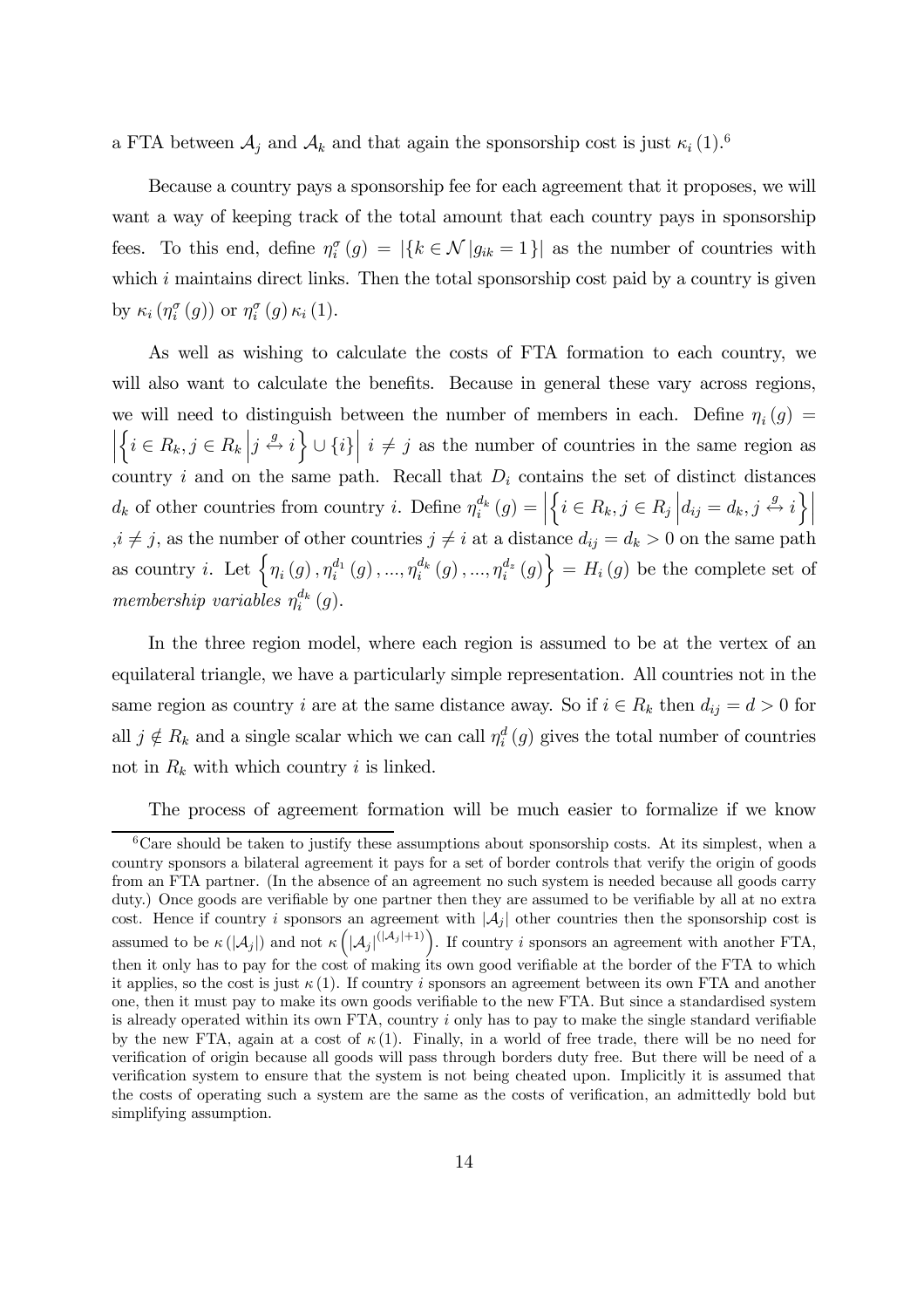that any agreement which some country i proposes to sponsor will be accepted by all the proposed partners. Then the proposal of an agreement will be synonymous with its formation. Under the assumptions of Proposition 2, the production-trade gains to a FTA are always positive. The following result uses this fact to establish that the proposes of a FTA will always accept it.

Proposition 3. Assume A1. If country i proposes to sponsor a FTA with a set of other countries  $A_j = \{j_1, ..., j_l\}$  then all countries in the set  $A_j$  would obtain positive productiontrade payoffs from the proposed FTA and would therefore accept. This holds whether or not the set of countries  $A_j = \{j_1, ..., j_l\}$  are themselves already in an FTA and whether or not country *i* is itself already in an FTA.

The following result shows that the network structure gives rise to an ordinary coalition structure of the form  $C = \{A_1, A_2, ..., A_m\}.$ 

**Lemma 2.** An FTA structure is a partition of the set of countries  $\mathcal{N}$ :  $\mathcal{A}_i \cap \mathcal{A}_j = \emptyset$ ;  $\cup_{i \in \mathcal{C}} \mathcal{A}_i = \mathcal{N}$ .

Thus, an FTA structure is like the cooperation structure modelled by Myerson (1977). We have a conventional coalition structure rather than a network. But as we shall see, the network terminology of link formation is helpful because it enables us to model equilibrium very conveniently in the manner of a non-cooperative network.

As acknowledged in the introduction, this formalization of FTAs is highly stylized. Now that the model has been introduced, it should be clear that one of the simplifications made here could be dealt with by making the sponsorship of agreements more balanced between members, although the modelling framework would become significantly more complex to take this on board.

A second complication not mentioned in the introduction is that in the real world the network of agreements is much more complex, with partners of an FTA being members of other mutually exclusive FTAs, as shown diagrammatically by Bhagwati and Panagaraya's (199X) "spaghetti bowl". The simplified structure that results in the present model can essentially be traced to the assumption that sponsors negotiate on behalf of all their FTA partners to join other FTAs. Without it, countries  $i$  and  $j$  in a given FTA could each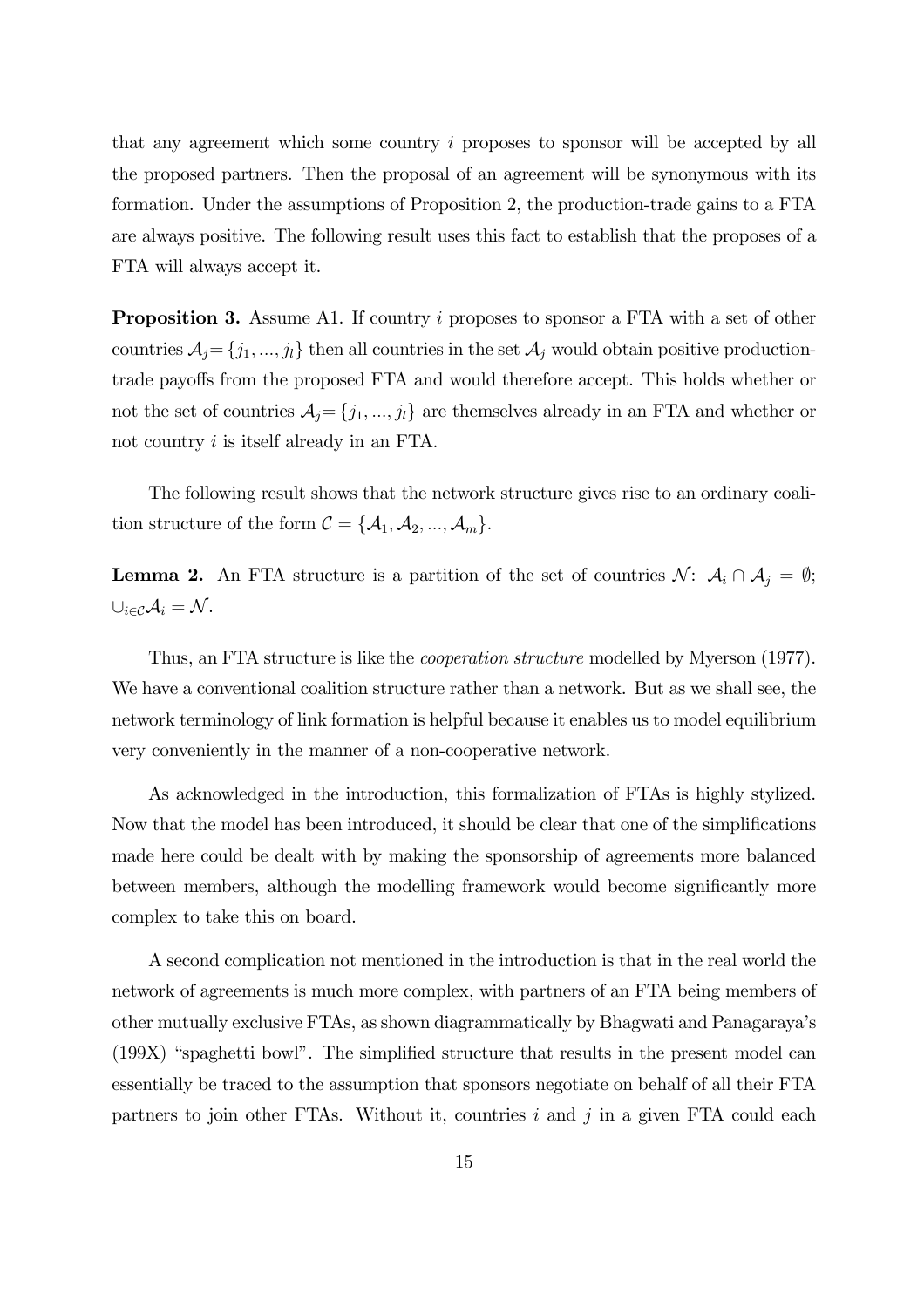sponsor agreements with two other separate FTAs, potentially resulting in much more complex equilibrium paths. However, this assumption reflects the widely held view that it is easier to negotiate between blocks than between individual countries. Indeed Article XXIV of the GATT charter, which has now been adopted by the WTO and sets out the rules on FTA formation, states exactly this rationale for allowing trade blocks. The analysis of this paper present will show how regional trade blocks can prevail even under the GATT/WTO's assumed modus operandi.

#### 3.3. Payoffs to FTA Formation

The production-trade payoffs  $w_i$ , given by the function  $(2.8)$ , will now be adapted for use as a payoff function in a FTA formation game. Let  $i \in \mathcal{A}_i$ .

**Lemma 3.** Let  $x_{ij}$  be given by (2.7). Then the function (2.8) can be expressed in the form

$$
w_i = w \left( \eta_i(g), \eta_i^{d_1}(g), \ldots, \eta_i^{d_k}(g), \ldots, \eta_i^{d_z}(g); \gamma \right),
$$

or equivalently

$$
w_i=w\left(H_i\left(g\right); \boldsymbol{\gamma}\right).
$$

To gain greater insight into this result, look at the expanded form of the payoff function  $w(H_i(g); \gamma)$ :

$$
w (\eta_i(g), \eta_i^{d_1}(g), ..., \eta_i^{d_z}(g), ..., \gamma)
$$
  
=  $\eta_i(g) \left( \frac{3}{8} (e - c)^2 \right)$   
+  $(|\mathcal{N}| - |\mathcal{A}_i|) \left( \frac{5}{18} (e - c)^2 \right)$   
+  $\eta_i^{d_1}(g) \left( \frac{1}{8} (3 (e - c) + d_1) (e - c - d_1) \right)$   
:  
+  $\eta_i^{d_z}(g) \left( \frac{1}{8} (3 (e - c) + d_z) (e - c - d_z) \right)$ 

.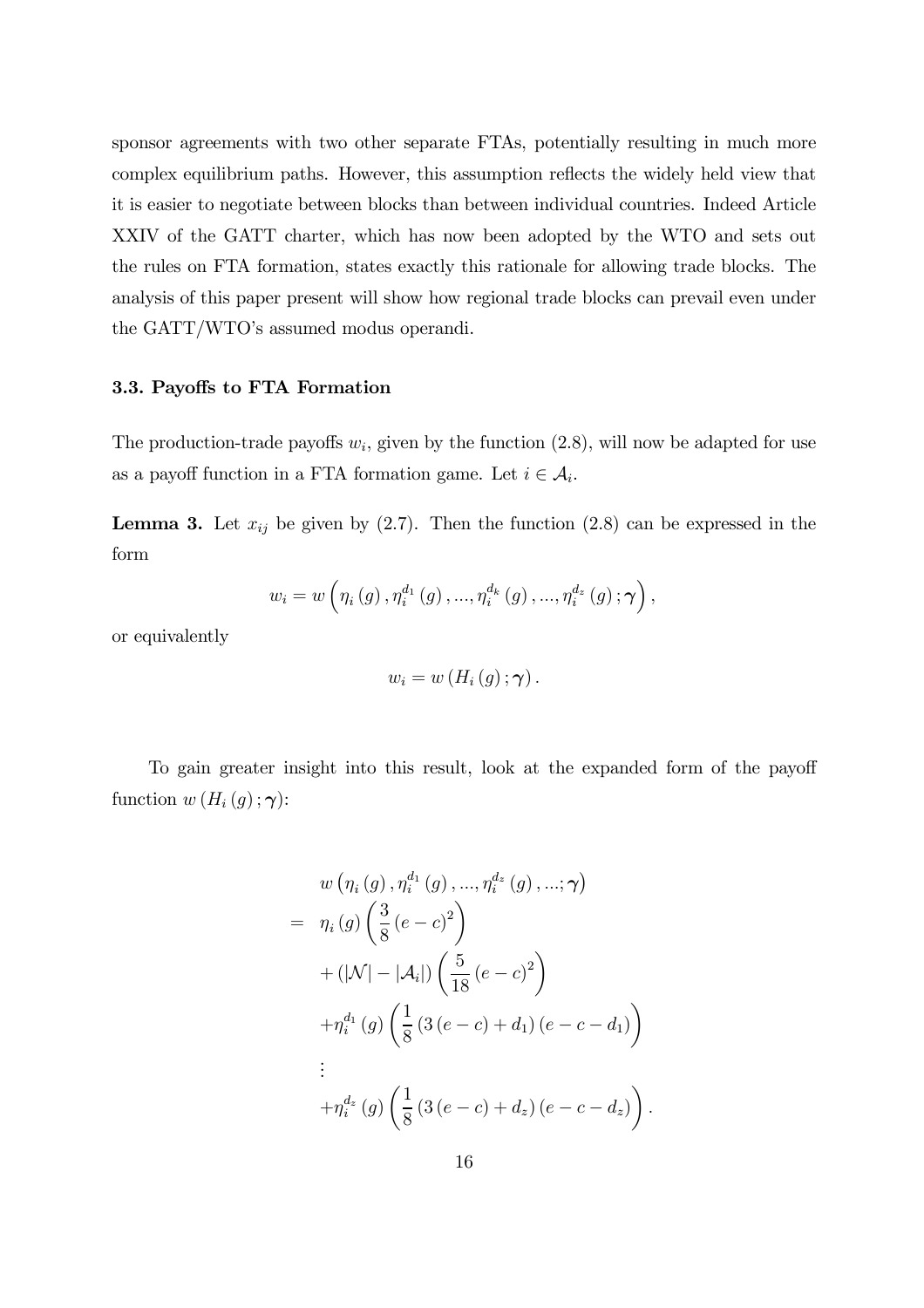The expression is parametric except for the membership variables because tariffs have been substituted for, using either the optimal tariff formula (Proposition 1) where no agreement exists, or zero tariffs where an agreement exists.

The first line shows the payoff to production and trade with FTA members that are in the same region, the number of which is given by  $\eta_i(g)$ . No distance parameter appears on this line because countries in the same region are assumed to have the same location. The second line gives the payoff to production and trade with all countries not in country  $i$ 's FTA. Notice that when optimal tariffs are in place, the volume of trade is exactly the same between all non-members of the FTA, regardless of their distance. The remaining lines measure the production-trade gains from FTA members at all distances  $d_k \in D_i$ .<sup>7</sup>

Having derived a convenient short-hand to write  $w_i$  in terms of regional FTA membership, it is now possible to evaluate the gains to country  $i$  from FTA formation with other regional members and countries from outside the region. The following result shows that as long as optimal tariffs are positive then an increase in membership of country  $i$ 's FTA carries production-trade gains to country i. The result also shows that more production-trade gains are derived the closer are the new members.

Let  $\Delta \eta_i(g)$  denote a unit increase in  $\eta_i(g)$  from any level and let  $\Delta \eta_i^{d_k}(g)$  denote a unit increase in  $\eta_i^{d_k}(g)$  from any level. Let  $\Delta w/\Delta \eta_i(g)$  and  $\Delta w/\Delta \eta_i^{d_k}(g)$  measure the impact on  $w(H_i(g); \gamma)$  of a unit increase in  $\eta_i(g)$  and  $\eta_i^{d_k}(g)$  respectively.

#### Lemma 4. Assume A1.

(i) The terms  $\Delta w/\Delta \eta_i(g)$  and  $\Delta w/\Delta \eta_i^{d_k}(g)$  are positive and constant, (where  $d_k$  is any element of the set  $D_i$ ) and are independent of  $\eta_i(g)$  and  $\eta_i^{d_k}(g)$ .

(ii) Let  $d_i$  be the smallest element of  $D_i$ , let  $d_i \in D_i$  be the largest element, and let  $d_k \in D_i$  be any other element such that  $d_j < d_k < d_l$ . Then

$$
\Delta w/\Delta \eta_i(g) > \Delta w/\Delta \eta_i^{d_j}(g) > \Delta w/\Delta \eta_i^{d_k}(g) > \Delta w/\Delta \eta_i^{d_l}(g) \ge 0.
$$

<sup>7</sup>To see why no distance parameters appear in the second line showing production-trade gains with non-members of the FTA, use the expression for the optimal tariff (Proposition 1) in the expression for output (2.7) and notice that the distance parameter cancels.

If optimal tariffs are removed and tariffs are set to zero then the distance parameters appear. This explains why the distance parameters do appear on the remaining lines.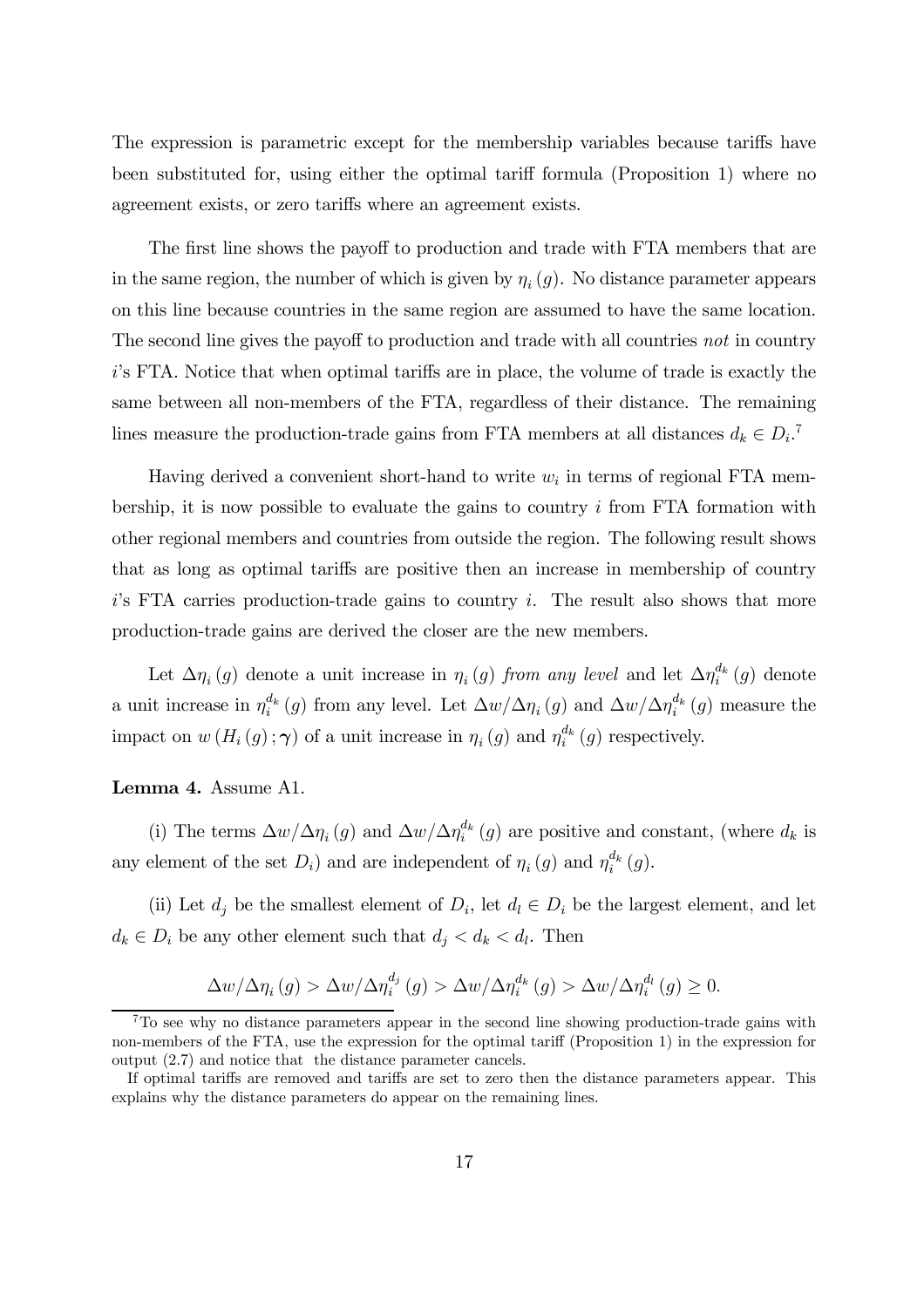Lemma 4 extends Proposition 2 from bilateral to multilateral agreements. Because there are no terms of trade externalities in the model, Lemma 4 essentially establishes that the production-trade payoff to forming multilateral FTAs is a multiple of the productiontrade payoff to a bilateral agreement.

Assumption A1 ensures that optimal tariffs are positive. Part  $(i)$  of Lemma 4 establishes that  $\Delta w/\Delta \eta_i^{\{t\}}(g)$  and  $\Delta w/\Delta \eta_i^{d_k}(g)$  are constant and do not depend on the initial levels of  $\eta_i(g)$  and  $\eta_i^{d_k}(g)$ . This is convenient because it means that the production-trade benefit of changes in FTA membership can be evaluated depending only on the distance between members. Consequently, the production-trade gains of any change in FTA membership, regional or non-regional, can be captured using the notation  $\Delta w/\Delta \eta_i(g)$  and  $\Delta w/\Delta \eta_i^{d_k}(g)$ . For example, the effect of an increase in  $\eta_i(g)$  from  $y^1$  to  $y^2$  is given by  $(y^2 - y^1) \Delta w / \Delta \eta_i(g)$ .

Part (ii) of Lemma 4 shows that production-trade gains of trade block expansion are greater for closer countries. It is possible to understand why by looking at the payoff function  $w(\eta_i(g), \eta_i^{d_1}(g), ..., \eta_i^{d_z}(g), ..., \gamma)$ . Notice that the production trade payoff from regional members, at  $\frac{3}{8}(e-c)^2$ , is greater than the production-trade payoff from countries where there is no agreement, at  $\frac{5}{18}(e-c)^2$ . The proof then shows that for any two countries joining an FTA, the production-trade payoff lies between these two levels. The intuition is straight forward. Because tariffs between closer countries are higher, their removal brings about a relatively large increase in production-trade gains. Formally, this follows from Proposition 1, which shows optimal tariffs to be declining in distance, and Proposition 2(ii), which shows in turn that the production-trade gains to a bilateral agreement are declining in distance. As long as signing a FTA entails removal of positive tariffs, then there must be a gain from forming an agreement. But this is ensured by assumption A1, which guarantees that optimal tariffs are positive.

#### 3.3.1. Three Regions on an Equilateral Triangle Again

As mentioned above, when using the three region model only two parameters are needed to describe FTA membership from the point of view of country i. These parameters are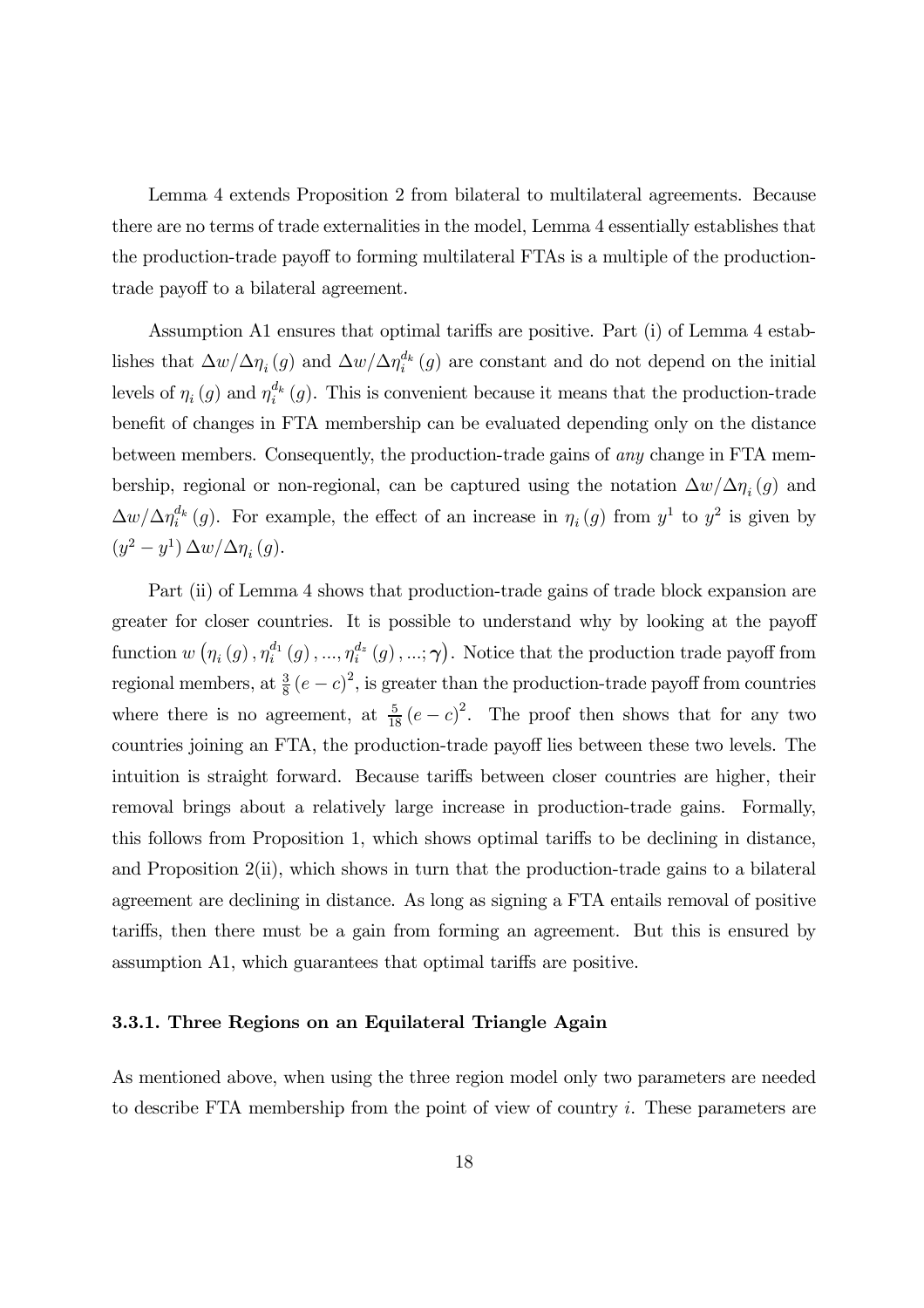$\eta_i(g)$  and  $\eta_i^d(g)$ , which give regional and non-regional membership respectively. Nothing more complicated than the 3-region model, based on an equilateral triangle, is needed to motivate the tendency to form regional agreements, and the main results will be based on this simplified special case. The model will be developed at a full level of generality in the next version of this paper.

#### 3.4. FTA Formation with Sponsorship Costs

Now that the production-trade payoffs of FTA formation have been determined, these can be used in the payoffs of a noncooperative network formation game.

The parameters in the vector  $\gamma$  are held constant throughout, so from now on the function  $w(H_i(g); \gamma)$  will be written  $w(H_i(g))$ . Using this brief form for production trade payoffs, define each country's *overall payoff function*  $\Psi_i : \mathcal{G} \to \mathcal{R}$  as follows:

$$
\Psi_i(g) = \psi(H_i(g), \eta_i^{\sigma}(g))
$$
\n
$$
= w(H_i(g)) - \kappa_i(\eta_i^{\sigma}(g))
$$
\n(3.1)

When optimal tariffs are positive  $w()$  is increasing in  $\eta_i(g)$ , and weakly increasing in  $\eta_i^{d_k}(g) \in H_i(g)$ . So for the purposes of the analysis  $(H_i(g), \eta_i^{\sigma}(g))$  is increasing in  $\eta_i(g)$ and weakly increasing in  $\eta_i^{d_k}(g)$ . The function  $\kappa_i$  () is a linear function of  $\eta_i^{\sigma}(g)$ , the scalar measuring the number of FTAs sponsored by country i. Sponsorship costs are invariant to the distance between members. $8$  Hence the overall payoff to the network formation game is given by the balance between the production-trade payoffs to an agreement and its sponsorship costs.

#### 3.5. FTAs in Equilibrium as Nash Networks

With payoffs to the network formation game now specified, we can define the notion of equilibrium, which will be that of a Nash network. Given a network  $g \in \mathcal{G}$ , let  $g_{-i}$  denote the network obtained when all of country  $i$ 's links are removed. Then the network q can be written as  $g = g_i \oplus g_{-i}$ , where  $\oplus$  denotes that g is formed as the union of the links in

<sup>8</sup>Asymmetries in the value of links across players have also been considered in network formation models by Myerson (1980) and Slikker and van den Nouweland (2000), but in a cooperative network framework.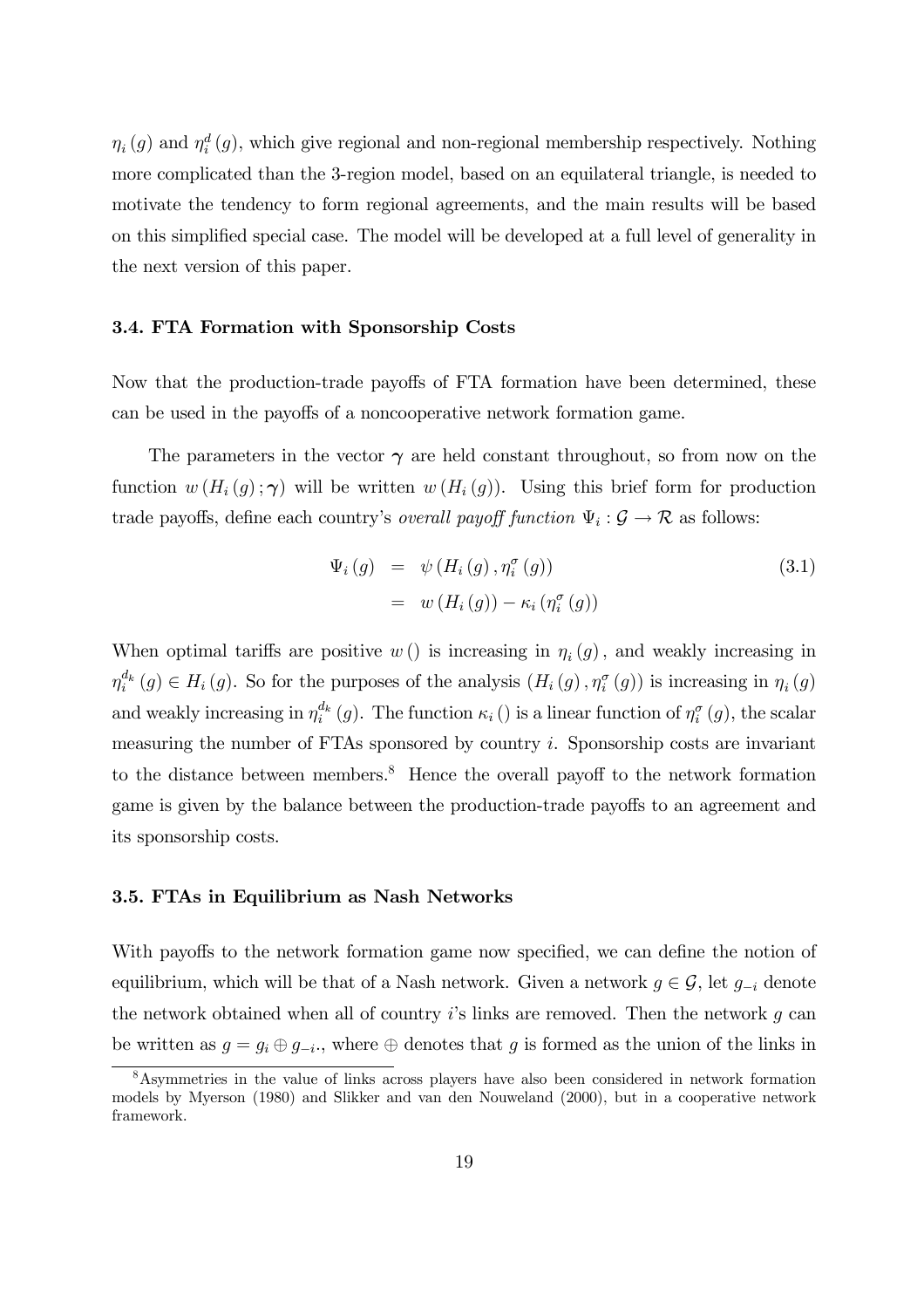$g_i$  and  $g_{-i}$ . The strategy  $g_i$  is a best response of country i to  $g_{-i}$  if there does not exist a strategy  $g'$  for which

$$
\Psi_i(g'_i \oplus g_{-i}) \ge \Psi_i(g_i \oplus g_{-i}) \text{ for all } g'_i \in \mathcal{G}_i.
$$

The set of all country i's best responses to  $g_{-i}$  is denoted  $BR_i(g_{-i})$ . A network  $g =$  $(g_1, ..., g_n)$  is a *Nash network* if  $g_i \in BR_i$   $(g_{-i})$  for each *i*.

This definition of equilibrium was introduced by Bala and Goyal (2000). It is a straightforward application of the standard notion of Nash equilibrium to a noncooperative network setting. A network is in a state of equilibrium if none of the agents, countries in the setting of this present paper, has an incentive to deviate. In the present setting, deviation would entail a country breaking a link by withdrawing its sponsorship of a FTA.

Bala and Goyal show how this notion of equilibrium can be used in a dynamic setting. Here in this present paper the focus will be exclusively on a dynamic equilibrium path where a Nash network exists in each period. The dynamic process is very simple. It is initialized with the empty network. Countries are assumed to make naive best responses, taking as given the network in the previous period. Initializing with the empty network g in the period  $t = 0$ , along the *equilibrium path*, a Nash network exists in every period  $t = 1, 2, ..., \infty.$ 

## 4. The 3-Region FTA in Equilibrium

This section uses the simple 3-region model to present the main results of the paper. Nothing more complex than the 3-region model is needed to show why trade blocks may be regional. So let  $|\mathcal{C}| = 3$ . Countries are located at the vertices of an equilateral triangle. For all countries not sharing the same region,  $i \in R_i, j \in R_j, i \neq j$ , let the distance between them be given by the same parameter  $d_{ij} = d > 0$ . Then the variable  $\eta_i^d(g)$ measures the total number of non-regional members in country i's FTA. (The variable  $\eta_i(g)$  gives the number of regional members as before.)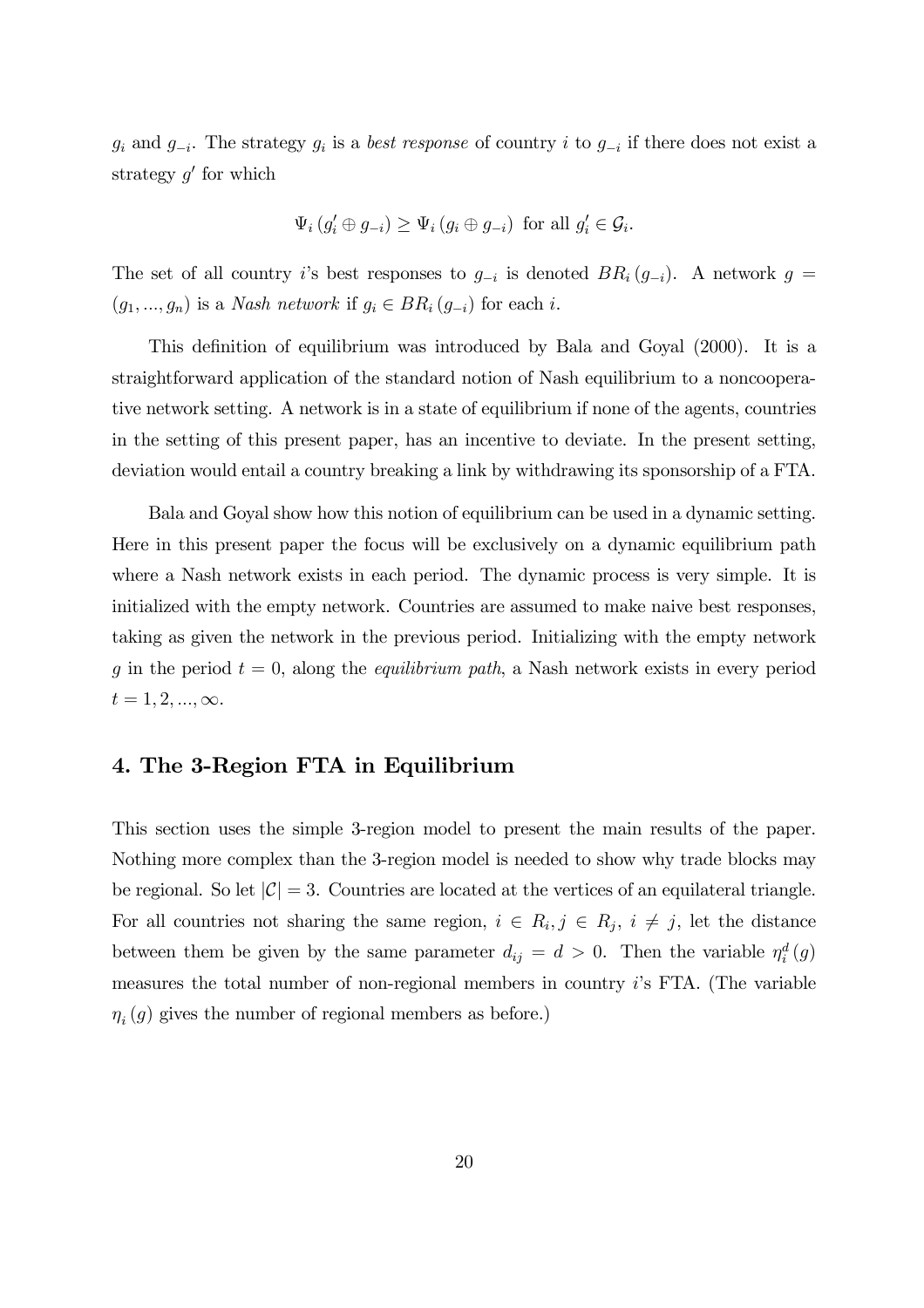## 4.1. Production-Trade Payoffs, Sponsorship Costs and Overall Payoffs in a Network Game

One of the main advantages of using a 3-region model is that it keeps the overall payoff function as simple as possible. The overall payoff function takes the form

$$
\psi(H_i(g), \eta_i^{\sigma}(g)) = \psi(\eta_i(g), \eta_i^d(g), \eta_i^{\sigma}(g)).
$$

Equilibrium analysis will centre on showing network configurations from which there is no incentive to deviate, given assumptions about the relationship between productiontrade benefits to network formation and sponsorship costs. So we will want a method of examining the change in payoffs to all possible strategic alternatives open to a country.

To develop such a method, let  $\Delta \eta_i^{\sigma}(g)$  denote a unit increase of  $\eta_i^{\sigma}(g)$ . Then the change in the overall payoff to the sponsorship of any given agreement can be evaluated. For example, suppose that country i has already sponsored agreements with z countries. To be clear, formally country i has sponsored z links with other countries. And through these agreements country *i* is in a FTA with  $y^1$  other regional countries and  $y_d^1$  countries outside the region. Then the payoff to the sponsorship of an additional agreement, which will enlarge the FTA to include  $y^2 > y^1$  countries from the region and  $y_d^2 > y_d^1$  from outside the region is given by

$$
\psi(y^2, y_d^2, z + \Delta \eta_i^{\sigma}(g)) - \psi(y^1, y_d^1, z)
$$
  
= 
$$
(y^2 - y^1) \Delta w / \Delta \eta_i(g) + (y_d^2 - y_d^1) \Delta w / \Delta \eta_i^d(g) - \kappa_i (\Delta \eta_i^{\sigma}(g)).
$$

The left hand side takes the difference between overall payoffs under the two network structures. The first term on the right hand side shows the production-trade gains to an increase in regional members of the FTA. The second term shows the production-trade gains to an increase in non-regional members. The third term shows the sponsorship costs of setting up the additional agreement. Taken together, these terms show how the production-trade gains balance against the sponsorship costs of an agreement.

It begins to become clear when payoffs are presented in this way that the sponsorship of some agreements will more than compensate for the sponsorship costs whilst others will not. Recall from Lemma 4 that the production-trade payoffs to a regional FTA are higher than to a non-regional FTA. From this, it is easy to imagine sponsorship costs at a level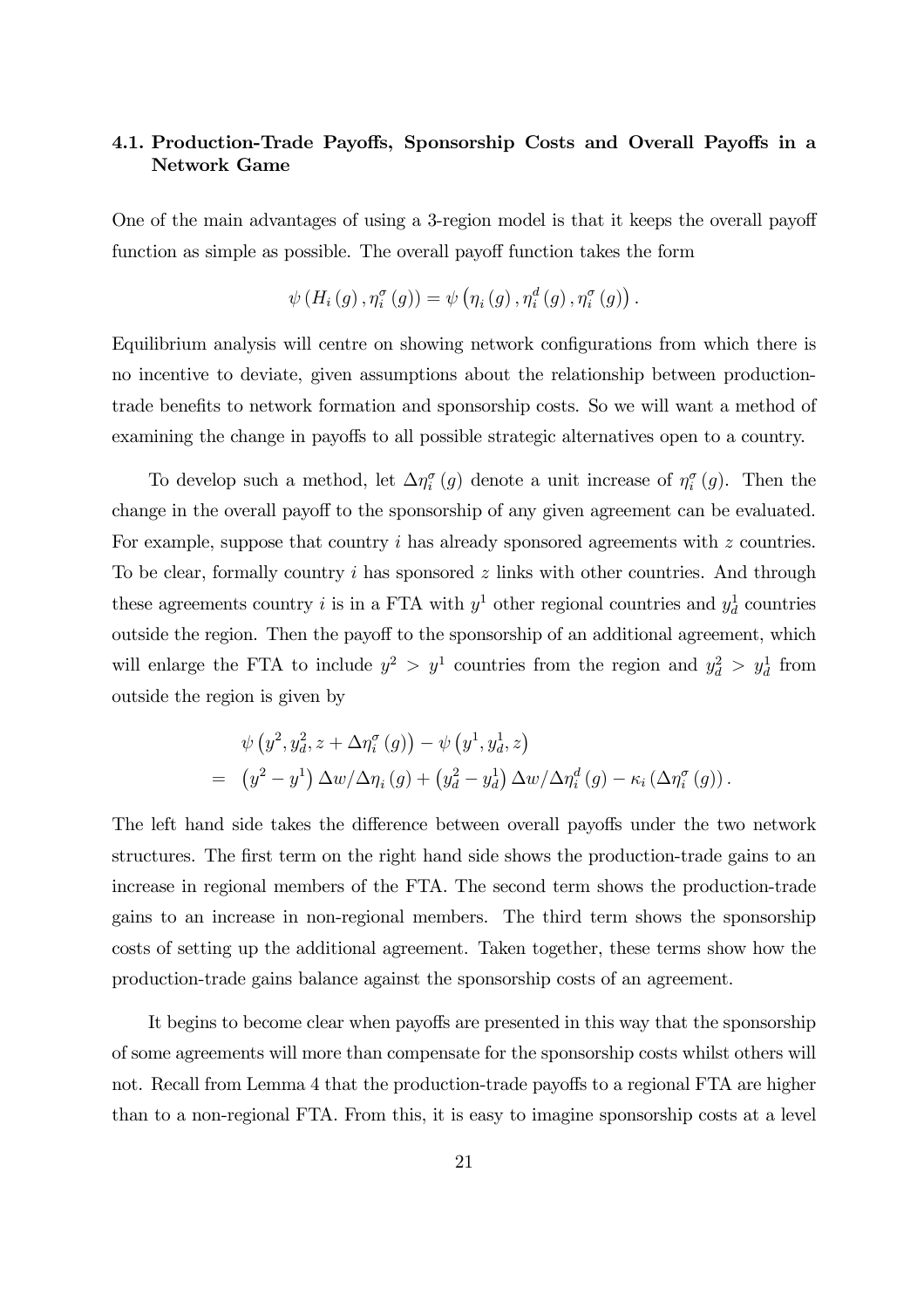where regional agreements of a given size are worthwhile but non-regional agreements are not. The following result formalizes this idea by looking at sponsorship costs across a range of levels and their implications for the incentive to sponsor FTAs, regional and non-regional. It is important to keep in mind when looking at this result, however, that it evaluates the incentive to form a FTA where none are pre-existing. As we shall see later, the incentive to form new FTAs from existing ones are greater than the incentive to get FTAs off the ground in the first place. A *complete-regional* FTA is one which includes all member so the region but no other countries;  $A_k = R_k$  for all  $A_k \in \mathcal{C}$ ,  $R_k \in \mathcal{P}$ . A world FTA is one for which there is a single component that contains all countries;  $A = N$ .

**Lemma 5.** Assume A1. Assume that in period  $t = 0$  the network q is empty.

(i) Let the production-trade payoff to a bilateral agreement with a country in the same region be lower than the sponsorship cost. If there are no existing FTAs then no FTA is worth sponsoring. Formally,  $\Delta w/\Delta \eta_i(g) < \kappa(1) \Rightarrow \psi(g_1, y_1^d, (y_1 + y_1^d - 1)) < \psi(1, 0, 0)$ for  $1 < r \leq y^1$ ,  $0 \leq y_d^1 \leq n - r$ .

(ii) Let the production-trade payoff to a bilateral agreement with a country in  $a$ different region be higher than the sponsorship cost. Even if there are no FTAs, then the payoff to sponsorship of a *world FTA* is higher than the payoff to sponsorship of any other FTA. Formally,  $\Delta w / \Delta \eta_i^d(g) > \kappa(1) \Rightarrow \psi(r, n-r, (n-1)) \ge \psi(y_1, y_1^d, (y_1 + y_1^d - 1)),$ for  $r \ge y^1 \ge 1$ ,  $n - r \ge y_d^1 \ge 0$ , holding with strict inequality if and only if  $y^1 < r$  and/or  $y_d^1 < n - r$ .

(iii) Let the production-trade payoff to a bilateral agreement with a country in the same region be higher than the sponsorship cost. But let the production-trade payoff to a bilateral agreement with a country in a different region be lower than (or equal to) than the sponsorship cost. If there are no existing FTAs then sponsorship of a complete-regional FTA yields a higher payoff than sponsorship of any other agreement. Formally,  $\Delta w/\Delta \eta_i^d(g) < \kappa(1) < \Delta w/\Delta \eta_i(g) \Rightarrow \psi(r, 0, r - 1) > \psi(r, n - r, n - 1)$  and  $\psi(r, 0, r - 1) > \psi(y_1, y_1^d, (y_1 + y_1^d - 1)),$  for  $r > y^1 \ge 1$ ,  $n - r \ge y_d^1 \ge 1$ .

In a situation where there are no FTAs already existing, Lemma 5 shows the FTA structure that will yield the highest payoff from sponsorship. If the production-trade payoffs of a bilateral agreement are lower than the sponsorship cost even for an agreement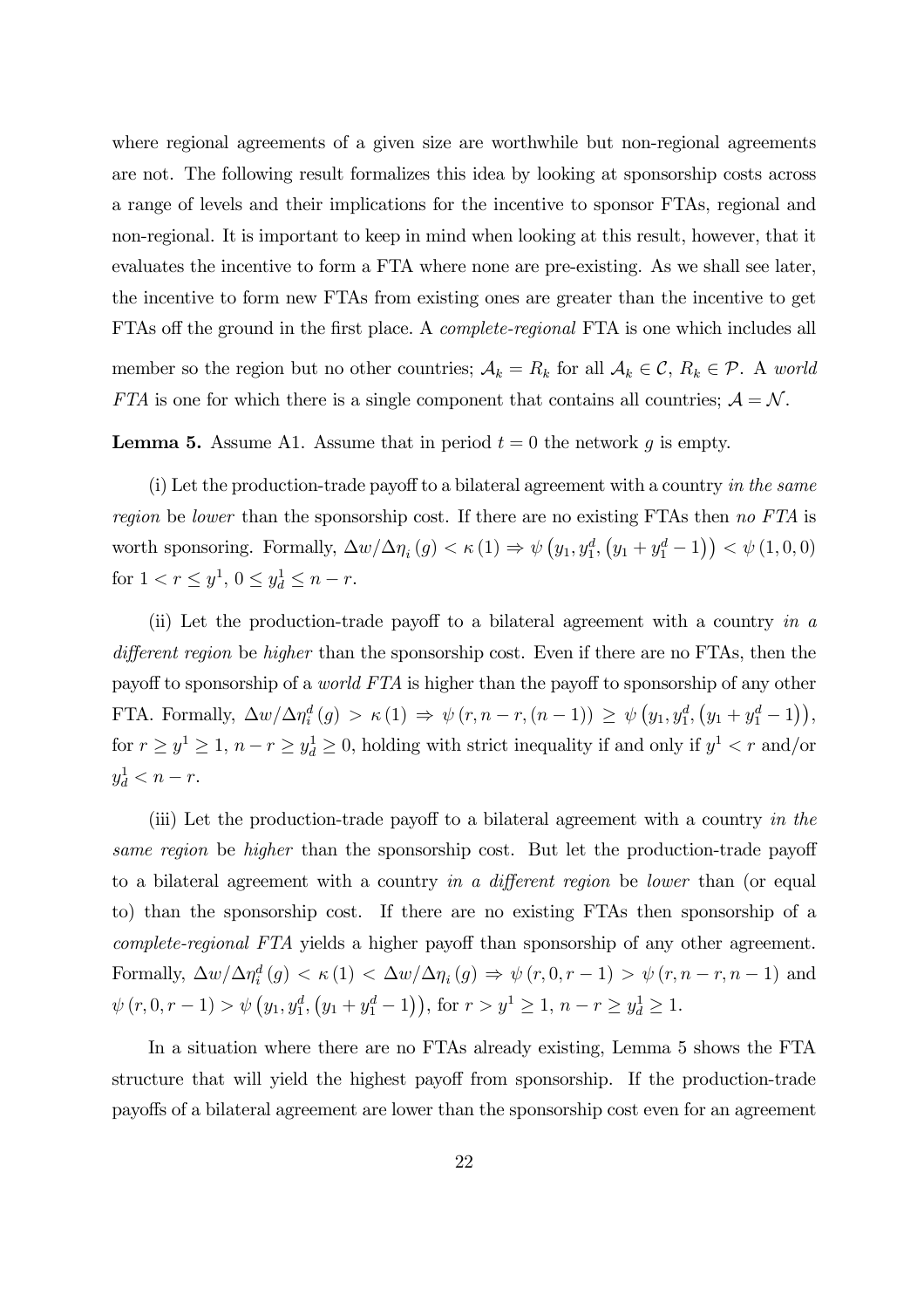with regional neighbors, then no country has an incentive to sponsor a FTA. There will then certainly exist no incentive to sponsor a FTA with countries outside the region, because this entails the removal of lower tariffs, and therefore smaller production-trade gains. Conversely, if the production-trade payoffs are higher than the sponsorship cost of a FTA with a country in another region then a FTA with close regional neighbors will certainly be worth sponsoring.

It is when costs are at an intermediate level that the incentives show scope for regionalism. The highest payoff is yielded when a country sponsors a FTA that consists only of its regional neighbors and not more distant nations. In part (iii) of Lemma 5 it is assumed that the costs of production-trade payoffs of sponsoring a FTA with a country in the same region are above the sponsorship costs. Therefore, it is immediately clear that it will be worth sponsoring a FTA with regional neighbors. But sponsorship costs are above the production-trade payoffs of a FTA with countries outside the region. So from a situation where a country did sponsor an extra-regional FTA, it would gain more from withdrawing its sponsorship of an agreement with those more distant nations than from the production-trade gains of maintaining it. In this situation, the sponsorship costs lie between the relatively large gains from removing higher mutual tariffs with close neighbors and the smaller gains from removing lower mutual tariffs with countries that are further away.

Lemma 5 focuses exclusively on the payoffs to a country when it is the sole sponsor of a FTA. It will become clear in the analysis of equilibrium that the analysis reaches much further than just this restrictive situation. It will be shown that in equilibrium any given FTA can only have one sponsor. But to make analysis of the equilibrium path easier, it will be helpful to look at how the incentives to sponsor a world FTA change when starting not from a situation where there are no FTAs but from one where there are complete-regional FTAs already in existence. The incentives to sponsor an extra-regional FTA, given that a complete-regional FTA already exists, are analyzed in the next result.

#### Lemma 6. Assume A1.

Let the production-trade payoff to a bilateral agreement with a *single* country in  $\alpha$ different region be lower than the sponsorship cost. Assume that a complete-regional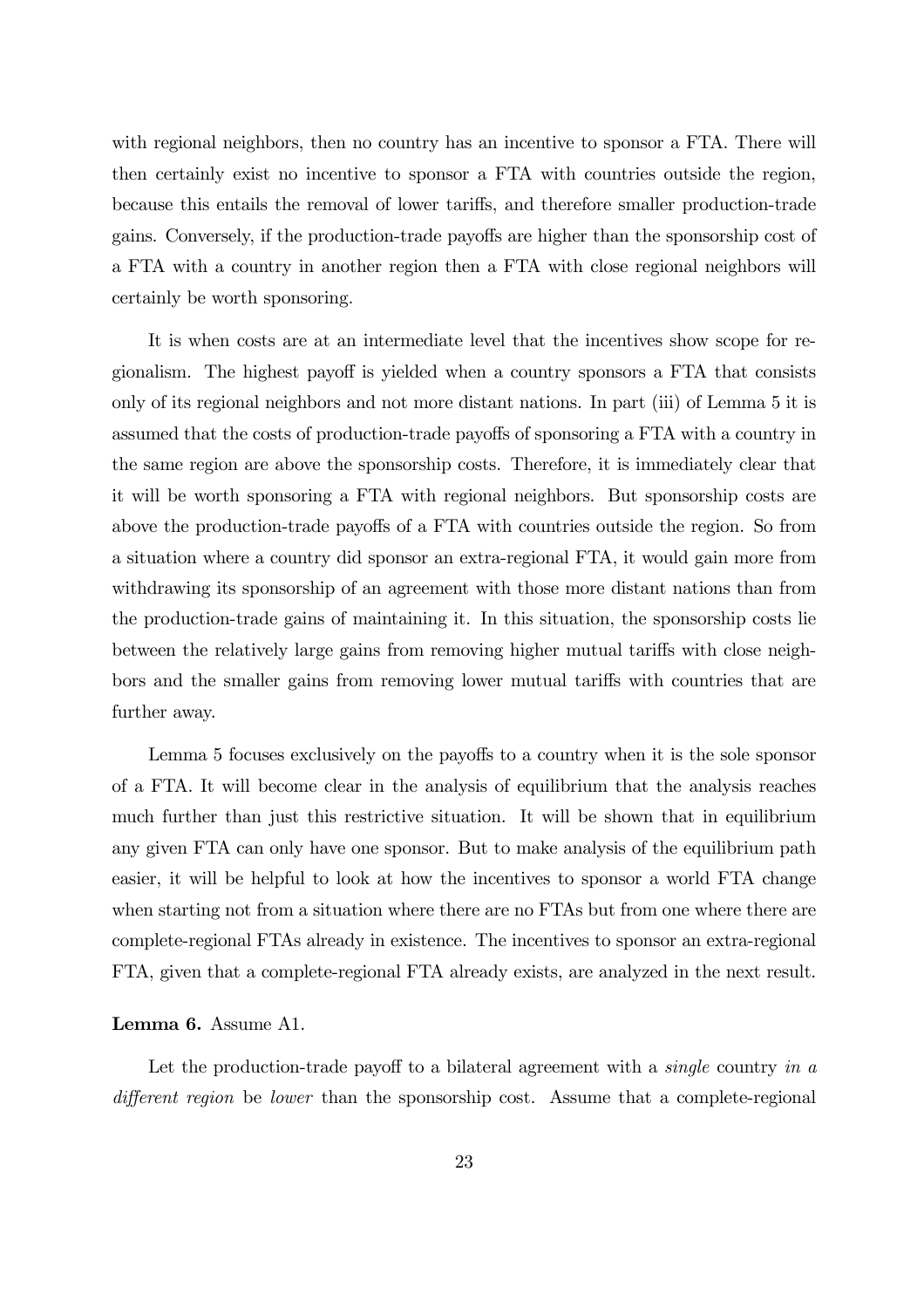agreement exists in every region  $R_k \in \mathcal{P}$ . An extra-regional FTA (formed with a single link) is worth sponsoring if the production-trade payoffs to a FTA with more than one country in a different region are higher than the sponsorship cost. (If no FTA already exists in another region  $R_j$  then an extra-regional agreement is not worth sponsoring.)

Formally,  $y_1^d \Delta w / \Delta \eta_i^d(g) > \kappa(1) > \Delta w / \Delta \eta_i^d(g) \Rightarrow \psi(y_1, ay_1^d, y_1 + a - 1) > \psi(y_1, 0, y_1 - 1),$ for  $r \ge y^1 \ge 1, r \ge y^1 > 1, a \ge 1$ 

If there are enough other countries from another region already in a FTA then the production-trade benefits may overcome the sponsorship costs, even though these costs are too high to make an agreement with a single other country in that region worthwhile. The last part of the Lemma, shown in brackets, is a re-statement of Lemma 5(ii), to emphasize the contrasting outcomes depending on whether or not a FTA exists in the other region.

#### 4.2. Equilibrium Paths; Are FTAs Stepping Blocks or Stumbling Blocks?

This subsection takes its title from the famous question posed by Bhagwati (1992). In the way that it will be answered below, the question should in fact be posed as 'When are FTAs stepping stones and when are they stumbling blocks in the path to free trade?' As argued in the introduction of this present paper, trade blocks in the real world are regional. In this light, the question is whether the regional blocks presently existing will ultimately promote world free trade.

The term regionalism usually describes a situation where countries in a region form a club or agreement, but where membership does not extend beyond regional boundaries. For a corresponding analytical definition that will be useful in the present context, let regionalism be a situation where all regions have a complete FTA but where there are no extra-regional FTAs; in the network g there is a connected subnetwork  $g_k$  for each  $R_k \in \mathcal{C}$ , but  $g_{ij} = g_{ji} = 0$  for all  $i \in R_i$ ,  $j \in R_j$ . The next proposition presents the main result of the paper.

#### Proposition 4. Assume A1.

(i) If the production-trade payoff to a bilateral agreement with a country in the same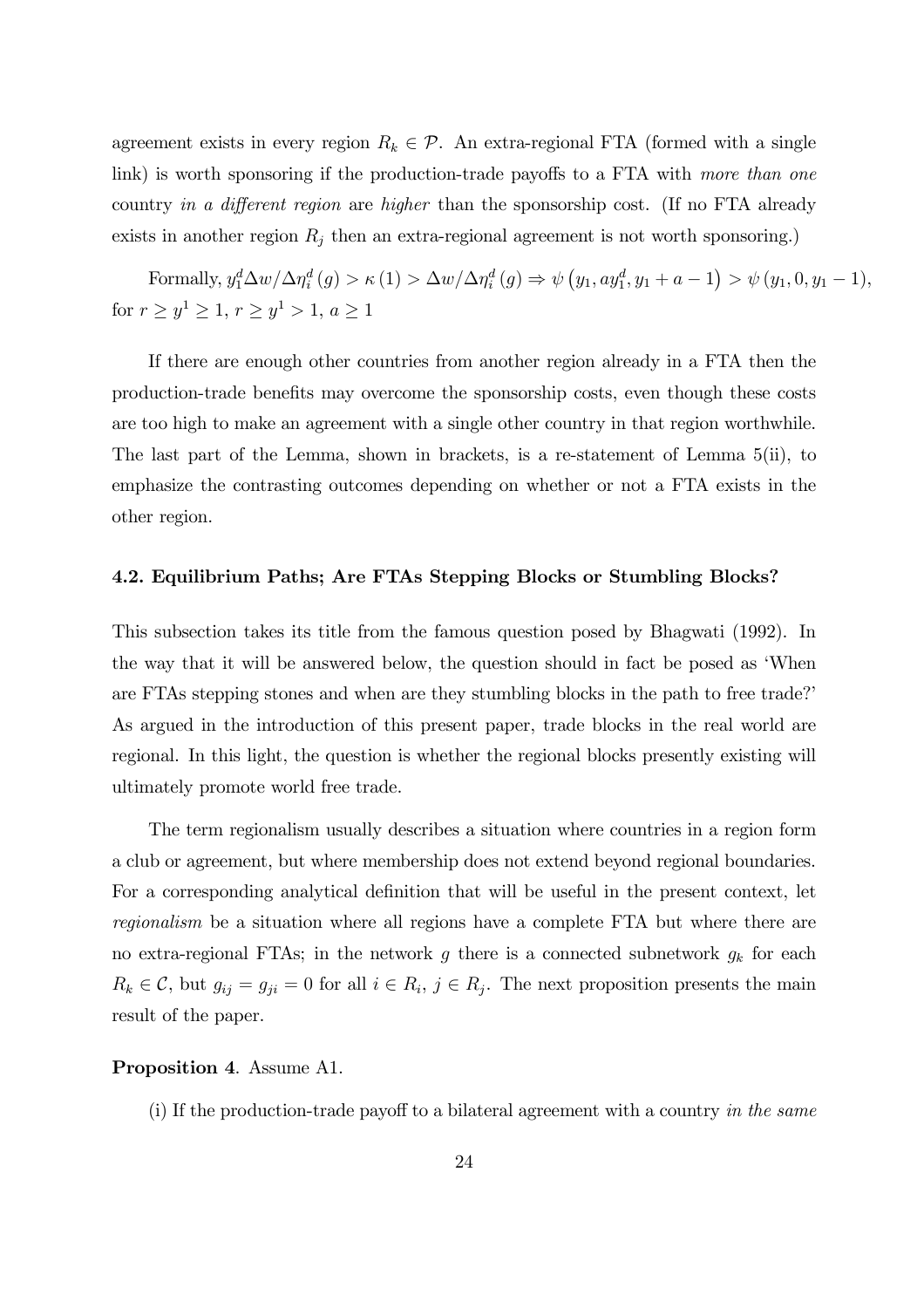region is lower than the sponsorship cost then on the equilibrium path no FTA will exist at any point in time.

(ii) If the production-trade payoff to a bilateral agreement with a country in a  $di\ddot{f}$ ferent region is higher than the sponsorship cost then on the equilibrium path there is world free trade at every point in time.

(iii) On the equilibrium path there is regionalism in the first period if the following conditions hold:

(a) production-trade payoff to a bilateral agreement with a country in the same region is higher than the sponsorship cost

(b) production-trade payoff to a bilateral agreement with a country in a different region is lower than the sponsorship cost.

(iv) (Regional trade blocks are stepping blocks to free trade) On the equilibrium path there is regionalism in the first period followed by world free trade from the second period onwards if the following conditions hold:

(a) the production-trade payoff to an extra-regional FTA with *all* countries in a  $differential region is higher than the sponsorship cost;$ 

(b) the production-trade payoff to a bilateral agreement with a single country in a different region is lower than the sponsorship cost.

 $(c)$  the production-trade payoff to a bilateral agreement with a single country in the same region is higher than the sponsorship cost.

If the production-trade payoff to an extra-regional FTA with all countries in a different region is lower than the sponsorship cost then on the equilibrium path there is regionalism at every point in time.

Proposition 4 shows that the equilibrium path to free trade may indeed exhibit a period of regionalism (Proposition  $4(iii) \& (iv)$ ), presenting the possibility of an encouraging answer to Bhagwati's question. This outcome depends on sponsorship costs being high enough so that extra-regional agreements are not worth sponsoring between individual nations, but are worth sponsoring between existing FTAs. With costs slightly higher,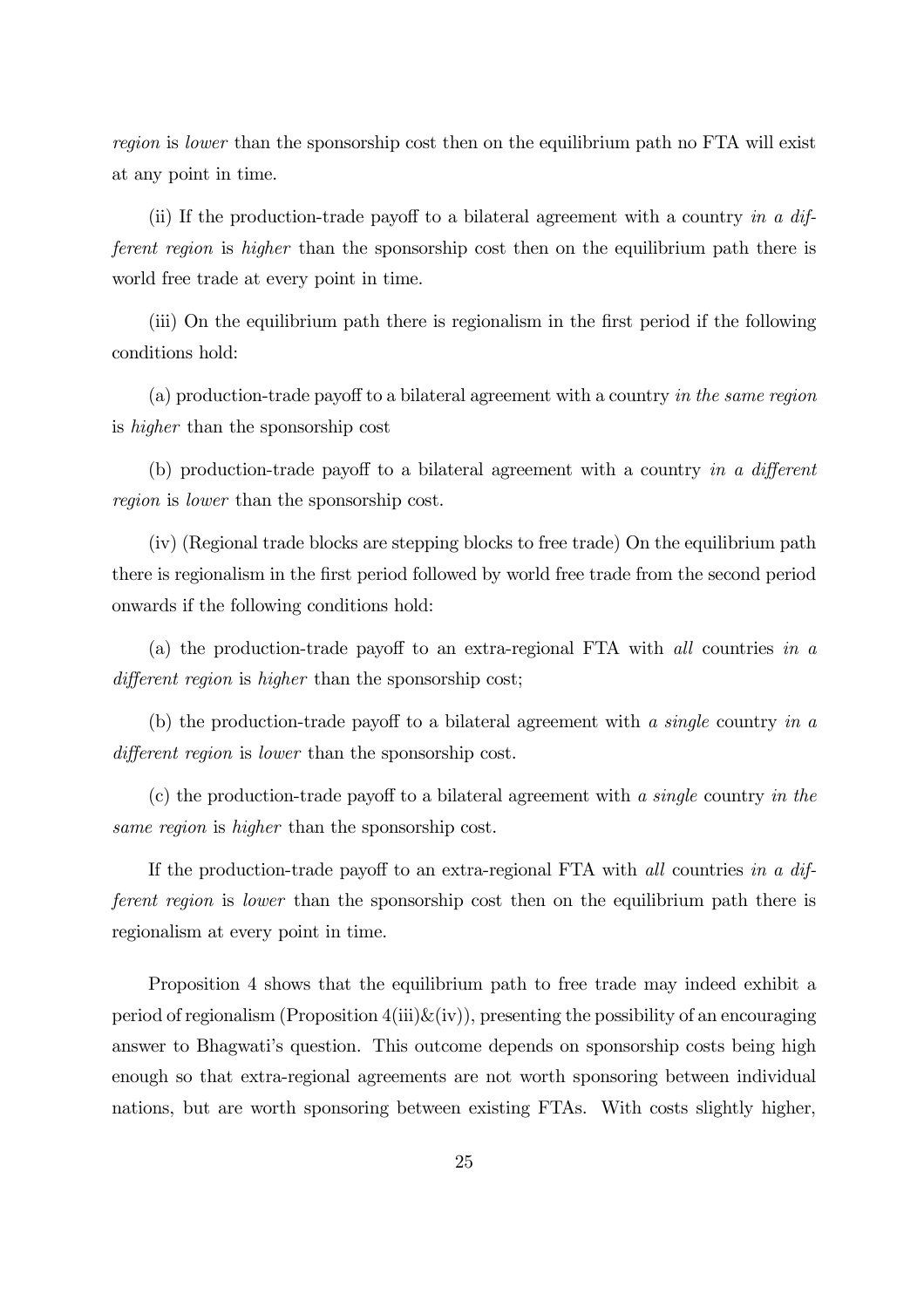even an agreement between regional FTAs is not worth sponsoring and the FTA structure stalls at regionalism (Proposition  $4(iii) \& (iv)$ ). Obviously, if the sponsorship costs are prohibitive of even a FTA between close regional neighbors then none will be sponsored at all (Proposition  $4(i)$ ). On the other hand, with sponsorship costs that are sufficiently low there will be a move straight to free trade, bypassing regionalism altogether (Proposition  $4(ii)$ ).

# 5. Conclusions

The main purpose of this paper has been to show that regionalism can arise in equilibrium. That is, countries may choose to form regional trade agreements rather than move all the way to free trade. Depending on the level of costs associated with sponsoring a FTA, regionalism may be a temporary phenomenon or it may lead on to free trade. Less interestingly, when costs are high then no FTAs will form and when costs are low there will be world free trade.

The analysis presented here appears to present a fairly optimistic picture for the future of trade liberalization through regional trade block formation. One significant caveat should be noted to this conclusion. Terms-of-trade benefits to expanding the *relative* size of an agreement have been suppressed in the present analysis by the assumption that goods enter preferences independently. In the analysis of Furusawa and Konishi (2002), customs union formation can prevent free trade because it is not in the interests of a large powerful block of countries that obtain relative terms-of-trade gains through the size of their agreement.<sup>9</sup> It appears that this type of terms-of-trade effect could overthrow the prediction of free trade as an outcome in the present analysis.

There are a number of extensions to this work that suggest themselves immediately. One straightforward extension to appear in the next version of this paper is to present the results of this paper for any number of regions. A more substantive extension would be to loosen the admittedly stringent assumptions concerning sponsorship costs of FTAs

<sup>9</sup>Customs union formation entails the joint maximisation of welfare. Note that when goods enter preferences independently then customs union formation is no different from FTA formation. A country can fully internalise the gains through tariff setting because it exports a good to the world market which has no substitute.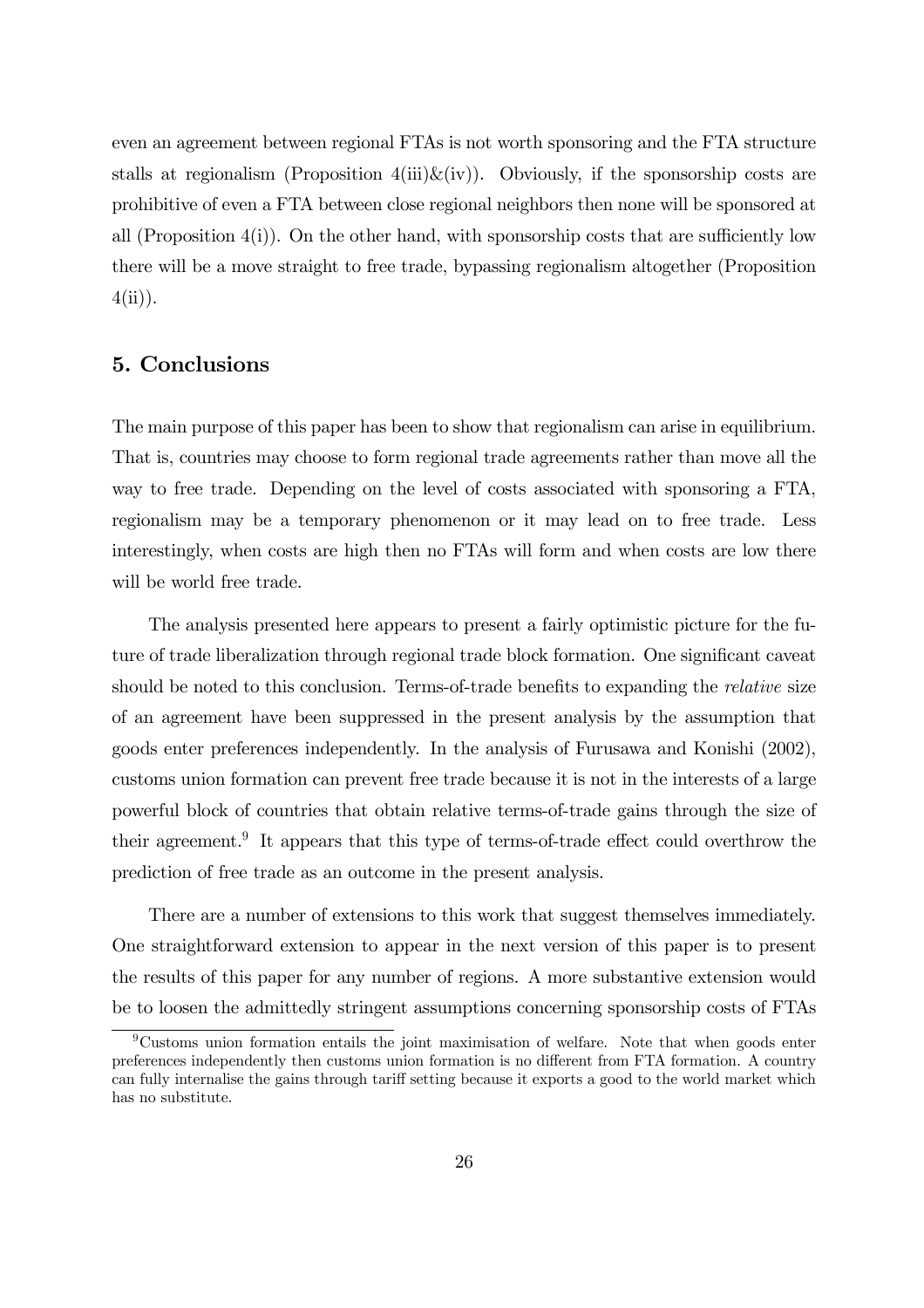to enable an agreement to be sponsored by more than one country. Another would be to generalize the utility function that gives the production-trade payoffs to FTA formation. Also, if some way of allowing terms-of-trade effects to enter the analysis could be found then this might enable the conclusions of the present paper, where low costs of trade block formation lead to free trade, to be overturned.

# References

- [1] Bhagwati, J. (1992); "Regionalism versus Multilateralism." The World Economy, 15: 535-555.
- [2] Bhagwati, J. D. Greenaway and A. Panagaraya (1998) "Trading Preferentially: Theory and Policy." Economic Journal 108(449): 1128-48 .
- [3] Bala, V. and S. Goyal (2000); "A Noncooperative Model of Network Formation." Econometrica, 68(5): 1181-1229.
- [4] Bond, E. (1999) "Multilateralism, Regionalism, and the Sustatainability of 'Natural' Trading Blocs." Penn State University mimeograph.
- [5] Brander, J. and B. Spencer (1984); "Tariff Protection and Imperfect competition." chapter in H. Kierkowski (ed.) Monopolistic Competition and International Trade, Oxford University Press, Oxford.
- [6] Coase, R.H. (1960); "The Problem of Social Costs", Journal of Law and Economics.
- [7] Frankel, J., E. Stein and S. Wei (1995); "Trading Blocs and the Americas: The Natural, the Unnatural and the Super-natural." Journal of Development Economics, 47: 61-95.
- [8] Furusawa, T. and H. Konishi (2002) "Free Trade Networks." Yokohoma National University and Boston College mimeograph.
- [9] Goyal and Joshi (2000) "Bilateralism and Free Trade." Erasmus University and George Washington University mimeograph.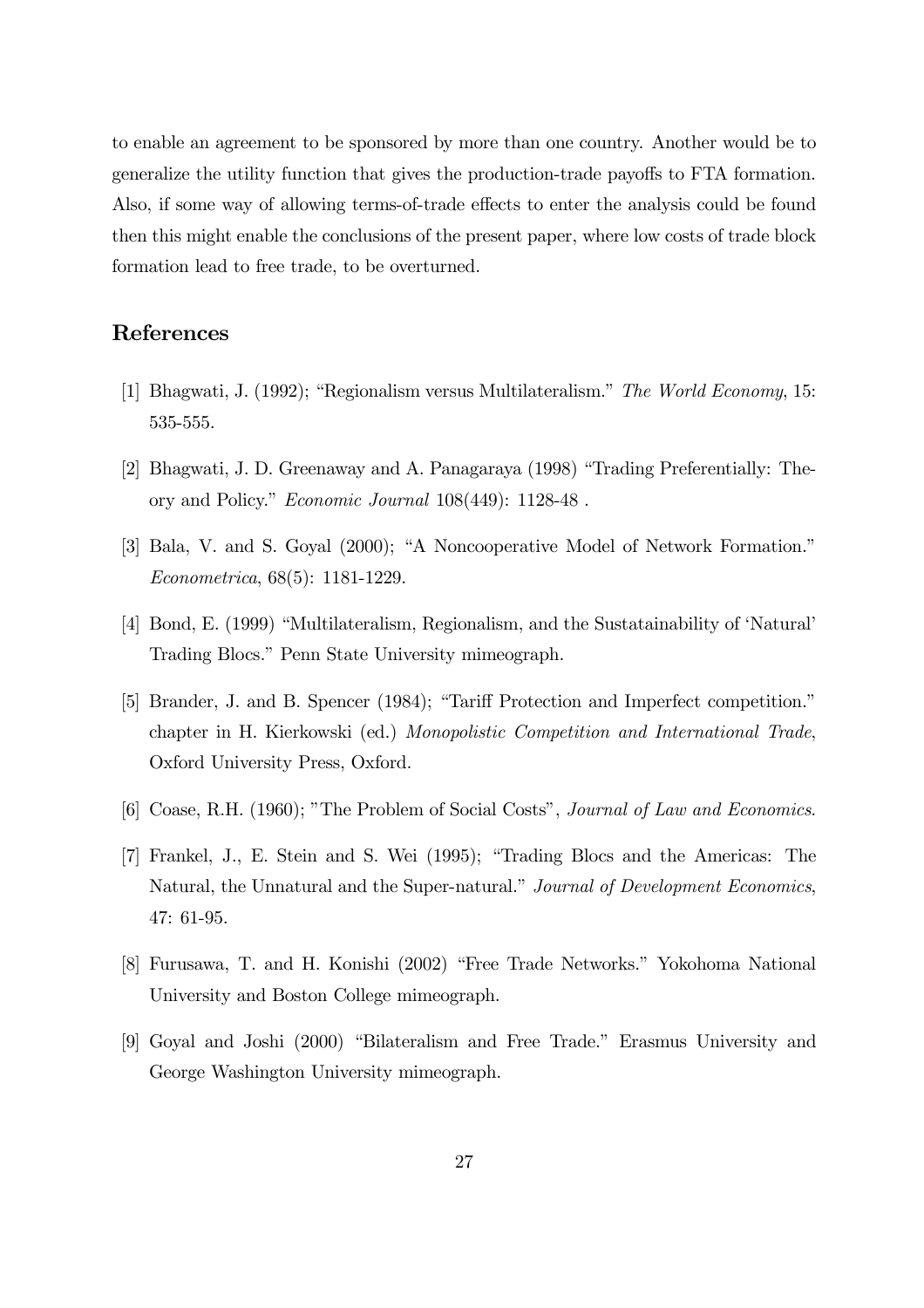- [10] Jackson, J. (1989); The World Trading System. MIT Press, Cambridge Massachusetts, 417 pages.
- [11] Krugman, P. (1991); "Is Bilateralism Bad?" in E. Helpman and A. Razin, (eds.), International Trade and Trade Policy, MIT Press, Cambridge.
- [12] Myerson, R. (1977); "Graphs and Cooperation in Games." Mathematics of Operations Research 2: 225-229.
- [13] Slikker, M. and A. van den Nouweland (2000); "Communication Situations with Asymmetric Players." Mathematical Methods of Operations Research, 52: 39-56.

# A. Appendix

**Proof of Lemma 1.** First rearrange the expression for  $CS_i$  as follows:

$$
CS_{i} = \sum_{j \in \mathcal{N}} \frac{1}{2} (p_{ij} - c_{ij}) x_{ij}
$$
  
=  $\frac{1}{2} \sum_{j \in \mathcal{N}} (e - x_{ij} - c_{ij}) x_{ij}$   
=  $\frac{1}{2} \sum_{j \in \mathcal{N}} (e - c_{ij}) x_{ij} - \frac{1}{2} \sum_{j \in \mathcal{N}} x_{ij}^{2}$   
=  $\frac{1}{2} \sum_{j \in \mathcal{N}} (e - c - t_{ij} - d_{ij}) x_{ij} - \frac{1}{2} \sum_{j \in \mathcal{N}} x_{ij}^{2}$ 

where the second line follows by  $(2.4)$ , and the fourth line follows by  $(2.2)$ .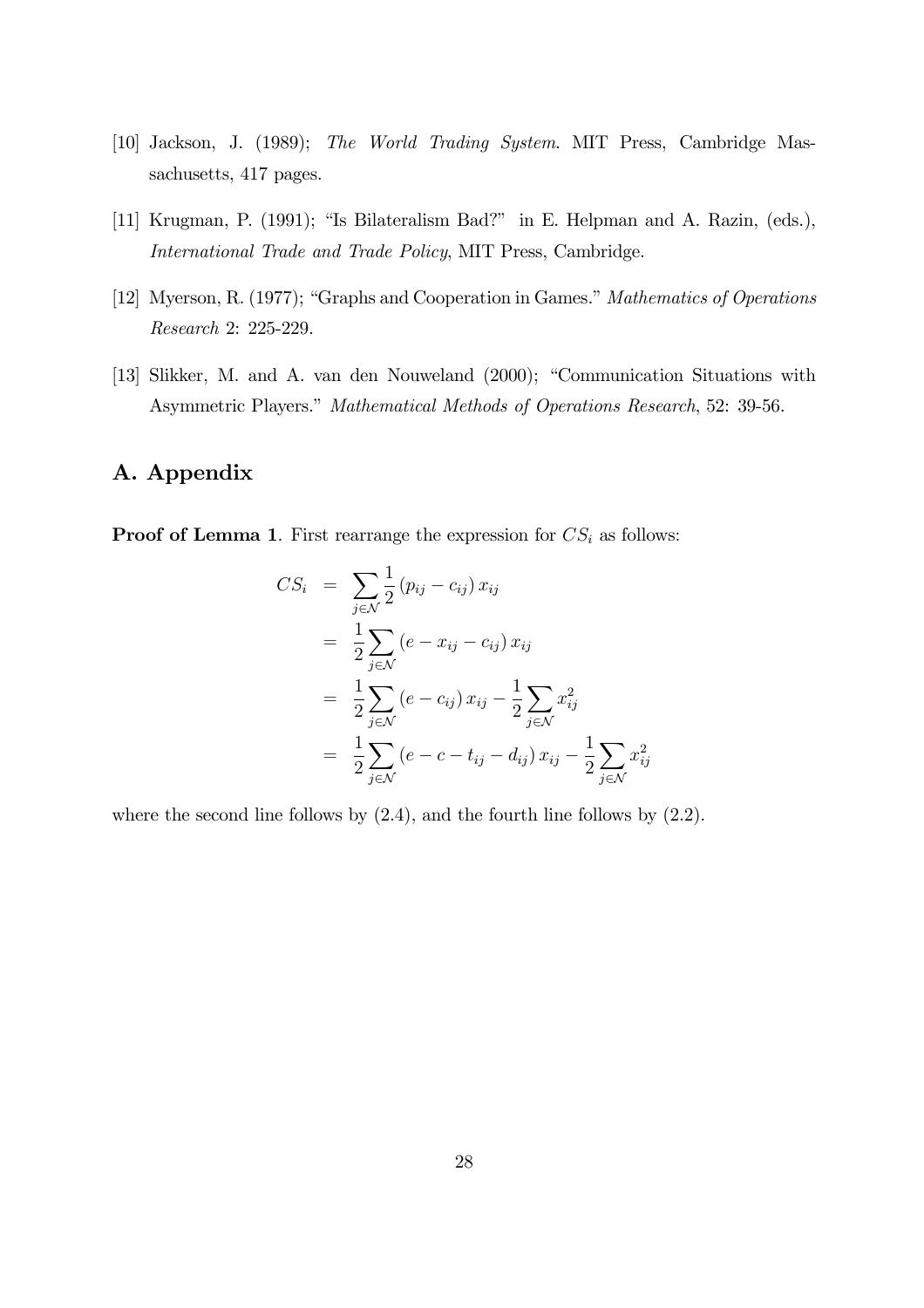Using this, the expressions for  $TR_i$ ,  $DR_i$ , and  $(2.6)$  in  $(2.8)$  yields

$$
w = \frac{1}{2} \sum_{j \in \mathcal{N}} (e - c - t_{ij} - d_{ij}) x_{ij} - \frac{1}{2} \sum_{j \in \mathcal{N}} x_{ij}^{2}
$$
  
\n
$$
+ x_{ii}^{2} + \sum_{j \in \mathcal{N}} t_{ij} x_{ij} + \sum_{j \in \mathcal{N}} d_{ij} x_{ij} + \sum_{j \in \mathcal{N}/\{i\}} x_{ji}^{2}
$$
  
\n
$$
= \frac{1}{2} \sum_{j \in \mathcal{N}} (e - c) x_{ij} - \frac{1}{2} \sum_{j \in \mathcal{N}} t_{ij} x_{ij} - \frac{1}{2} \sum_{j \in \mathcal{N}} d_{ij} x_{ij} - \frac{1}{2} \sum_{j \in \mathcal{N}} x_{ij}^{2}
$$
  
\n
$$
+ x_{ii}^{2} + \sum_{j \in \mathcal{N}} t_{ij} x_{ij} + \sum_{j \in \mathcal{N}} d_{ij} x_{ij} + \sum_{j \in \mathcal{N}/\{i\}} x_{ji}^{2}
$$
  
\n
$$
= \frac{1}{2} \sum_{j \in \mathcal{N}} (e - c) x_{ij} - \frac{1}{2} \sum_{j \in \mathcal{N}} t_{ij} x_{ij} - \frac{1}{2} \sum_{j \in \mathcal{N}} d_{ij} x_{ij} - \frac{1}{2} \sum_{j \in \mathcal{N}} x_{ij}^{2}
$$
  
\n
$$
+ x_{ii}^{2} + \sum_{j \in \mathcal{N}} t_{ij} x_{ij} + \sum_{j \in \mathcal{N}} d_{ij} x_{ij} + \sum_{j \in \mathcal{N}/\{i\}} x_{ji}^{2}
$$

Now rearranging terms,

$$
w = \sum_{j \in \mathcal{N}} (e - c) x_{ij} - \frac{1}{2} \sum_{j \in \mathcal{N}} (e - c - t_{ij} - d_{ij}) x_{ij} - \frac{1}{2} \sum_{j \in \mathcal{N}} x_{ij}^2
$$
  
+ $x_{ii}^2 + \sum_{j \in \mathcal{N}/\{i\}} x_{ji}^2$   
= $\sum_{j \in \mathcal{N}} (e - c) x_{ij} - \frac{1}{2} \sum_{j \in \mathcal{N}} (e - c_{ij}) x_{ij} - \frac{1}{2} \sum_{j \in \mathcal{N}} x_{ij}^2 + x_{ii}^2 + \sum_{j \in \mathcal{N}/\{i\}} x_{ji}^2$   
= $\sum_{j \in \mathcal{N}} (e - c) x_{ij} - \frac{1}{2} \sum_{j \in \mathcal{N}} (p_{ij} - c_{ij}) x_{ij} - \sum_{j \in \mathcal{N}} x_{ij}^2 + x_{ii}^2 + \sum_{j \in \mathcal{N}/\{i\}} x_{ji}^2$   
= $(e - c) \sum_{j \in \mathcal{N}} x_{ij} - \frac{1}{2} \sum_{j \in \mathcal{N}} x_{ij}^2 - \sum_{j \in \mathcal{N}/\{i\}} x_{ij}^2 + \sum_{j \in \mathcal{N}/\{i\}} x_{ji}^2$ .

where the third line uses  $(2.2)$ .  $\Box$ 

**Proof of Proposition 1.** Using the expression for  $w$  obtained in Lemma 1, the government of country  $i$  solves the following problem to set the optimal tariff on imports from country  $j$ ;

$$
\max_{t_{ij}} w = (e - c) \sum_{j \in \mathcal{N}} x_{ij} - \frac{3}{2} \sum_{j \in \mathcal{N}} x_{ij}^2 + \sum_{j \in \mathcal{N}} x_{ji}^2.
$$

Because, by (2.7),  $x_{ji}$  is not a function of  $t_{ij}$  (the tariff set by country i does not affect production in other countries), the derivatives with respect to  $t_{ij}$  of all the terms under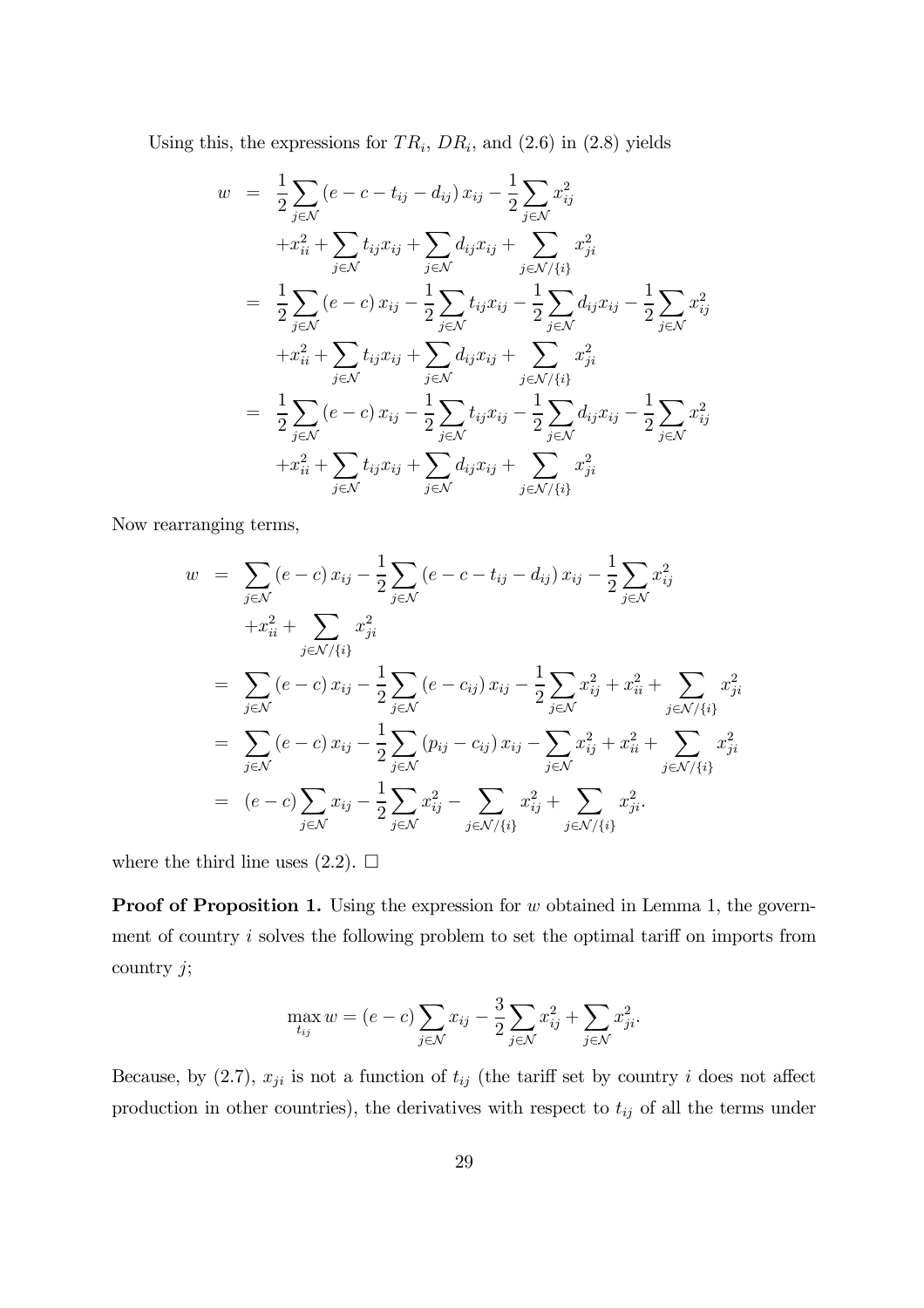the last summation are equal to zero. Given that  $-(x_{ij})^2$  is concave, and by (2.7)  $x_{ij}$  is a linear function of  $t_{ij}$ , the objective function w is concave in  $t_{ij}$ , all  $j \in \mathcal{N}$ . So there must exist a unique solution for  $\hat{t}_{ij}$ . Write the first order condition as

$$
\frac{dw}{dt_{ij}} = (e - c) \frac{dx_{ij}}{dt_{ij}} - 3 \sum_{j \in \mathcal{N}} (x_{ij}) \frac{dx_{ij}}{dt_{ij}} = 0.
$$

Then, using the fact that  $dx_{ij}/dt_{ij} = -1/2$ , simplifying and rearranging obtains  $\hat{t}_{ij} =$  $(e-c)/3 - d_{ij}$ . It is immediate that if  $d < (e-c)/3$  then  $\hat{t}_{ij} > 0$ .  $\Box$ 

**Proof of Proposition 2.** (i) Country  $i$ 's production-trade payoff is given by

$$
w_i = (e - c) \sum_{j \in \mathcal{N}} x_{ij} - \frac{1}{2} \sum_{j \in \mathcal{N}} x_{ij}^2 - \sum_{j \in \mathcal{N}/\{i\}} x_{ij}^2 + \sum_{j \in \mathcal{N}/\{i\}} x_{ji}^2.
$$

By (2.7), if  $d_{ij} = d_{ji}$  and  $t_{ij} = t_{ji}$  then  $x_{ij} = x_{ji}$  and the last two terms cancel, leaving

$$
w_i = (e - c) \sum_{j \in \mathcal{N}} x_{ij} - \frac{1}{2} \sum_{j \in \mathcal{N}} x_{ij}^2.
$$

Using (2.7),

$$
w_i = \sum_{j \in \mathcal{N}} \frac{1}{8} \left( 3 (e - c) + t_{ij} + d_{ij} \right) (e - c - t_{ij} - d_{ij}).
$$

Now let countries i and j form a FTA. Using  $t_{ij} = \hat{t}_{ij}$  for the pre-agreement tariff, and  $t_{ij} = 0$  for the post agreement tariff in  $w_i$ , take discrete differences to work out the welfare gain:

$$
\Delta w_i = \frac{1}{72} (7 (e - c) + 3 d_{ij}) ((e - c) - 3 d_{ij}).
$$

Under the assumptions that  $e - c > 0$ , and  $t_{ij} = \hat{t}_{ij} = (e - c)/3 - d_{ij} > 0$ , so  $\Delta w_i > 0$ .

(ii) Immediate by differentiation.  $\Box$ 

**Proof of Proposition 3.** By Definition 1, all countries in  $\mathcal J$  set  $t_{ij}$  with all other countries in j and with the sponsor, country i. By Proposition 1, each country in j gains  $\Delta w_i > 0$  for each other country in the agreement, and pays no sponsorship cost. Therefore, it is in the interest of each country in the set  $\mathcal J$  to join the FTA proposed by  $i. \Box$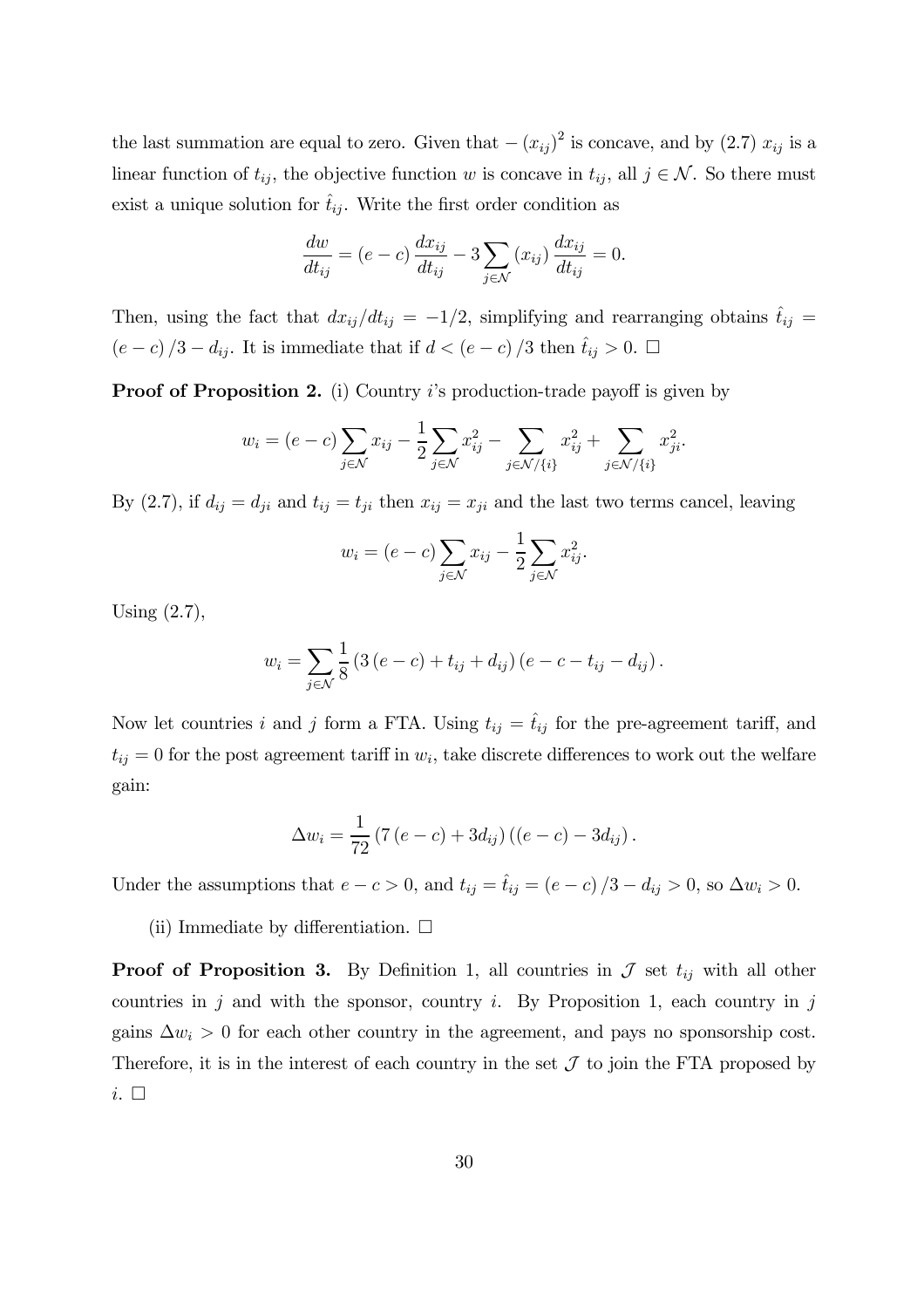**Proof of Lemma 2.** Suppose not.  $\bigcup_{i\in\mathcal{C}}\mathcal{A}_i = \mathcal{N}$  is trivial as unilateralists are singleton components. To see that  $A_i \cap A_j = \emptyset$ , suppose not. Suppose that  $i \in A_i$  and  $i \in A_j$ . This may be the case for one of the following reasons. Either i proposed to sponsor  $\mathcal{A}_i$  and  $\mathcal{A}_j$ . But in that case all members of  $\mathcal{A}_i \setminus \{i\}$  and  $\mathcal{A}_j \setminus \{i\}$  must be in the same FTA; a contradiction. Or i was already in one agreement, assume  $A_i$ , and proposed to sponsor an agreement with the members of  $A_j$ . But then, by assumption, if i's proposal were accepted all members of  $\mathcal{A}_i$  must have joined  $\mathcal{A}_j$  at the same time; a contradiction. Finally, suppose that i was already in one agreement, assume  $A_i$ , but came into  $A_j$  as a result of an agreement proposed by another country. But then if i entered  $A_j$  in this way, then so must all  $\mathcal{A}_i \setminus \{i\}$ ; a contradiction.  $\Box$ 

**Proof of Lemma 3.** For convenience, define the following piece of notation. Let  $\overline{g}_{ij} =$ max  $\{g_{ij}, g_{ji}\}\$ . Note that, by (2.7),  $t_{ij} = t_{ji}$  and  $d_{ij} = d_{ji}$ , it is the case that  $x_{ij} = x_{ji}$  for all  $i, j \in \mathcal{N}$  (independent of whether  $g_{ij} = 0$  or  $g_{ij} = 1$ ). Consequently, the function w can be written in the form

$$
w_i = (e - c) \sum_{j \in \mathcal{N}} x_{ij} - \frac{1}{2} \sum_{j \in \mathcal{N}} x_{ij}^2.
$$

Let  $x_{ij}^{d_k}(\overline{g}_{ij})$  represent (2.7) where the superscript  $d_k$  denotes that country j is at distance  $d_k > 0$  from country  $i; i \in R_i, j \in R_j, i \neq j$ . We substitute for  $(2.7)$  explicitly in the step after this. But to see how the structure of the new function arises, it is helpful to note the following intermediate step. Recall that  $g_{ij} \in \{0, 1\}$ , where  $t_{ij}$  is set optimally according to Proposition 1 if  $\overline{g}_{ij} = 0$  and free trade is adopted if and only if  $\overline{g}_{ij} = 1$ . As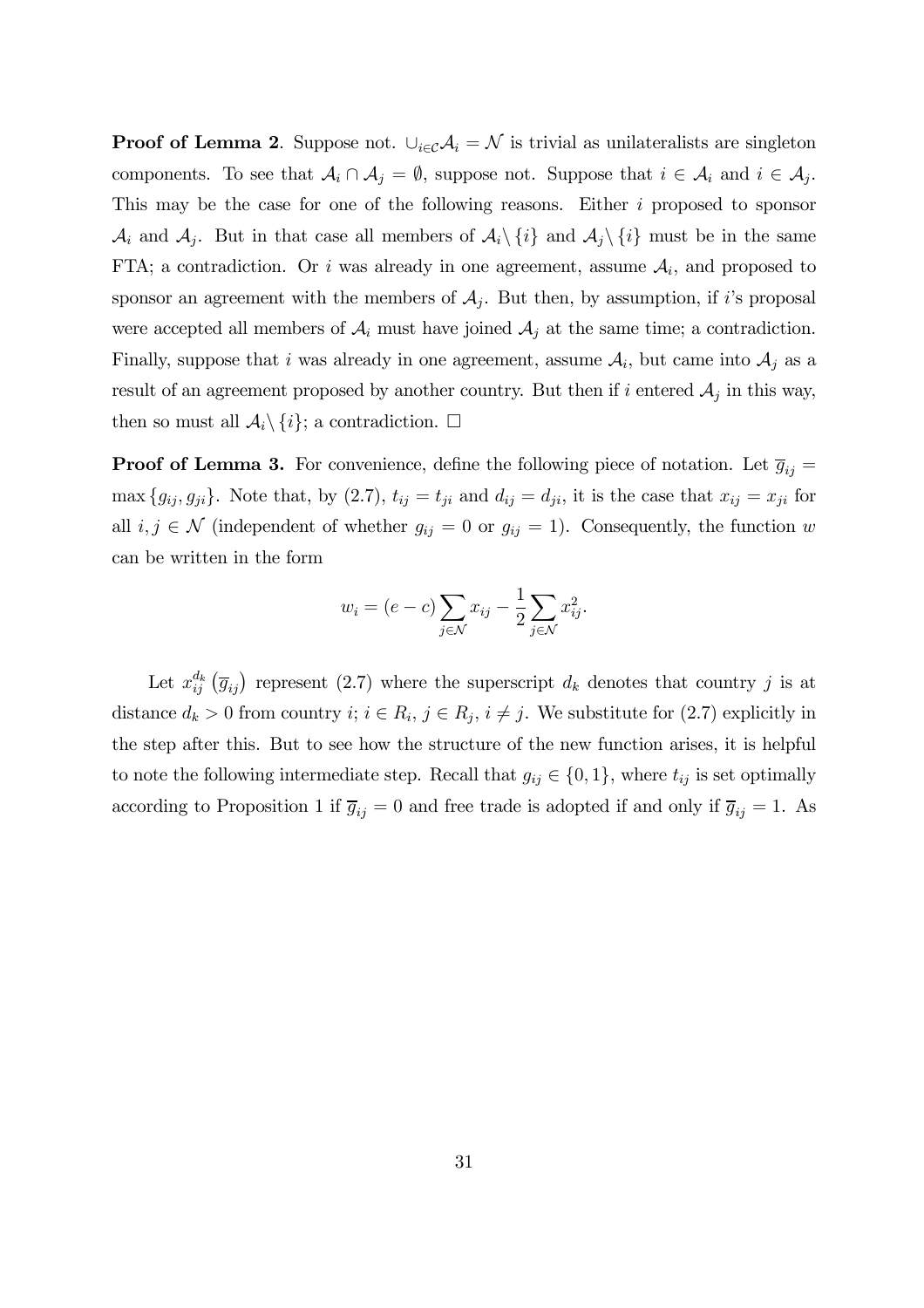$x_{ij}^{d_k}(\overline{g}_{ij})$  depends only on  $\overline{g}_{ij}$  and  $d_k$ , the function  $w_i$  can be partitioned accordingly:

$$
w_{i} = w \left(\eta_{i} \left(g\right), \eta_{i}^{d_{1}} \left(g\right), \dots, \eta_{i}^{d_{k}} \left(g\right), \dots, \eta_{i}^{d_{z}} \left(g\right); \gamma\right)
$$
  
\n
$$
= \eta_{i} \left(g\right) \left(\left(e-c\right) x_{ij} \left(1\right) - \frac{1}{2} x_{ij} \left(1\right)^{2}\right)
$$
  
\n
$$
+ \left(r - \eta_{i} \left(g\right)\right) \left(\left(e-c\right) x_{ij} \left(0\right) - \frac{1}{2} x_{ij} \left(0\right)^{2}\right)
$$
  
\n
$$
+ \eta_{i}^{d_{1}} \left(g\right) \left(\left(e-c\right) x_{ij}^{d_{1}} \left(1\right) - \frac{1}{2} x_{ij}^{d_{1}} \left(1\right)^{2}\right)
$$
  
\n
$$
+ \left(\delta_{1i} - \eta_{i}^{d_{1}} \left(g\right)\right) \left(\left(e-c\right) x_{ij}^{d_{1}} \left(0\right) - \frac{1}{2} x_{ij}^{d_{1}} \left(0\right)^{2}\right)
$$
  
\n
$$
\vdots
$$
  
\n
$$
+ \eta_{i}^{d_{z}} \left(g\right) \left(\left(e-c\right) x_{ij}^{d_{z}} \left(1\right) - \frac{1}{2} x_{ij}^{d_{z}} \left(1\right)^{2}\right)
$$
  
\n
$$
+ \left(\delta_{zi} - \eta_{i}^{d_{z}} \left(g\right)\right) \left(\left(e-c\right) x_{ij}^{d_{z}} \left(0\right) - \frac{1}{2} x_{ij}^{d_{z}} \left(0\right)^{2}\right)
$$

where the absence of a superscript in the terms  $x_{ij}$  (1) and  $x_{ij}$  (0) denotes that  $i, j \in R_k$ .

Now substitute explicitly for (2.7). First note that if  $i, j \in R_k$  then  $d_{ij} = 0$ . Also, if  $g_{ij} = 1$  then  $t_{ij} = 0$  and, by (2.7),  $x_{ij} (1) = (e - c)/2$ . If  $\bar{g}_{ij} = 0$  then  $t_{ij} = (e - c)/3$ and so  $x_{ij}(0) = (e-c)/3$ . Analogously, by  $(2.7)$ ,  $x_{ij}^{d_k}(1) = (e-c-d_k)/2$ . And, by Proposition 1, use  $\hat{t}_{ij} = \frac{e-c}{3} - d_k$  and (2.7) to obtain  $x_{ij}^{d_k}(0) = (e-c)/3$ . Making these substitutions, we can rewrite the function  $w(\eta_i(g), \eta_i^{d_1}(g), ..., \eta_i^{d_z}(g), ..., \gamma)$  as

$$
w (\eta_i(g), \eta_i^{d_1}(g), ..., \eta_i^{d_z}(g), ..., \gamma)
$$
  
=  $\eta_i(g) \left( \frac{3}{8} (e-c)^2 \right)$   
+  $(r - \eta_i(g)) \left( \frac{5}{18} (e-c)^2 \right)$   
+  $\eta_i^{d_1}(g) \left( \frac{1}{8} (3 (e-c) + d_1) (e-c-d_1) \right)$   
+  $(\delta_{k1} - \eta_i^{d_1}(g)) \left( \frac{5}{18} (e-c)^2 \right)$   
:  
+  $\eta_i^{d_z}(g) \left( \frac{1}{8} (3 (e-c) + d_z) (e-c-d_z) \right)$   
+  $(\delta_{kz} - \eta_i^{d_z}(g)) \left( \frac{5}{18} (e-c)^2 \right)$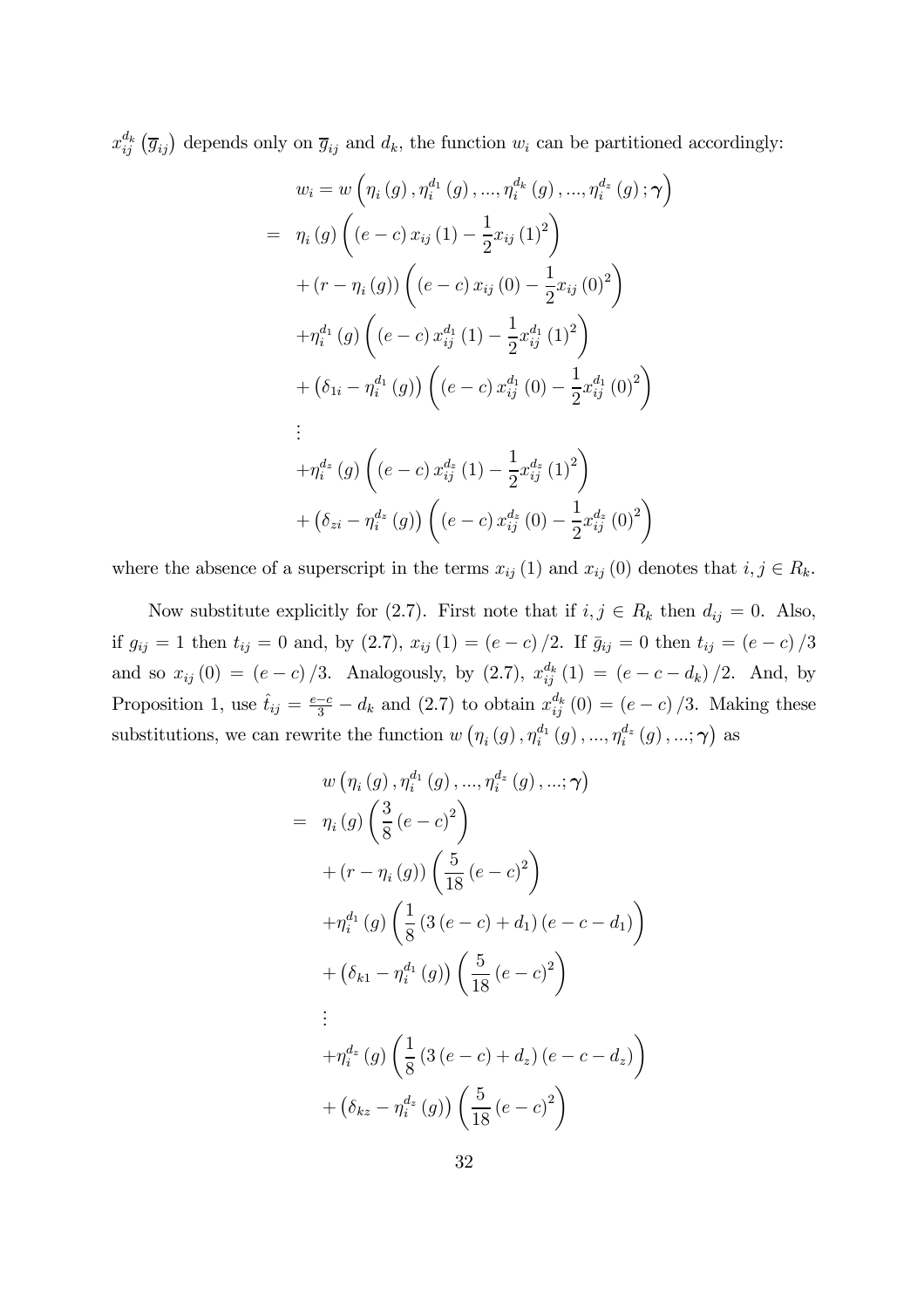Now, using the facts that  $r + \sum_{d_k \in D_i} \delta_{ki} = |\mathcal{N}|$  and  $\eta_i(g) + \sum_{d_k \in D_i} \eta_i^{d_k}(g) = |\mathcal{A}_i|$  we can simplify further by writing

$$
w (\eta_i (\bar{g}), \eta_i^{d_1} (\bar{g}), ..., \eta_i^{d_z} (\bar{g}), ..., \gamma)
$$
  
= 
$$
\eta_i (\bar{g}) \left( \frac{3}{8} (e - c)^2 \right)
$$
  
+ 
$$
(|\mathcal{N}| - |\mathcal{A}_i|) \left( \frac{5}{18} (e - c)^2 \right)
$$
  
+ 
$$
\eta_i^{d_1} (\bar{g}) \left( \frac{1}{8} (3 (e - c) + d_1) (e - c - d_1) \right)
$$
  
:  
+ 
$$
\eta_i^{d_z} (\bar{g}) \left( \frac{1}{8} (3 (e - c) + d_z) (e - c - d_z) \right).
$$

 $\square$ .

**Proof of Lemma 4:** (i) To show that  $\Delta w/\Delta \eta_i(g)$  is constant, begin by noting that although  $\eta_i(g)$  is a discrete variable, the function  $w(\eta_i(g), \eta_i^{d_1}(g), \ldots, \eta_i^{d_z}(g); \gamma)$  is continuous in  $\eta_i(g)$ . Treating  $\eta_i(g)$  as a continuous variable in a compact set, it is possible to calculate the derivative of  $w(\eta_i(g), \eta_i^{d_1}(g), \ldots, \eta_i^{d_z}(g); \gamma)$  with respect to  $\eta_i(g)$ ;

$$
\frac{\partial w}{\partial \eta_i(g)} = \frac{7}{72} (e - c)^2
$$

As the expression for  $\partial w/\partial \eta_i(g)$  is parametric, the effect on w of a discrete change in  $\eta_i$ is given by

$$
\Delta w = \left(\frac{7}{72} (e - c)^2\right) \Delta \eta_i(g)
$$

This holds at *any*  $\eta_i(g)$ , as required. As  $(e - c) > 0$  by assumption,  $\Delta w / \Delta \eta_i(g) > 0$ .

To show that  $\Delta w/\Delta \eta_i^{d_k}(g)$  is constant, follow the same procedure. Calculate the derivative of  $w(\eta_i(g), \eta_i^{d_1}(g), \ldots, \eta_i^{d_z}(g); \gamma)$  with respect to  $\eta_i^{d_k}(g)$ :

$$
\frac{\partial w}{\partial \eta_i^{d_k}(g)} = \frac{1}{72} \left( 7\left(e - c\right) + 3d_k\right) \left(e - c - 3d_k\right)
$$

As the expression for  $\partial w/\partial \eta_i^{d_k}(g)$  is parametric, the effect on w of a discrete change in  $\eta_i^{d_k}$  is given by

$$
\Delta w = \frac{1}{72} (7 (e - c) + 3d_k) (e - c - 3d_k) \Delta \eta_i^{d_k}(g)
$$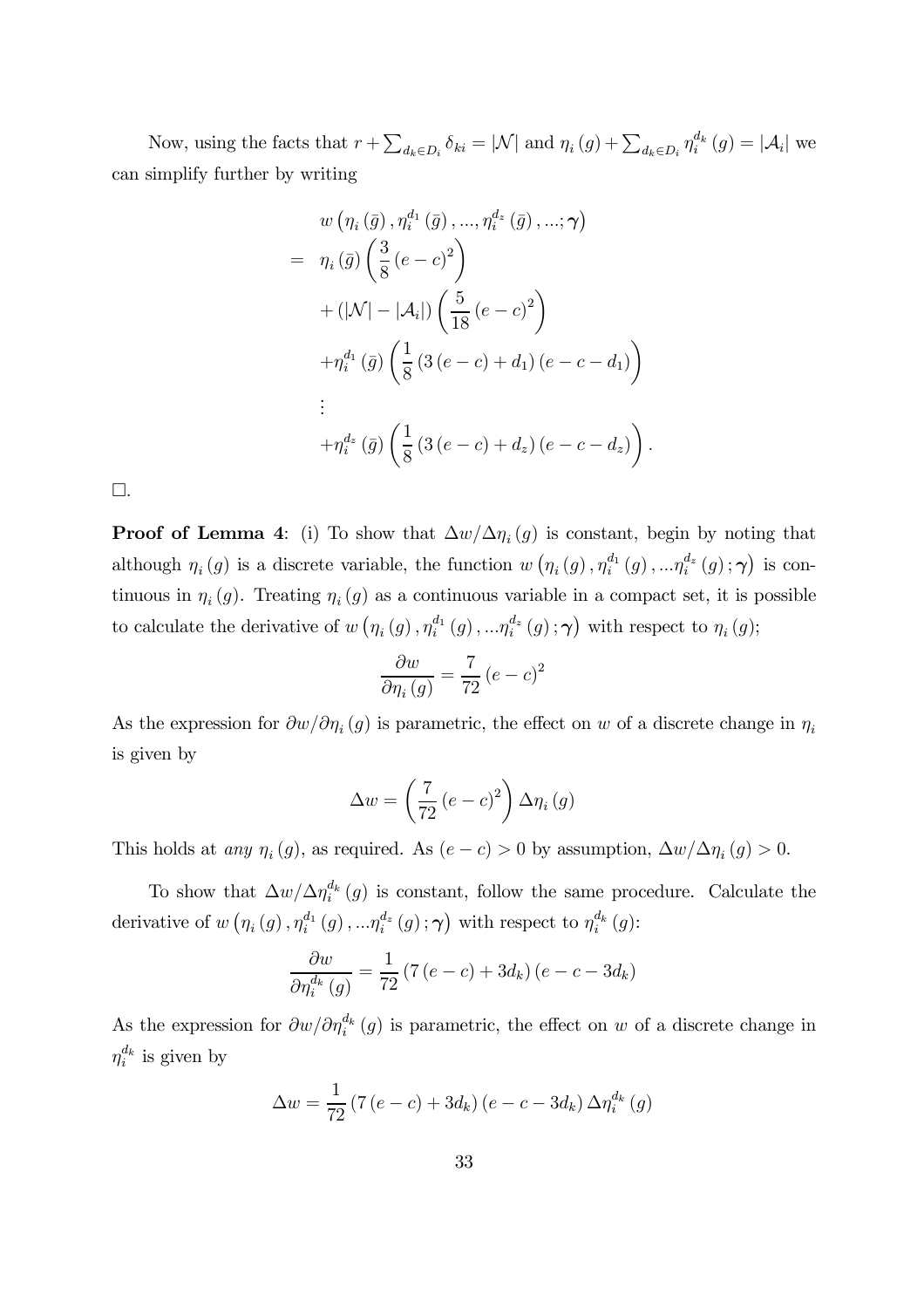Again, this holds at *any*  $\eta_i(g)$  as required. By A1,  $(e - c) > 3d_k$  and therefore  $\Delta w / \Delta \eta_i^{d_k}(g) >$ 0.

(ii) Show that  $\Delta w/\Delta \eta_i(g) > \Delta w/\Delta \eta_i^{d_j}(g) > \Delta w/\Delta \eta_i^{d_k}(g) > \Delta w/\Delta \eta_i^{d_l}(g) \geq 0.$ First establish that  $\Delta w/\Delta \eta_i(g) > \Delta w/\Delta \eta_i^{d_j}(g)$ . From (i) we know that in general

$$
\frac{\Delta w}{\Delta \eta_i^{d_k}(g)} = \frac{1}{72} \left( 7\left(e - c\right) + 3d_k\right) \left(e - c - 3d_k\right)
$$

where  $d_k$  is any element of  $D_i$ . Expanding the brackets,

$$
\frac{\Delta w}{\Delta \eta_i^{d_k}(g)} = \frac{1}{72} (7 (e - c)^2 - 18 (e - c) d_k - 9 d_k^2)
$$

Notice that  $\Delta w/\Delta \eta_i^{d_k}(g)$  is declining in  $d_k$ , attaining its maximum for  $d_k = 0$ . So  $\Delta w/\Delta \eta_i(g) > \Delta w/\Delta \eta_i^{d_k}(g)$  for all  $d_k \in D_i$  and, in particular,  $\Delta w/\Delta \eta_i(g) > \Delta w/\Delta \eta_i^{d_j}(g)$ .

Next, establish that  $\Delta w/\Delta \eta_i^{d_j}(g) > \Delta w/\Delta \eta_i^{d_k}(g) > \Delta w/\Delta \eta_i^{d_l}(g)$ . But this follows immediately by the fact that  $\Delta w/\Delta \eta_i^{d_k}(g)$  is declining in  $d_k$ , and that by assumption  $d_j < d_k < d_l$ .

Finally, it must be established that  $\Delta w/\Delta \eta_i^{d_l}(g) \geq 0$ . The root for  $\Delta w/\Delta \eta_i^{d_k}(g) = 0$ is  $d_k = (e - c)/3$ . To see this, use  $d_k = (e - c)/3$  in  $\Delta w / \Delta \eta_i^{d_k}(g)$  to obtain

$$
\frac{\Delta w}{\Delta \eta_i^{d_k}(g)} = \frac{1}{72} \left( 7 (e - c)^2 - \frac{18}{3} (e - c)^2 - 9 \left( \frac{e - c}{3} \right)^2 \right) = 0.
$$

But by A1,  $0 < d_k \le (e - c)/3$ . The result follows.  $\Box$ 

**Proof of Lemma 5.** By A1,  $\Delta w/\Delta \eta_i(g) > \Delta w/\Delta \eta_i^d(g) \ge 0$  (Lemma 4).

(i) Assume that initially g is the empty network and suppose to the contrary that there does exist a FTA that is worth sponsoring. For this to be the case the overall payoff to sponsoring such an agreement must be higher than autarchy. Then there exist values of  $y^1$  and  $y_d^1$ , where  $r \ge y^1 > 1$ ,  $n - r \ge y_d^1 \ge 0$ , for which  $\psi(y_1, y_1^d, (y_1 + y_1^d - 1)) >$  $\psi$  (1, 0, 0). This implies

$$
\psi(y_1, y_1^d, (y_1 + y_1^d - 1)) - \psi(1, 0, 0)
$$
  
=  $(y_1 - 1) \Delta w / \Delta \eta_i(g) + y_1^d \Delta w / \Delta \eta_i^d(g) - \kappa (y_1 + y_1^d - 1) > 0.$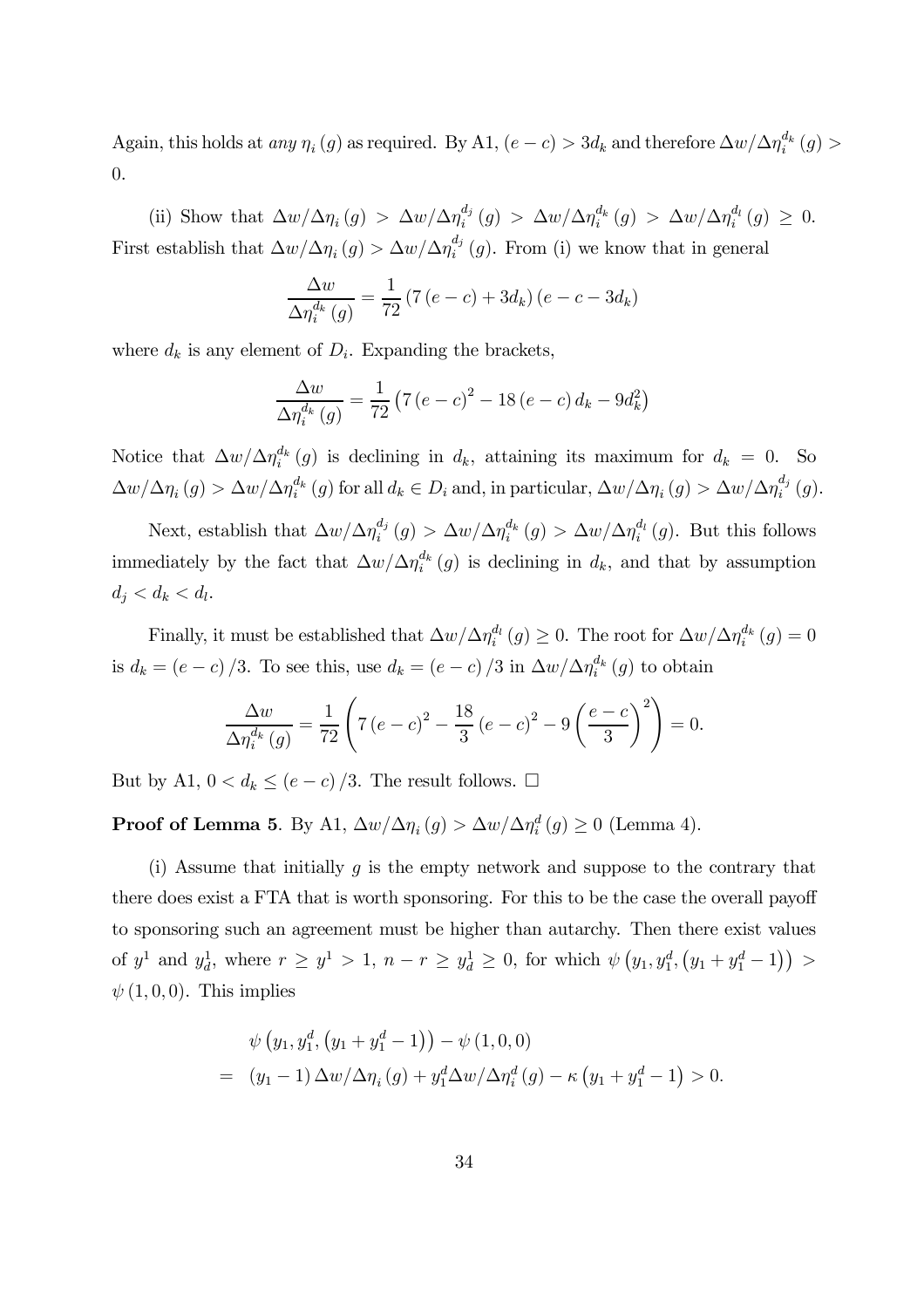But

$$
(y_1 - 1) \Delta w / \Delta \eta_i(g) + y_1^d \Delta w / \Delta \eta_i^d(g) - \kappa (y_1 + y_1^d - 1)
$$
  
=  $(y_1 - 1) \Delta w / \Delta \eta_i(g) + y_1^d \Delta w / \Delta \eta_i^d(g) - (y_1 + y_1^d - 1) \kappa (1)$   
 $< (y_1 - 1) \Delta w / \Delta \eta_i(g) + y_1^d \Delta w / \Delta \eta_i(g) - (y_1 + y_1^d - 1) \kappa (1)$   
=  $(y_1 + y_1^d - 1) (\Delta w / \Delta \eta_i(g) - \kappa (1)),$ 

and by assumption  $\Delta w/\Delta \eta_i(g) < \kappa(1)$  so  $(y_1 + y_1^d - 1)(\Delta w/\Delta \eta_i(g) - \kappa(1)) < 0$ ; contradiction.

(ii) Assume that initially  $g$  is the empty network and suppose to the contrary that sponsorship of some FTA other than the world FTA yields a higher payoff. Then  $\psi(r, n-r, (n-1))$  $\psi(y_1, y_1^d, (y_1 + y_1^d - 1))$  for all values of  $y^1$  and  $y_d^1$ , where  $r \ge y^1 \ge 1$ ,  $n - r \ge y_d^1 \ge 0$ . This implies

$$
\psi(r, n-r, (n-1)) - \psi(y_1, y_1^d, (y_1 + y_1^d - 1))
$$
  
=  $(r - y_1) \Delta w / \Delta \eta_i(g) + (n - r - y_1^d) \Delta w / \Delta \eta_i^d(g) - \kappa (n - y_1 - y_1^d) < 0.$ 

But

$$
(r - y_1) \Delta w / \Delta \eta_i(g) + (n - r - y_1^d) \Delta w / \Delta \eta_i^d(g) - \kappa (n - y_1 - y_1^d)
$$
  
= 
$$
(r - y_1) \Delta w / \Delta \eta_i(g) + (n - r - y_1^d) \Delta w / \Delta \eta_i^d(g) - (n - y_1 - y_1^d) \kappa(1)
$$
  
> 
$$
(r - y_1) \Delta w / \Delta \eta_i^d(g) + (n - r - y_1^d) \Delta w / \Delta \eta_i^d(g) - (n - y_1 - y_1^d) \kappa(1)
$$
  
= 
$$
(n - y_1 - y_1^d) (\Delta w / \Delta \eta_i^d(g) - \kappa(1)),
$$

and by assumption  $\Delta w/\Delta \eta_i^d(g) > \kappa(1)$  so  $\left(n - y_1 - y_1^d\right) \left(\Delta w/\Delta \eta_i^d(g) - \kappa(1)\right) \geq 0$ ; contradiction. Clearly, if  $y^1 = r$  and  $y_d^1 = n - r$  then  $(n - y_1 - y_1^d) (\Delta w / \Delta \eta_i^d (g) - \kappa (1)) = 0$ and  $\psi(r, n-r, (n-1)) = \psi(y_1, y_1^d, (y_1 + y_1^d - 1))$ . But if  $y^1 < r$  and/or  $y_d^1 < n-r$  then  $(n - y_1 - y_1^d) \left(\frac{\Delta w}{\Delta \eta_i^d}(g) - \kappa(1)\right) > 0$ . The result follows.

(ii) Assume that initially  $g$  is the empty network and suppose to the contrary that sponsorship of some FTA other than the complete-regional FTA yields a higher payoff. Then  $\psi(r, 0, (r - 1)) < \psi(y_1, y_1^d, (y_1 + y_1^d - 1))$  for some values of  $y^1$  and  $y_d^1$ , where  $r >$  $y^1 \ge 1$ , and  $n - r \ge y_d^1 \ge 0$ . This implies

$$
\psi(r, 0, (r-1)) - \psi(y_1, y_1^d, (y_1 + y_1^d - 1))
$$
  
=  $(r - y_1) \Delta w / \Delta \eta_i(g) + (n - r - y_1^d) \Delta w / \Delta \eta_i^d(g) - \kappa (n - y_1 - y_1^d) < 0.$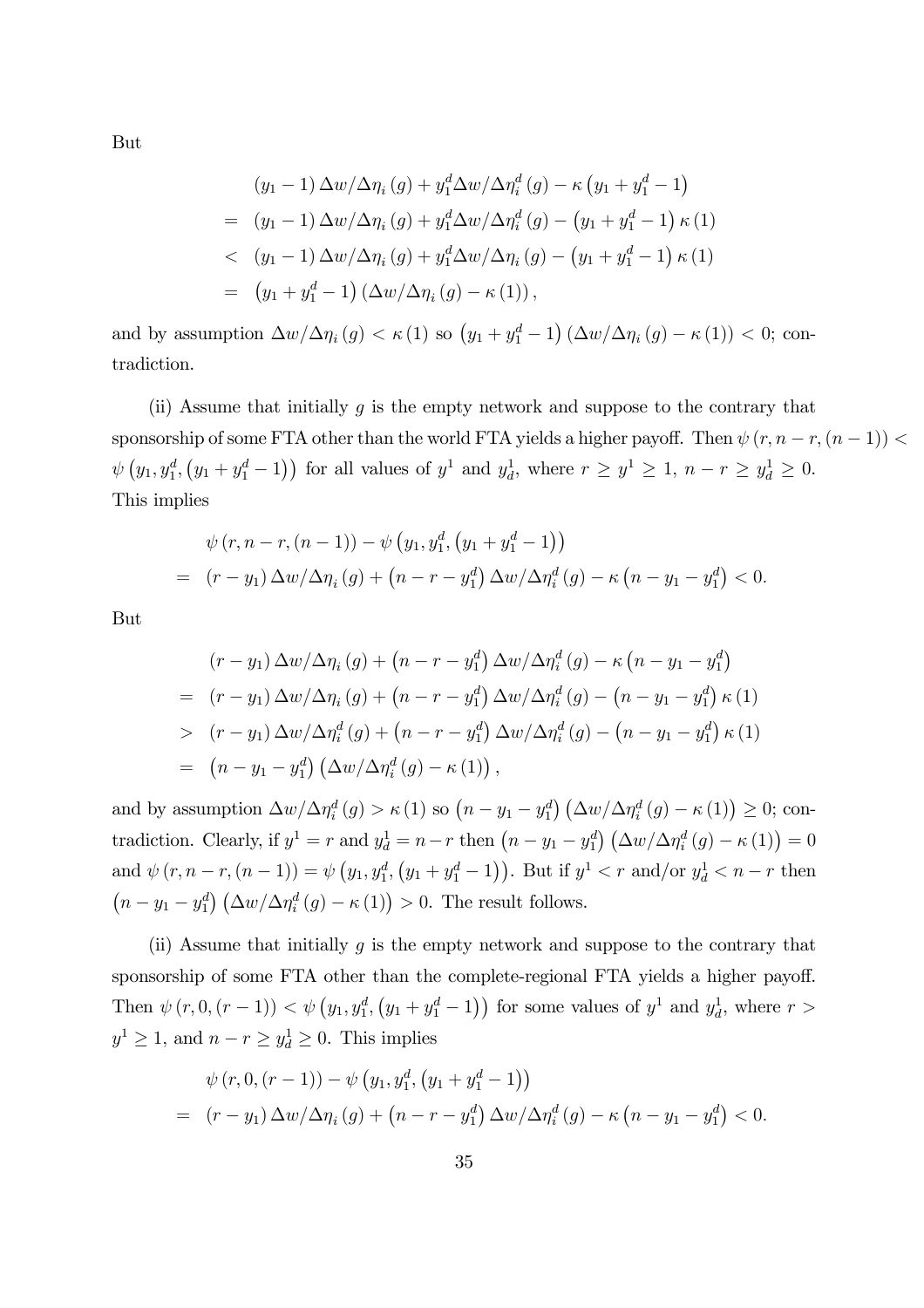But

$$
(r - y_1) \Delta w / \Delta \eta_i(g) + (n - r - y_1^d) \Delta w / \Delta \eta_i^d(g) - \kappa (n - y_1 - y_1^d)
$$
  
= 
$$
(r - y_1) \Delta w / \Delta \eta_i(g) + (n - r - y_1^d) \Delta w / \Delta \eta_i^d(g) - (n - y_1 - y_1^d) \kappa (1)
$$
  
> 
$$
(r - y_1) \Delta w / \Delta \eta_i^d(g) + (n - r - y_1^d) \Delta w / \Delta \eta_i^d(g) - (n - y_1 - y_1^d) \kappa (1)
$$
  
= 
$$
(n - y_1 - y_1^d) (\Delta w / \Delta \eta_i^d(g) - \kappa (1)),
$$

and by assumption  $\Delta w/\Delta \eta_i^d(g) > \kappa(1)$  so  $\left(n - y_1 - y_1^d\right) \left(\Delta w/\Delta \eta_i^d(g) - \kappa(1)\right) \geq 0$ ; contradiction. Clearly, if  $y^1 = r$  and  $y_d^1 = n - r$  then  $(n - y_1 - y_1^d) (\Delta w / \Delta \eta_i^d (g) - \kappa (1)) = 0$ and  $\psi(r, n-r, (n-1)) = \psi(y_1, y_1^d, (y_1 + y_1^d - 1))$ . But if  $y^1 < r$  and/or  $y_d^1 < n-r$  then  $(n - y_1 - y_1^d) \left(\frac{\Delta w}{\Delta \eta_i^d}(g) - \kappa(1)\right) > 0$ . The result follows.

(iii) Assume that initially  $g$  is the empty network and suppose to the contrary that sponsorship of some FTA other than the complete-regional FTA yields a higher payoff. Then either  $\psi(r, 0, (r - 1)) < \psi(r, n - r, (n - 1))$  or  $\psi(r, 0, (r - 1)) < \psi(y_1, y_1^d, (y_1 + y_1^d - 1))$ for all values of  $y^1$  and  $y_d^1$ , where  $r > y^1 > 1$ , and  $n - r \ge y_d^1 \ge 0$ . But the first inequality implies

$$
\psi(r, 0, (r-1)) - \psi(r, n-r, (n-1))
$$
\n
$$
= -(n-r) \Delta w / \Delta \eta_i^d(g) + \kappa ((n-r))
$$
\n
$$
= -(n-r) \left( \Delta w / \Delta \eta_i^d(g) - \kappa(1) \right) < 0.
$$

and by assumption  $\Delta w/\Delta \eta_i^d(g) < \kappa(1)$  and so  $-(n-r)\left(\Delta w/\Delta \eta_i^d(g) - \kappa(1)\right) > 0;$ contradiction.

The second inequality implies

$$
\psi(r, 0, (r-1)) - \psi(y_1, y_1^d, (y_1 + y_1^d - 1))
$$
  
=  $(r - y_1) \Delta w / \Delta \eta_i(g) - y_1^d \Delta w / \Delta \eta_i^d(g) - \kappa (r - 1 - y_1 - y_1^d + 1) < 0.$ 

But

$$
(r - y_1) \Delta w / \Delta \eta_i(g) - y_1^d \Delta w / \Delta \eta_i^d(g) - \kappa (r - 1 - y_1 - y_1^d + 1)
$$
  
= 
$$
(r - y_1) \Delta w / \Delta \eta_i(g) - y_1^d \Delta w / \Delta \eta_i^d(g) - (r - y_1 - y_1^d) \kappa (1)
$$
  
> 
$$
(r - y_1) \Delta w / \Delta \eta_i^d(g) - y_1^d \Delta w / \Delta \eta_i^d(g) - (r - y_1 - y_1^d) \kappa (1)
$$
  
= 
$$
(r - y_1 - y_1^d) (\Delta w / \Delta \eta_i^d(g) - \kappa (1)),
$$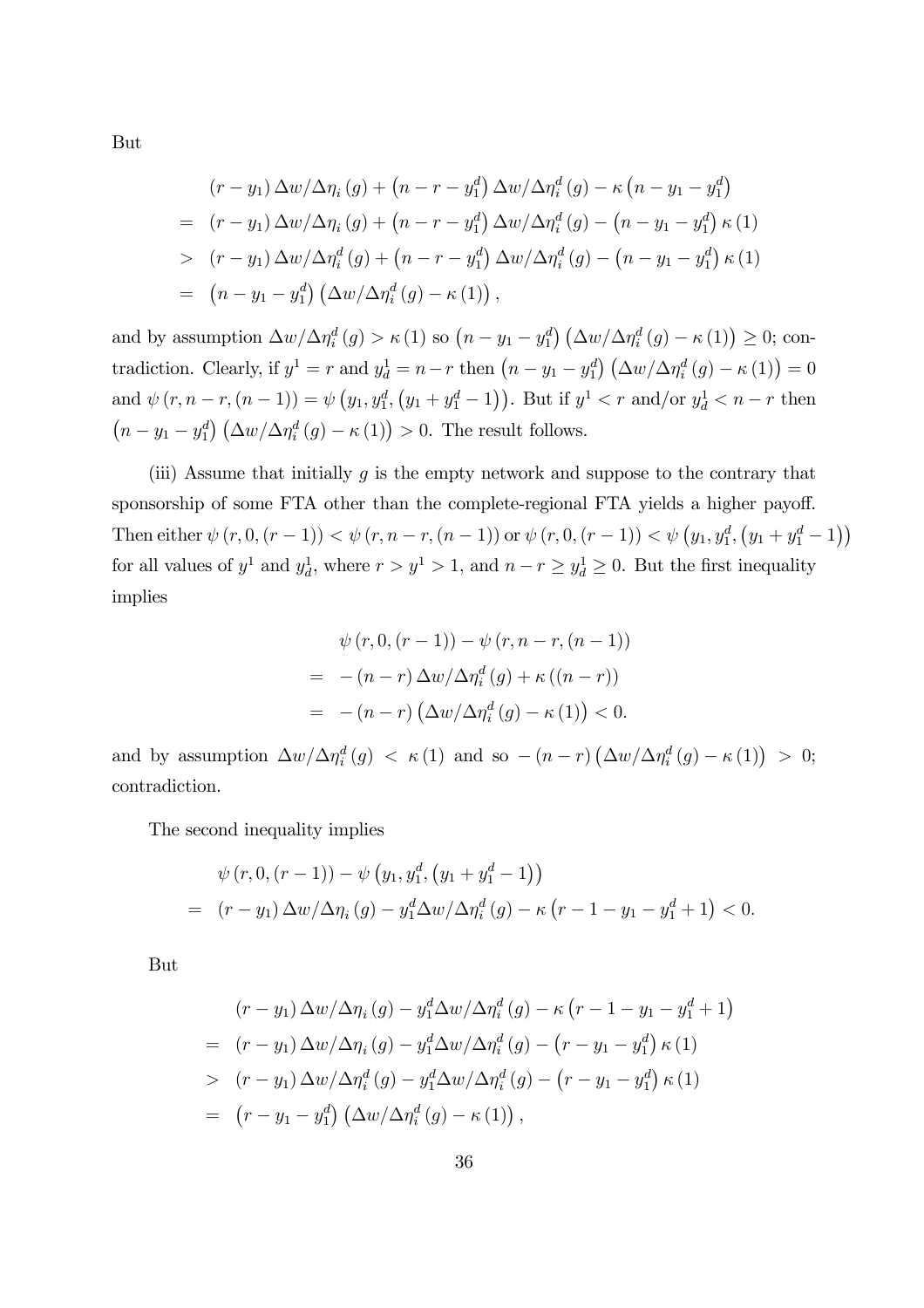and by assumption  $\Delta w/\Delta \eta_i^d(g) < \kappa(1)$  so  $(r - y_1 - y_1^d) (\Delta w/\Delta \eta_i^d(g) - \kappa(1)) > 0$  for  $r < y_1 + y_1^d$ . Now  $(r - y_1 - y_1^d) (\Delta w / \Delta \eta_i^d(g) - \kappa(1)) < 0$  for  $r > y_1 + y_1^d$ . But in addition

$$
(r - y_1) \Delta w / \Delta \eta_i(g) - y_1^d \Delta w / \Delta \eta_i^d(g) - (r - y_1 - y_1^d) \kappa(1)
$$
  

$$
\langle (r - y_1) \Delta w / \Delta \eta_i(g) - y_1^d \Delta w / \Delta \eta_i(g) - (r - y_1 - y_1^d) \kappa(1)
$$
  

$$
= (r - y_1 - y_1^d) (\Delta w / \Delta \eta_i(g) - \kappa(1)),
$$

and by assumption  $\kappa(1) < \Delta w/\Delta \eta_i(g)$ , so  $(r - y_1 - y_1^d) (\Delta w/\Delta \eta_i(g) - \kappa(1)) > 0$  for  $r > y_1 + y_1^d$ .  $\Box$ 

**Proof of Lemma 6**. Let there be a regional agreement of size  $r \geq y_1^d > 1$  in region  $R_j$  $(i \in R_i, i \neq j)$ . The proof is in two parts. (i) Show that if  $y_1^d \Delta w / \Delta \eta_i^d(g) > \kappa(1) >$  $\Delta w/\Delta \eta_i^d(g)$  then country i does find it worth sponsoring an extra-regional agreement with the FTA in  $R_j$ . (ii) Show that this does not hold if  $\kappa(1) > y_1^d \Delta w / \Delta \eta_i^d(g)$ .

(i) Assume  $y_1^d \Delta w / \Delta \eta_i^d(g) > \kappa(1) > \Delta w / \Delta \eta_i^d(g)$ . Suppose to the contrary that an extra-regional agreement with the FTA in  $R_j$  is not worth sponsoring. This implies

$$
\psi(y_1, y_1^d, y_1) - \psi(y_1, 0, y_1 - 1) \n= y_1^d \Delta w / \Delta \eta_i^d(g) - \kappa(1) < 0
$$

But by assumption  $y_1^d \Delta w / \Delta \eta_i^d(g) > \kappa(1)$ ; contradiction.

(ii) Now assume  $\kappa(1) > y_1^d \Delta w / \Delta \eta_i^d(g)$  in order to see that country *i* does not find it worth sponsoring an extra-regional agreement with the FTA in  $R_j$ . Suppose to the contrary that such an agreement is worth sponsoring. This implies  $\psi(y_1, y_1^d, y_1)$  –  $\psi(y_1, 0, y_1 - 1) = y_1^d \Delta w / \Delta \eta_i^d(g) - \kappa(1) > 0$ ; contradiction.  $\Box$ 

### Proof of Proposition 4.

(i) Suppose to the contrary that there exists a period in which at least one FTA is sponsored. Let  $t = s$  be the first period in which at least one FTA is sponsored. Then by the assumption that the network is empty at  $t = 0$ , the network must be empty at  $t = s - 1$ . Taking as given the empty network g at  $t = s - 1$ , the payoff to sponsoring an agreement with  $y_1$  countries in the same region and  $y_1^d$  countries outside the region is  $\psi(y_1, y_1^d, (y_1 + y_1^d - 1))$ . By assumption, production-trade payoffs and sponsorship costs are in the same relation as in Lemma  $5(i)$ . But by Lemma  $5(i)$ ,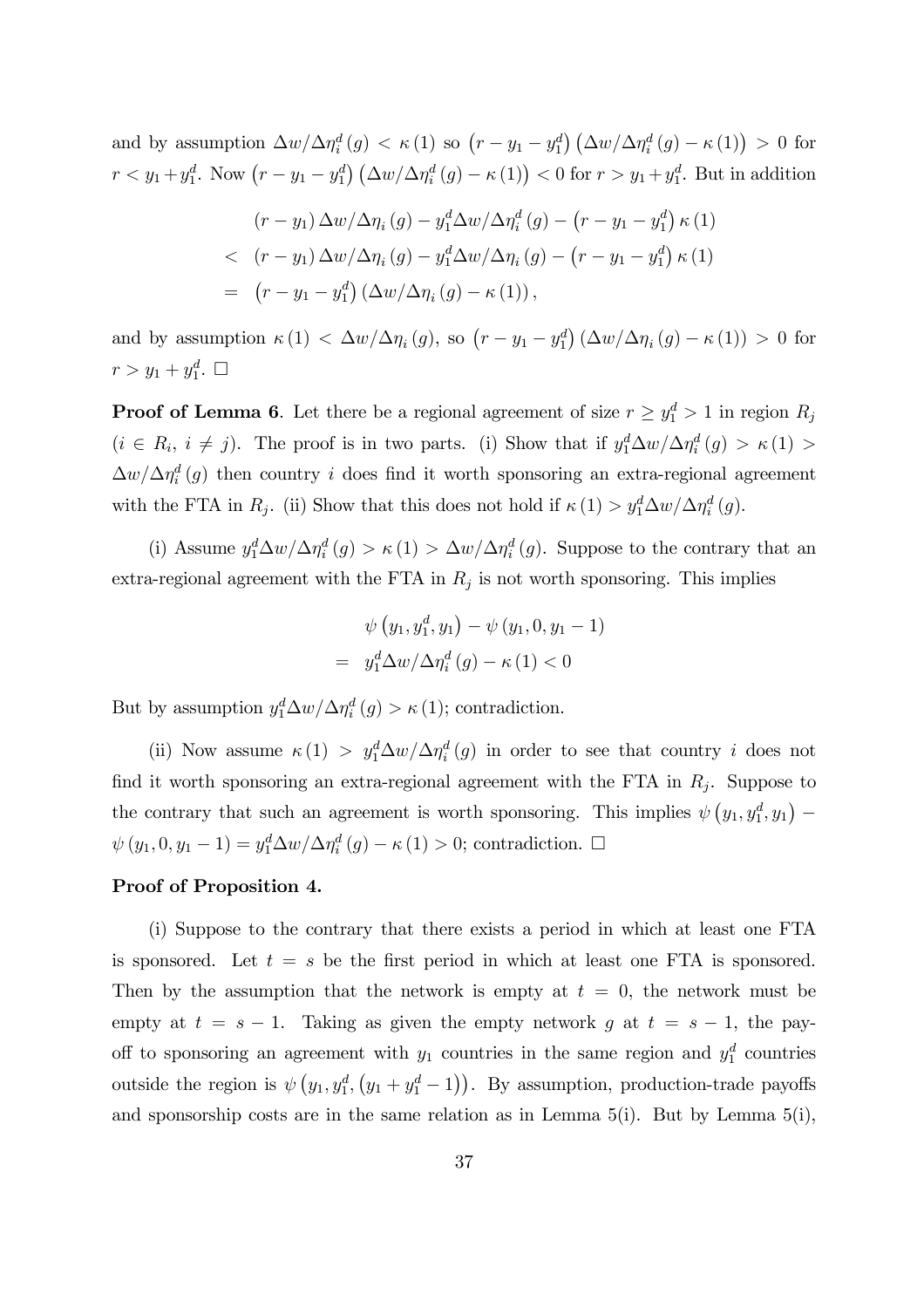$\psi(1,0,0) > \psi(y_1, y_1^d, (y_1 + y_1^d - 1))$  and therefore any country sponsoring an agreement could gain by deleting all its links. So the network must be empty at  $t = s$  as well. As  $t = s$  is any period  $t \geq 1$ , the network g must be empty at every period  $t \geq 1$ .

(ii) Suppose to the contrary that there exists a period in which there is not a world FTA. Let  $t = s$  be a period in which the Nash network g is either empty or not connected. By definition of equilibrium, there must exist a world FTA at  $t = 1$ . By assumption, production-trade payo¤s and sponsorship costs are in the same relation as in Lemma 5(ii). Then by Lemma 5(ii),  $\psi(r, n-r, (n-1)) \ge \psi(y_1, y_1^d, (y_1 + y_1^d - 1))$ , for  $r \ge y^1 \ge$ 1,  $n - r \geq y_d^1 \geq 0$  holding with strict inequality if and only if  $y^1 < r$  and/or  $y_d^1 <$  $n - r$ . So the empty network cannot be Nash; country i would receive a payoff  $\Psi_i =$  $\psi(1, 0, 0) < \psi(r, n-r, (n-1))$  and has an incentive to deviate by forming links with all other countries. Similarly, if country i sponsors a FTA that is not a world FTA, then it can increase its payoff by forming links, again contradicting Nash. By definition of equilibrium, only one country sponsors the world FTA. If not then a second sponsor could withdraw from sponsorship, gaining the sponsorship cost and not losing any productiontrade payoffs, contradicting Nash.

Given that the Nash network g is connected at  $t = 1$ , then it must be connected at  $t = 2$ . If not, then the sponsor of the agreement, country i, must have deleted some or all of its links. But deviating in this way would yield a lower payoff than maintaining all links;  $\psi(y_1, y_1^d, (y_1 + y_1^d - 1)) < \psi(r, n - r, (n - 1)), r > y^1 \ge 1, n - r > y_d^1 \ge 0$ , contradicting equilibrium. By induction, taking as given a world FTA in period  $t = s - 1$ , it is a best response for the sponsor, country  $i$ , to maintain its sponsorship of the world FTA at  $t = s$ . As  $t = s$  is any period  $t > 1$ , and as the network g is connected at  $t = 1$ , it must be connected at every period  $t \geq 1$ .

(iii) By definition, there is regionalism in the network  $g$  if there is a connected subnetwork  $g_k$  for each  $R_k \in \mathcal{C}$ , but  $g_{ij} = g_{ji} = 0$  for all  $i \in R_i$ ,  $j \in R_j$ ,  $i \neq j$ . Suppose to the contrary that the Nash network  $g$  does not exhibit regionalism. There are two (mutually inclusive) possibilities. One is that the Nash network g contains links  $g_{ij} = 1$  or  $g_{ji} = 1$ for some  $i \in R_i$ ,  $j \in R_j$ ,  $i \neq j$ . The other is that the subnetwork  $g_k$  is not connected for some  $R_k \in \mathcal{C}$ . Contradictions for these two possibilities are found in turn.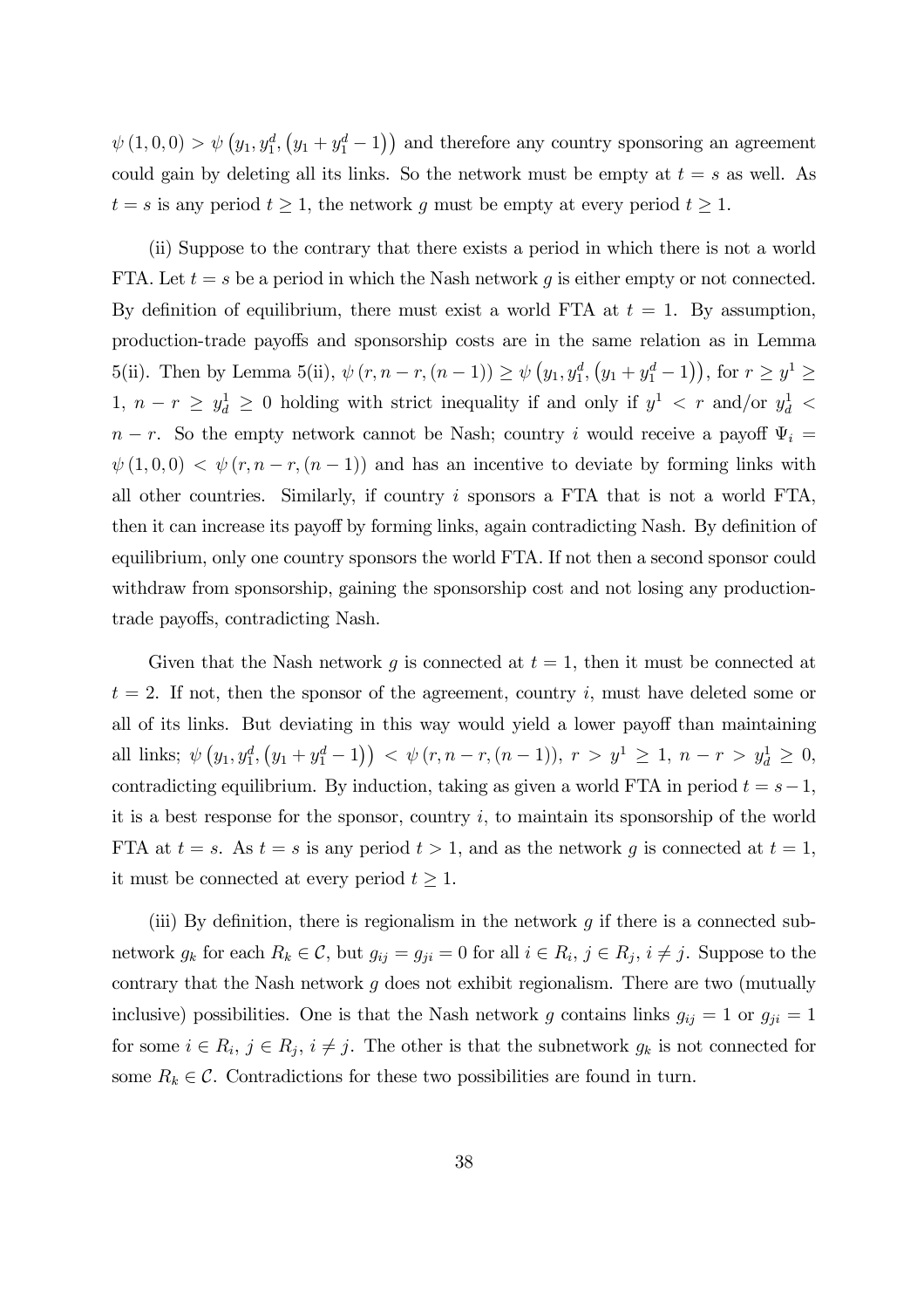Suppose to the contrary that at  $t = 1$  the Nash network g contains links  $g_{ij} = 1$  or  $g_{ji} = 1$  for some  $i \in R_i$ ,  $j \in R_j$ ,  $i \neq j$ . By assumption, production-trade payoffs and sponsorship costs are in the same relation as in Lemma  $5(iii)$ . Then by Lemma  $5(iii)$ ,  $\psi(r, 0, r-1) > \psi(r, y_1^d, (r+y_1^d-1)),$  for  $r > y^1 \ge 1$ ,  $n-r \ge y_d^1 \ge 1$ . Therefore, if country  $i \in R_i$  sponsors any links of the form  $g_{ij} = 1$  with  $j \in R_j$ ,  $i \neq j$ , then it can gain by deleting them, so the network  $g$  cannot be Nash. By the same argument, country  $i$ has an incentive to break links if it sponsors a world FTA.

Now suppose that in the Nash network q of period  $t = 1$ , country i sponsors a FTA that is not a complete-regional FTA; that is where  $y^1 < r$ . But then again by Lemma  $5(iii) \psi(r, 0, r - 1) > \psi(y_1, y_1^d, (r + y_1^d - 1)),$  for  $r > y^1 \ge 1$ ,  $n - r > y_d^1 \ge 0$ . Therefore, country i could gain by linking to the other countries j for which  $i, j \in R_i$ , so the network g cannot be Nash. It follows that for each  $R_k \in \mathcal{C}$  the subnetwork  $g_k$  must be connected. By definition of equilibrium, only one country sponsors the complete-regional FTA. If not then a second sponsor could withdraw from sponsorship, gaining the sponsorship cost and not losing any production-trade payoffs, contradicting Nash.

(iv) Conditions (b) and (c) are exactly as in (iii) so from (iii) we know that there must be regionalism at  $t = 1$ . Take the network from period 1 as given, where the subnetworks  $g_k$  are connected for the elements of all  $R_k \in \mathcal{C}$ . Suppose to the contrary that at  $t = 2$  the Nash network q is not connected. By assumption, production-trade payoffs and sponsorship costs are in the same relation as in Lemma 5(iii). If at  $t = 2$ any subnetwork  $g_k$  is not connected then by Lemma 5(iii) there is an incentive to deviate by forming links to other countries within  $R_k$  so g cannot be Nash. Moreover, condition (a) implies that production-trade payoffs and sponsorship costs are in the same relation as in Lemma 6. So by Lemma 6, if there does not exist a link between country  $i \in R_i$ and  $j \in R_i$ ,  $i \neq j$ , then country i could gain by forming a link with a country in another region,  $\psi(r, ay_1^d, r + a - 1) > \psi(r, 0, r - 1), 0 < ay_1^d \leq (n - r), a \geq 1$ , contradicting Nash.

Finally, suppose that condition (a) does not hold, so that the payoff from linking to a FTA in another region is not greater than the sponsorship cost. Then the Nash network g cannot be complete, because if country  $i \in R_i$  sponsors any links to countries  $j \in R_j$ , then it could gain by breaking those links. However, given that conditions (b) and (c)